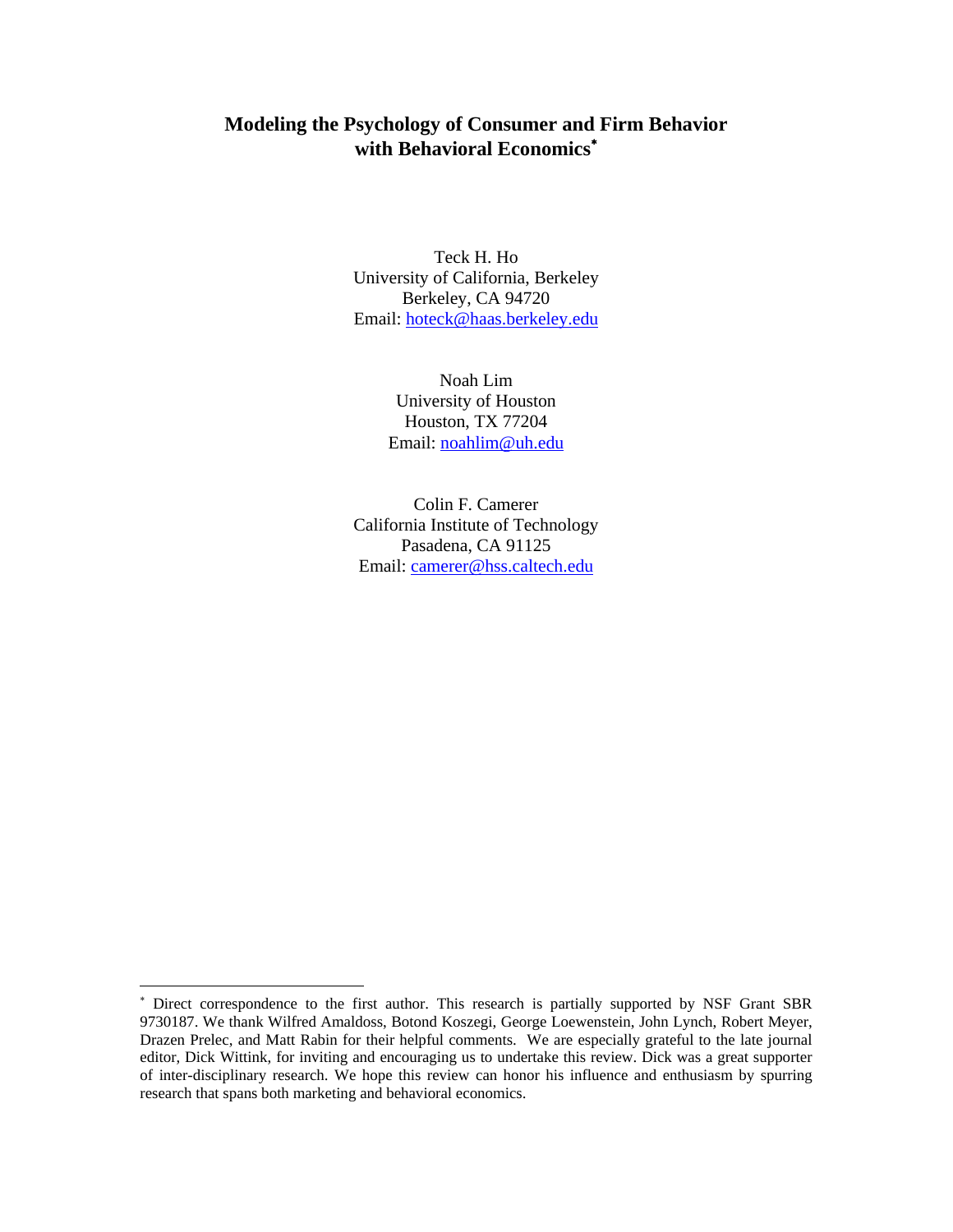## **ABSTRACT**

Marketing is an applied science that tries to explain and influence how firms and consumers actually behave in markets. Marketing models are usually applications of economic theories. These theories are general and produce precise predictions, but they rely on strong assumptions of rationality of consumers and firms. Theories based on rationality limits could prove similarly general and precise, while grounding theories in psychological plausibility and explaining facts which are puzzles for the standard approach.

Behavioral economics explores the implications of limits of rationality. The goal is to make economic theories more plausible while maintaining formal power and accurate prediction of field data. This review focuses selectively on six types of models used in behavioral economics that can be applied to marketing.

Three of the models generalize consumer preference to allow (1) sensitivity to reference points (and loss-aversion); (2) social preferences toward outcomes of others; and (3) preference for instant gratification (quasi-hyperbolic discounting). The three models are applied to industrial channel bargaining, salesforce compensation, and pricing of virtuous goods such as gym memberships. The other three models generalize the concept of gametheoretic equilibrium, allowing decision makers to make mistakes (quantal response equilibrium), encounter limits on the depth of strategic thinking (cognitive hierarchy), and equilibrate by learning from feedback (self-tuning EWA). These are applied to marketing strategy problems involving differentiated products, competitive entry into large and small markets, and low-price guarantees.

The main goal of this selected review is to encourage marketing researchers of all kinds to apply these tools to marketing. Understanding the models and applying them is a technical challenge for marketing modelers, which also requires thoughtful input from psychologists studying details of consumer behavior. As a result, models like these could create a common language for modelers who prize formality and psychologists who prize realism.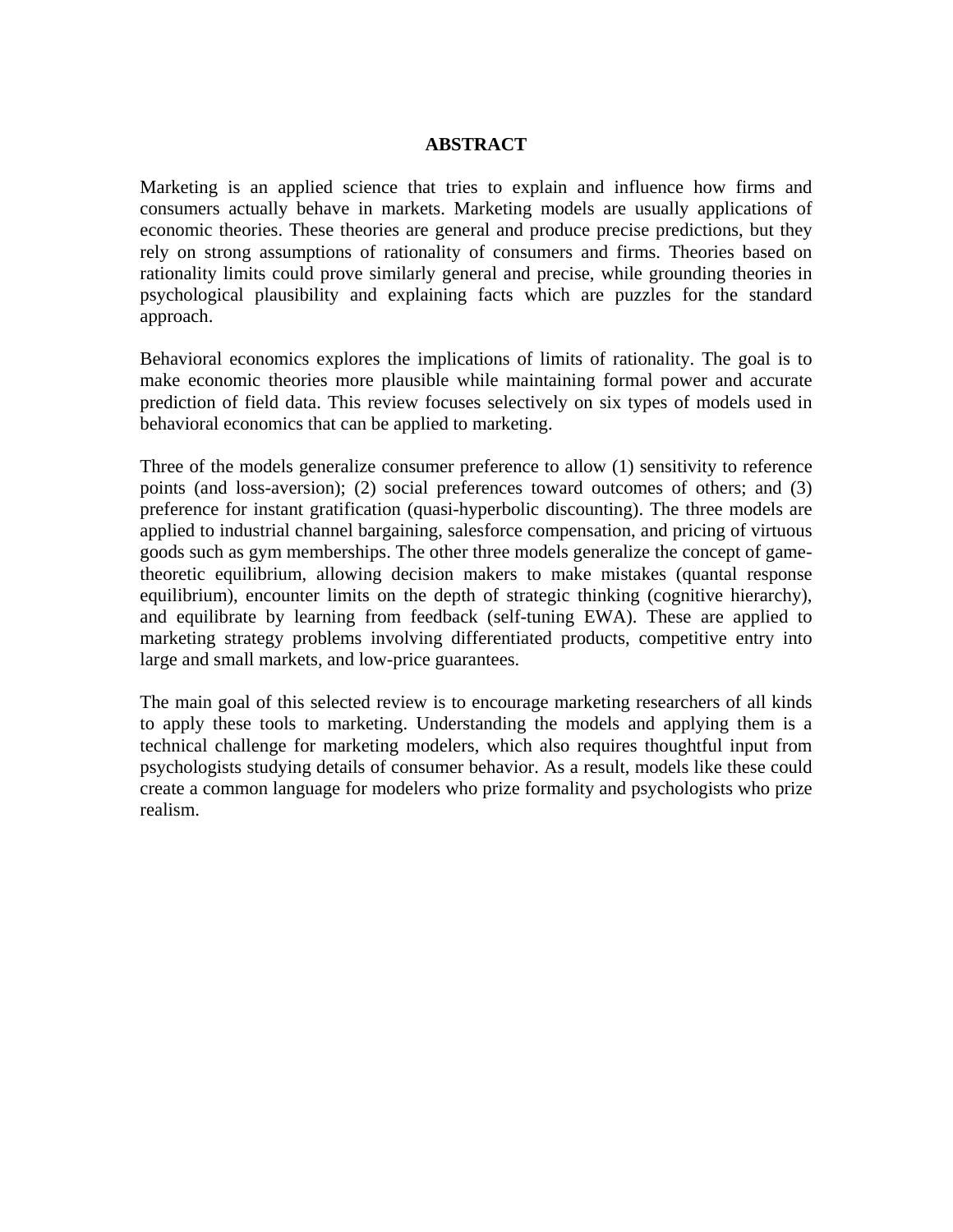## **1. INTRODUCTION**

l

Economics and psychology are the two most influential disciplines that underlie marketing. Both disciplines are used to develop models and establish facts, $\frac{1}{1}$  in order to better understand how firms and customers *actually* behave in markets, and to give advice to managers.<sup>2</sup> While both disciplines have the common goal of understanding human behavior, relatively few marketing studies have integrated ideas from the two disciplines. This paper reviews some of the recent research developments in "behavioral economics", an approach which integrate psychological insights into formal economic models. Behavioral economics has been applied fruitfully in business disciplines such as finance (Barberis and Thaler 2003) and organizational behavior (Camerer and Malmendier forthcoming). This review shows how ideas from behavioral economics can be used in marketing applications, to link the psychological approach of consumer behavior to the economic models of consumer choice and market activity.

 Because behavioral economics is growing too rapidly to survey thoroughly in an article of this sort, we concentrate on six topics. Three of the topics are extensions of the classical utility function, and three of the topics are alternative methods of game-theoretic analysis to the standard Nash-Equilibrium analysis.<sup>3</sup> A specific marketing application is described for each idea.

It is important to emphasize that the behavioral economics approach *extends* rationalchoice and equilibrium models; it does not advocate abandoning those models entirely. All of the new preference structures and utility functions described here generalize the standard approach by adding one or two parameters, and the behavioral game theories generalize standard equilibrium concepts in many cases as well. Adding parameters allows us to detect when the standard models work well and when they fail, and to measure empirically the importance of extending the standard models. When the standard methods fail, these new tools can then be used as default alternatives to describe and influence markets. Furthermore,

<sup>&</sup>lt;sup>1</sup> The group which uses psychology as its foundational discipline is called "behavioral researchers" and the group which uses economics is called "modelers". Unlike economics and psychology where groups are divided based on problem domain areas, the marketing field divides itself mainly along methodological lines. <sup>2</sup> Marketing is inherently an applied field. We are always interested in both the descriptive question of how actual behavior occur and the prescriptive question of how one can influence behavior in order to meet a certain business objective.

<sup>&</sup>lt;sup>3</sup> There are several reviews of the behavioral economics area aiming at the economics audience (Camerer 1999, McFadden 1999, Rabin 1998; 2002). Camerer et al (2003b) compiles a list of key readings in behavioral economics and Camerer et al (2003a) discusses the policy implications of bounded rationality. Our review reads more like a tutorial and is different in that we show how these new tools can be used and we focus on how they apply to typical problem domains in marketing.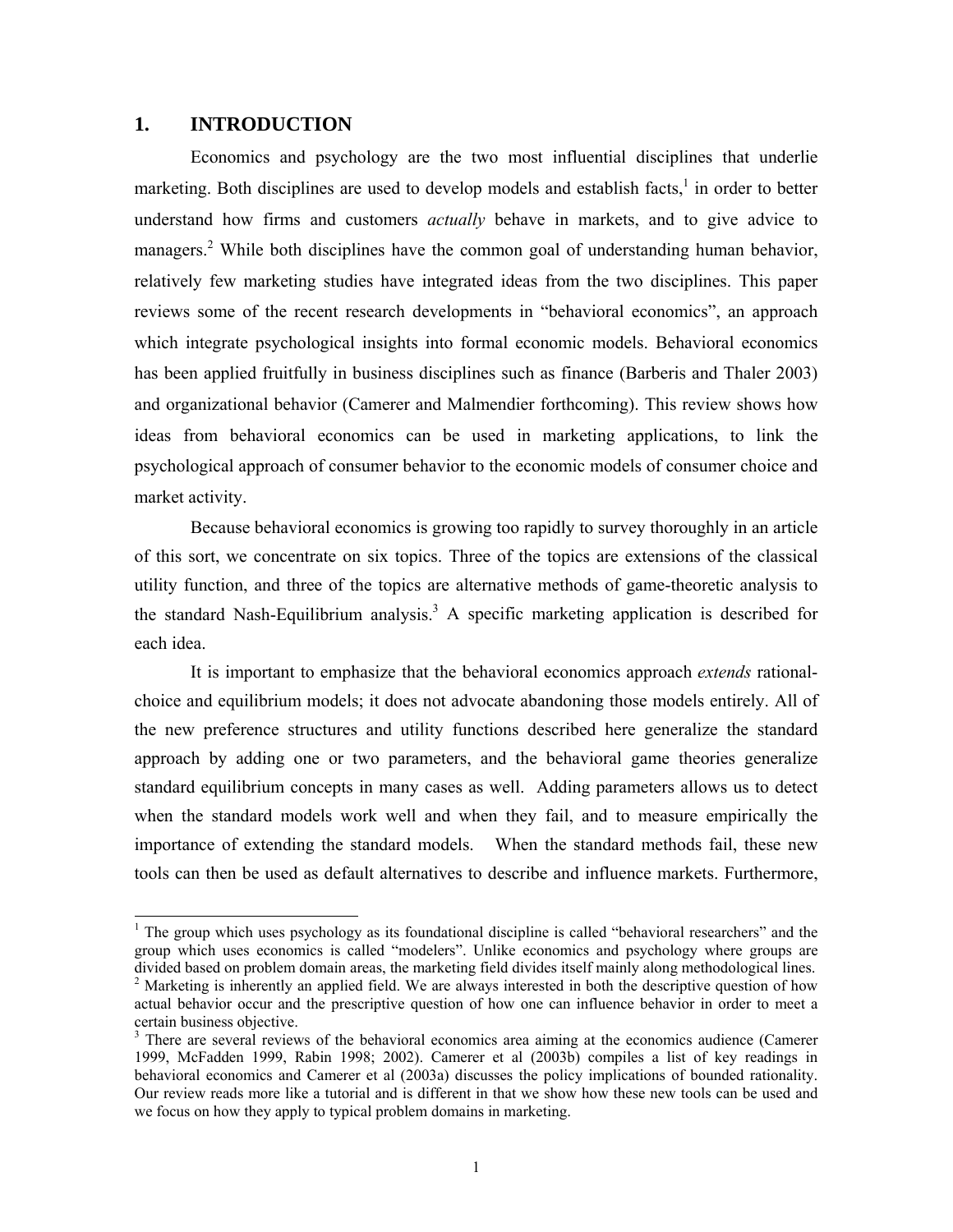there are usually many delicate and challenging theoretical questions about model specifications and implications which will engage modelers and lead to progress in this growing research area.

### **1.1 Desirable Properties of Models**

l

Our view is that models should be judged according to whether they have four desirable properties—generality, precision, empirical accuracy, and psychological plausibility. The first two properties, generality and precision, are prized in formal economic models. The game-theoretical concept of Nash equilibrium, for example, applies to any game with finitelymany strategies (it is general), and gives exact numerical predictions about behavior with zero free parameters (it is precise). Because the theory is sharply defined mathematically, little scientific energy is spent debating what its terms mean. A theory of this sort can be taught around the world, and used in different disciplines (ranging from biology to political science), so that scientific understanding and cross-fertilization accumulates rapidly.

 The third and fourth desirable properties that models can have—empirical accuracy and psychological plausibility— have generally been given more weight in psychology than in economics, until behavioral economics came along.<sup>4</sup> For example, in building up a theory of price dispersion in markets from an assumption about consumer search, whether the consumer search assumption accurately describes experimental data (for example) is often considered irrelevant in judging whether the theory of market prices built on that assumption might be accurate. (As Milton Friedman influentially argued, a theory's conclusions might be reasonably accurate even if its assumptions are not.) Similarly, whether an assumption is psychologically plausible— consistent with how brains works, and with data from psychology experiments—was not considered a good reason to reject an economic theory.

The goal in behavioral economics modeling is to have *all* four properties, insisting that models both have the generality and precision of formal economic models (using mathematics), *and* be consistent with psychological intuition and experimental regularity. Many psychologists believe that behavior is context-specific so it is impossible to have a common theory that applies to all contexts. Our view is that we don't know whether general theories fail until general theories are compared to a set of separate customized models of different domains. In principle, a general theory could include context-sensitivity as part of the theory and would be very valuable.

<sup>&</sup>lt;sup>4</sup> We are ignoring some important methodological exceptions for the sake of brevity. For example, mathematical psychology theories of learning which were popular in the 1950s and 1960s, before the "cognitive revolution" in psychology, resembled modern economic theories like the EWA theory of learning in games described below, in their precision and generality.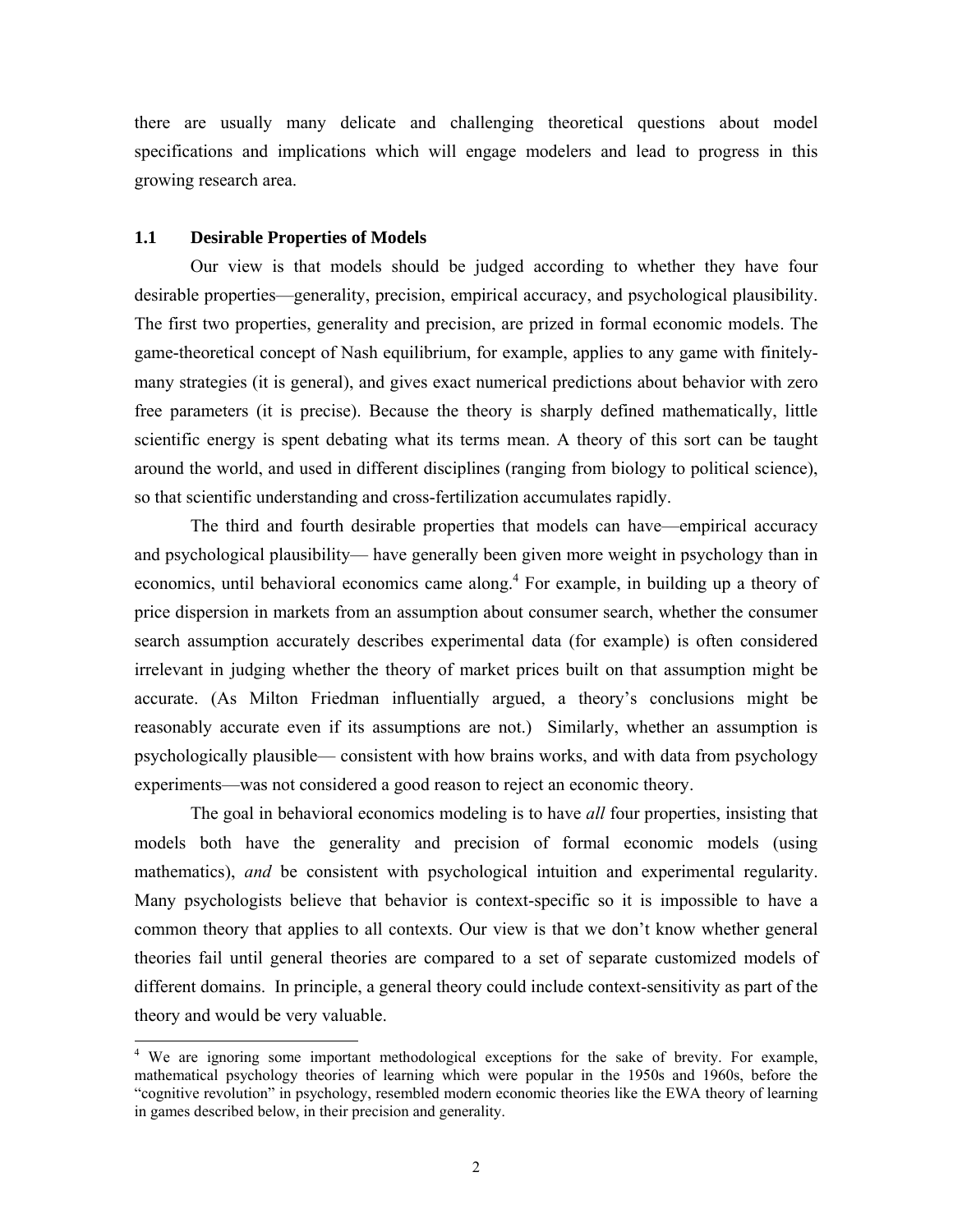The complaint that economic theories are unrealistic and poorly-grounded in psychological facts is not new. Early in their seminal book on game theory, Von Neumann and Morgenstern (1944) stressed the importance of empirical facts:

"…*it would have been absurd in physics to expect Kepler and Newton without Tycho Brahe, and there is no reason to hope for an easier development in economics*."

Fifty years later, the game theorist Eric Van Damme (1999), a part-time experimenter, thought the same:

"*Without having a broad set of facts on which to theorize, there is a certain danger of spending too much time on models that are mathematically elegant, yet have little connection to actual behavior. At present our empirical knowledge is inadequate and it is an interesting question why game theorists have not turned more frequently to psychologists for information about the learning and information processes used by humans*."

Marketing researchers have also created lists of properties that good theories should have, which are similar to those listed above. For example, Little (1970) advised that

"*A model that is to be used by a manager should be simple, robust, easy to control, adaptive, as complete as possible, and easy to communicate with*."

Our criteria closely parallel Little's. We both stress the importance of simplicity. Our emphasis on precision relates to Little's emphasis on control and communication. Our generality and his adaptive criterion suggest that a model should be flexible enough so that it can be used in multiple settings. We both want a model to be as complete as possible so that it is both robust and empirically grounded.<sup>5</sup>

### **1.2 Six Behavioral Economics Models and their Applications to Marketing**

Table 1 shows the three generalized utility functions and three alternative methods of game-theoretic analysis which are the focus of this paper. Under the generalized preference structures, decision makers care about both the final outcomes as well as changes in outcomes with respect to a reference point and they are loss averse. They are not purely self-interested and care about others' payoffs. They exhibit a taste for instant gratification and are not exponential discounters as is commonly assumed. The new methods of game-theoretic analysis allow decision makers to make mistakes, encounter surprises, and learn in response to feedback over time. We shall also suggest how these new tools can increase the validity of marketing models with specific marketing applications.

<sup>&</sup>lt;sup>5</sup> See also Leeflang et al (2000) for a detailed discussion on the importance of these criteria in building models for marketing applications.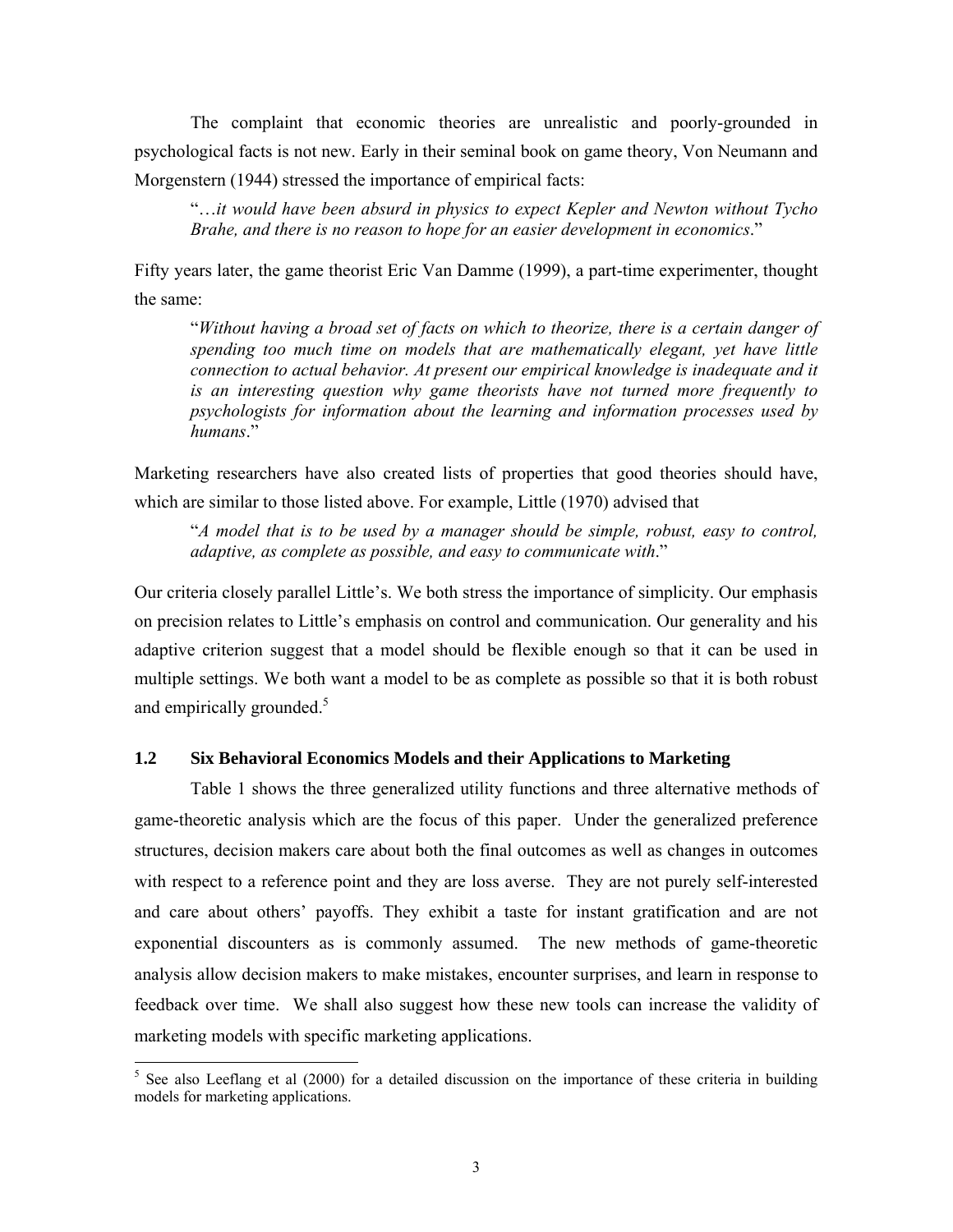| <b>Behavioral</b>                                                     | <b>Standard</b>                          | <b>New Specification</b>                                       | <b>New parameters</b>                                                         | <b>Marketing</b>                                         |
|-----------------------------------------------------------------------|------------------------------------------|----------------------------------------------------------------|-------------------------------------------------------------------------------|----------------------------------------------------------|
| <b>Regularities</b>                                                   | <b>Assumptions</b>                       | (Reference Example)                                            | (Behavioral Interpretation)                                                   | <b>Application</b>                                       |
| <b>I.</b> Generalized<br><b>Utility Functions</b>                     |                                          |                                                                |                                                                               |                                                          |
| Reference-<br>Dependence and<br><b>Loss Aversion</b>                  | Expected<br><b>Utility</b><br>Hypothesis | Reference-Dependent Preferences<br>Kahneman and Tversky (1979) | $\omega$ (weight on transaction utility)<br>$\mu$ (loss-aversion coefficient) | Business-to-Business<br><b>Pricing Contracts</b>         |
| Fairness and Social<br>Preferences                                    | Pure Self-<br>Interest                   | <b>Inequality Aversion</b><br>Fehr and Schmidt (1999)          | $\gamma$ (envy when others earn more)<br>$\eta$ (guilt when others earn more) | Salesforce<br>Compensation                               |
| Impatience and Taste<br>for Instant<br>Gratification                  | Exponential<br>Discounting               | <b>Hyperbolic Discounting</b><br>Laibson (1997)                | $\beta$ (preference for immediacy, "present"<br>bias")                        | Price Plans for Gym<br>Memberships                       |
| <b>II. New Methods of</b><br><b>Game-Theoretic</b><br><b>Analysis</b> |                                          |                                                                |                                                                               |                                                          |
| Noisy Best-Response                                                   | Best-<br>Response<br>Property            | Quantal Response Equilibrium<br>McKelvey and Palfrey (1995)    | $\lambda$ ("better response" sensitivity)                                     | Price Competition with<br><b>Differentiated Products</b> |
| Thinking Steps                                                        | Rational<br>Expectations<br>Hypothesis   | Cognitive Hierarchy<br>Camerer et al (2004)                    | $\tau$ (average number of thinking steps)                                     | Market Entry                                             |
| Adaptation and<br>Learning                                            | Instant<br>Equilibration                 | Self-Tuning EWA<br>Ho et al (2004)                             | $\lambda$ ("better response" sensitivity)*                                    | Lowest-Price<br>Guarantees                               |

Table 1: Behavioral Economics Models

\*There are two additional behavioral parameters  $\phi$  (change detection, history decay) and  $\xi$  (attention to foregone payoffs, regret) in the self-tuning EWA model. These parameters need not be estimated; they are calculated based on feedback.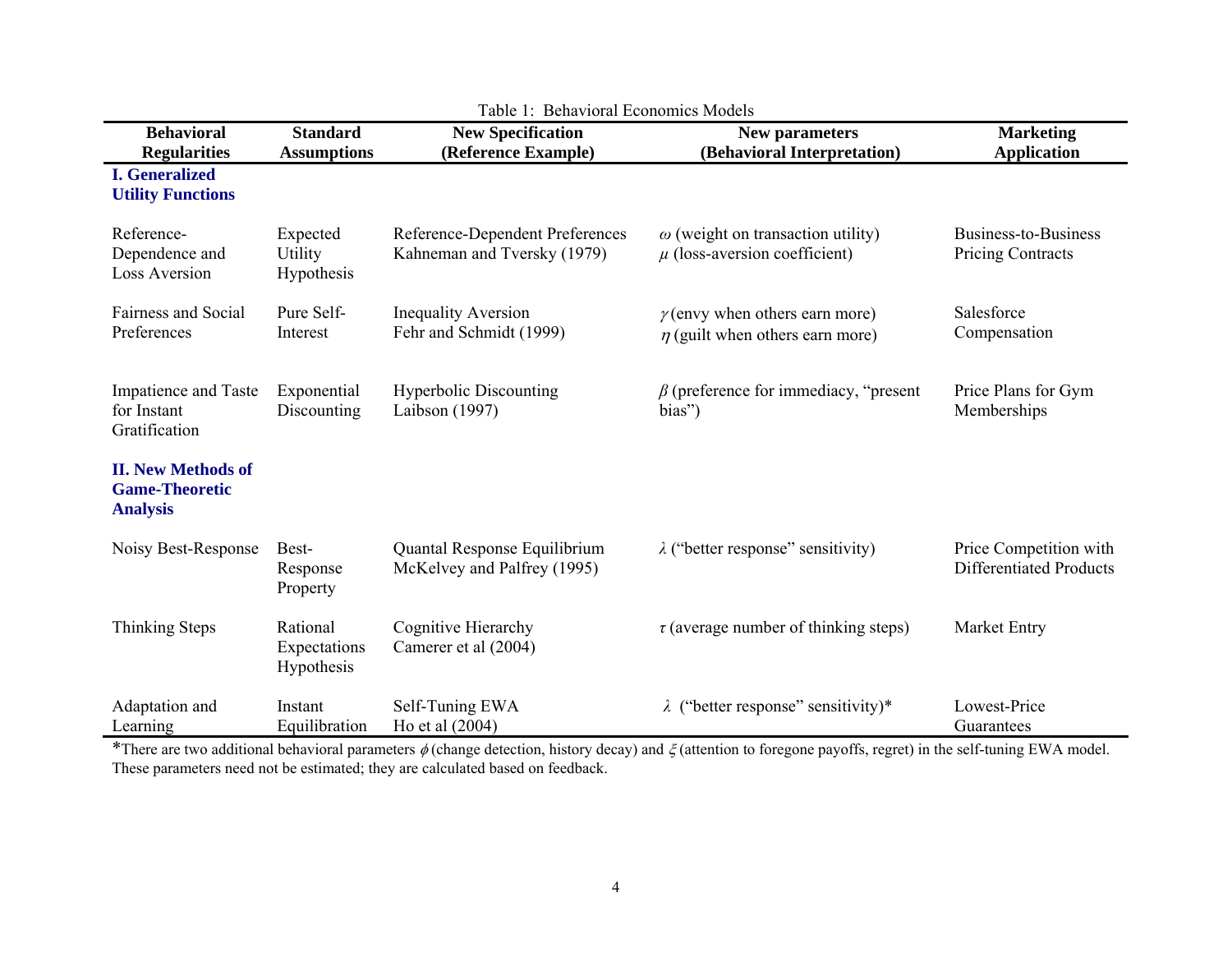This paper makes three contributions:

- 1. Describe some important generalizations of the standard utility function and robust alternative methods of game-theoretic analysis. These examples show that it is possible to simultaneously achieve generality, precision, empirical accuracy and psychological plausibility with behavioral economics models.
- 2. Demonstrate how each generalization and new method of game-theoretic analysis works with a concrete marketing application example. In addition, we show how these new tools can influence how a firm goes about making its pricing, product, promotion, and distribution decisions with examples of further potential applications.
- 3. Discuss potential research implications for behavioral and modeling researchers in marketing. We believe this new approach is one sensible way to integrate research between consumer behavior and economic modeling.

The rest of the paper is organized as follows. In each of sections 2-7, we discuss one of the utility function generalizations or alternative methods of game-theoretic analysis listed in Table 1 and describe an application example in marketing using that generalization or method. Section 8 describes potential applications in marketing using these new tools. Section 9 discusses research implications for behavioral researchers and modelers and how they can integrate their research to make their models more predictive of market behavior. The paper is designed to be appreciated by two audiences. We hope that psychologists, who are uncomfortable with broad mathematical models, and suspicious of how much rationality is ordinarily assumed in those models, will appreciate how relatively simple models can capture psychological insight. We also hope that mathematical modelers will appreciate the technical challenges in testing these models and in extending them to use the power of deeper mathematics to generate surprising insights about marketing.

## **2. REFERENCE DEPENDENCE**

## **2.1 Behavioral Regularities**

In most applications of utility theory, the attractiveness of a choice alternative depends on only the final outcome that results from that choice. For gambles over money outcomes, utilities are usually defined over final states of wealth (as if different sources of income which are fungible are combined in a single "mental account"). Most psychological judgments of sensations, however, are sensitive to points of reference. This reference-dependence suggests decision makers may care about changes in outcomes as well as the final outcomes themselves. Reference-dependence, in turn, suggests that when the point of reference against which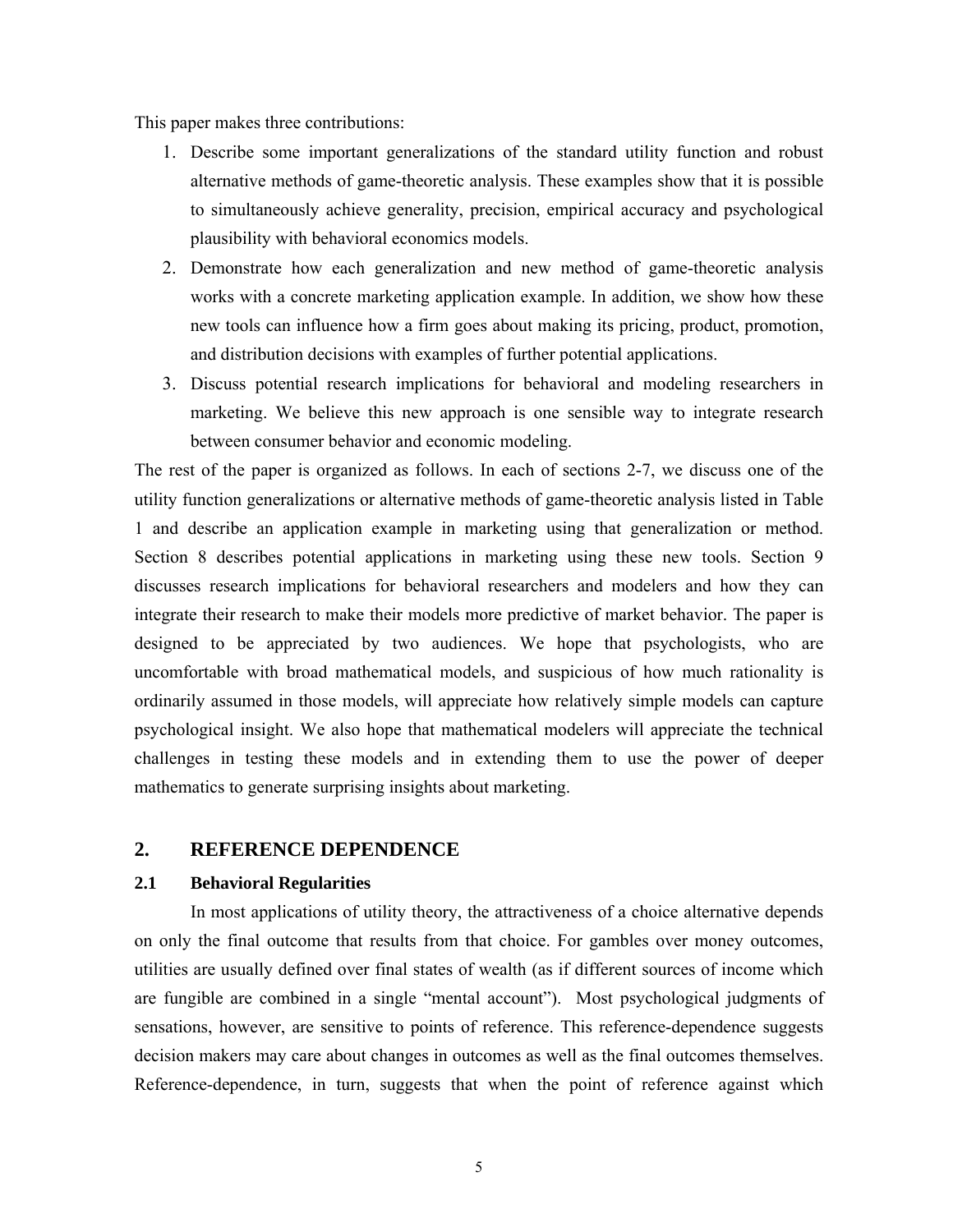outcomes is compared is changed (due to "framing"), the choices people make are sensitive to the change in frame. A well-known and dramatic example of this is the "Asian disease" experiment in Tversky and Kahneman (1981):

Imagine that the U.S. is preparing for the outbreak of an unusual Asian disease, which is expected to kill 600 people. Two alternative programs to combat the disease have been proposed. Assume that the exact scientific estimates of the consequences of the programs are as follows:

### "Gains" Frame

If Program A is adopted, 200 people will be saved. (72%) If Program B is adopted, there is a one-third probability that 600 people will be saved and a two-thirds probability that no people will be saved. (28%)

### "Loss" Frame

If Program C is adopted, 400 people will die. (22%)

If Program D is adopted, there is one-third probability that nobody will die and a two-thirds probability that 600 people will die. (78%)

In this empirical example, one group of subjects (*n*=152) were asked to choose between Programs A and B. Another group (*n*=155) choose between Programs C and D. The percentages of program choice are indicated in parentheses above. Note that Programs A and C yield the same final outcomes in terms of the actual number of people who will live and die Programs B and D have the same final outcomes too. If decision makers care only about the final outcomes, the proportion of decision makers choosing A (or B) in the first group should be similar to that choosing C (or D) in the second group. However, the actual choices depend dramatically on whether the programs are framed as gains or losses. When the problem is framed in terms of gains, the reference point is the state where no lives are saved, whereas when framed as losses, the reference point becomes the state where no lives are lost. In the "Gains" frame, most decision makers choose the less risky option (A) while they choose the more risky option (D) in the "Loss" frame. In other words, decision makers are sensitive to the manipulation of reference point and are risk-averse in gain domains but risk-seeking in loss domains. Framing effects like these have been replicated in many studies (see Camerer 1995 for a review), including gambles for real money (Camerer 1988), although the results sometimes depend on features of the problem.

The concept of reference-dependence preference has also been extended to the analysis of choice without risk (Tversky and Kahneman 1991). In a classic experiment that has been replicated many times, one group of subjects is endowed with a simple consumer good, such as a coffee mug or expensive pen. The subjects who are endowed with the good are asked the least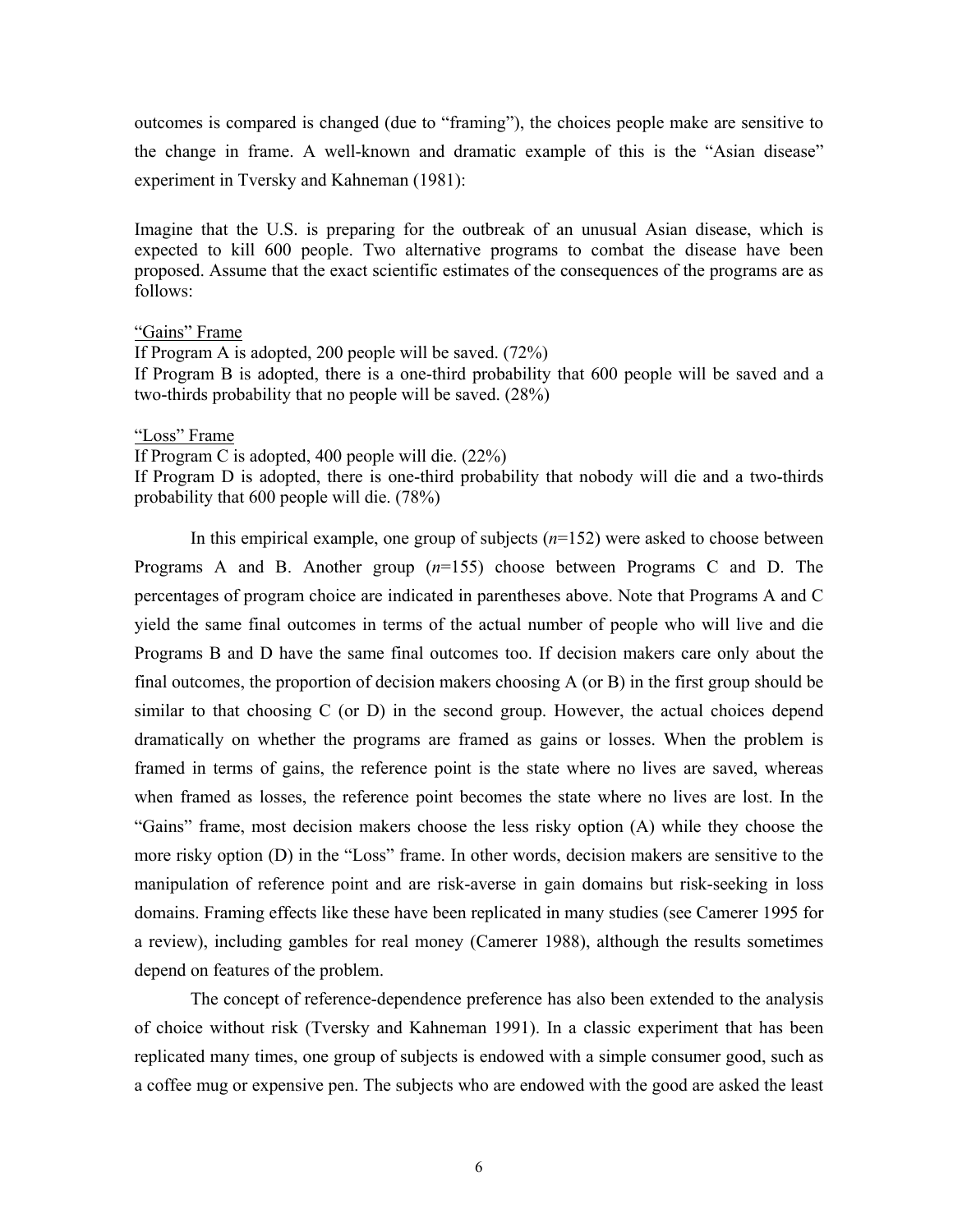amount of money they would accept to sell the good. Subjects who are not endowed with the good are asked how much they would pay to buy one. Most studies find a striking "instant endowment effect": Subjects who are endowed with the good name selling prices which are about twice as large as the buying prices. This endowment effect (Thaler 1980) is thought to be due to a disproportionate aversion to giving up or losing from one's endowment, compared to the value of gaining, an asymmetry called "loss aversion". Endowing an individual with an object shifts one's reference point to a state of ownership and the difference in valuations demonstrates that the disutility of losing a mug is greater than the utility of gaining it.

There is an emerging neuroscientific basis for reference-dependence and loss aversion. Using fMRI analysis, Knutson and Peterson (2005) finds different regions of activity for monetary gain and loss. Recordings of activity in single neurons of monkeys show that neural firing rates respond to relative rather than the absolute levels of stimuli (Schultz and Dickinson  $2000$ <sup>6</sup>.

 Like other concepts in economic theory, loss-aversion appears to be general in that it spans domains of data (field and experimental) and many types of choices (see Camerer 2001, 2005). Table 2 below summarizes some economic domains where loss-aversion has been found. The domain of most interest to marketers is the asymmetry of price elasticities (sensitivity of purchases to price changes) for price increases and decreases. Elasticities are larger for price increases than for decreases, which means that demand falls more when prices go up than it increases when prices go down. Loss-aversion is also a component of models of contextdependence in consumer purchase, such as the compromise effect (Simonson 1989, Simonson and Tversky 1992, Tversky and Simonson 1993, Kivetz et al 2004). Loss-aversion has been suggested by finance studies of the large premium in returns to equity (stocks) relative to bonds and the surprisingly few number of announcements of negative corporate earnings and negative year-to-year earnings changes. Cab drivers appear to be averse toward "losing" by falling short of a daily income target (reference point), so they supply labor until they hit that target. Disposition effects refer to the tendency to hold on to money-losing assets (stocks and housing) too long, rather than sell and recognize accounting losses. Loss-aversion also appears at industry levels, creating "anti-trade bias", and in micro decisions of monkeys trading tokens for food rewards.<sup>7</sup>

<sup>&</sup>lt;sup>6</sup> That is, receiving a medium squirt of juice, when the possible squirts were small or medium, activates reward-encoding neuron more strongly than when the same medium squirt is received, and the foregone reward was a large squirt.

<sup>&</sup>lt;sup>7</sup> The "endowment effect" has been subject to many "stress" tests. Plott and Zeiler (2005) find that endowment effects may be sensitive to the experimental instructions used. Unlike Camerer et al (1997), Farber (2004, 2005) finds only limited evidence of income-target labor supply of cab drivers. Trading experience can also help to reduce the degree of endowment effects. For example List (2003) finds that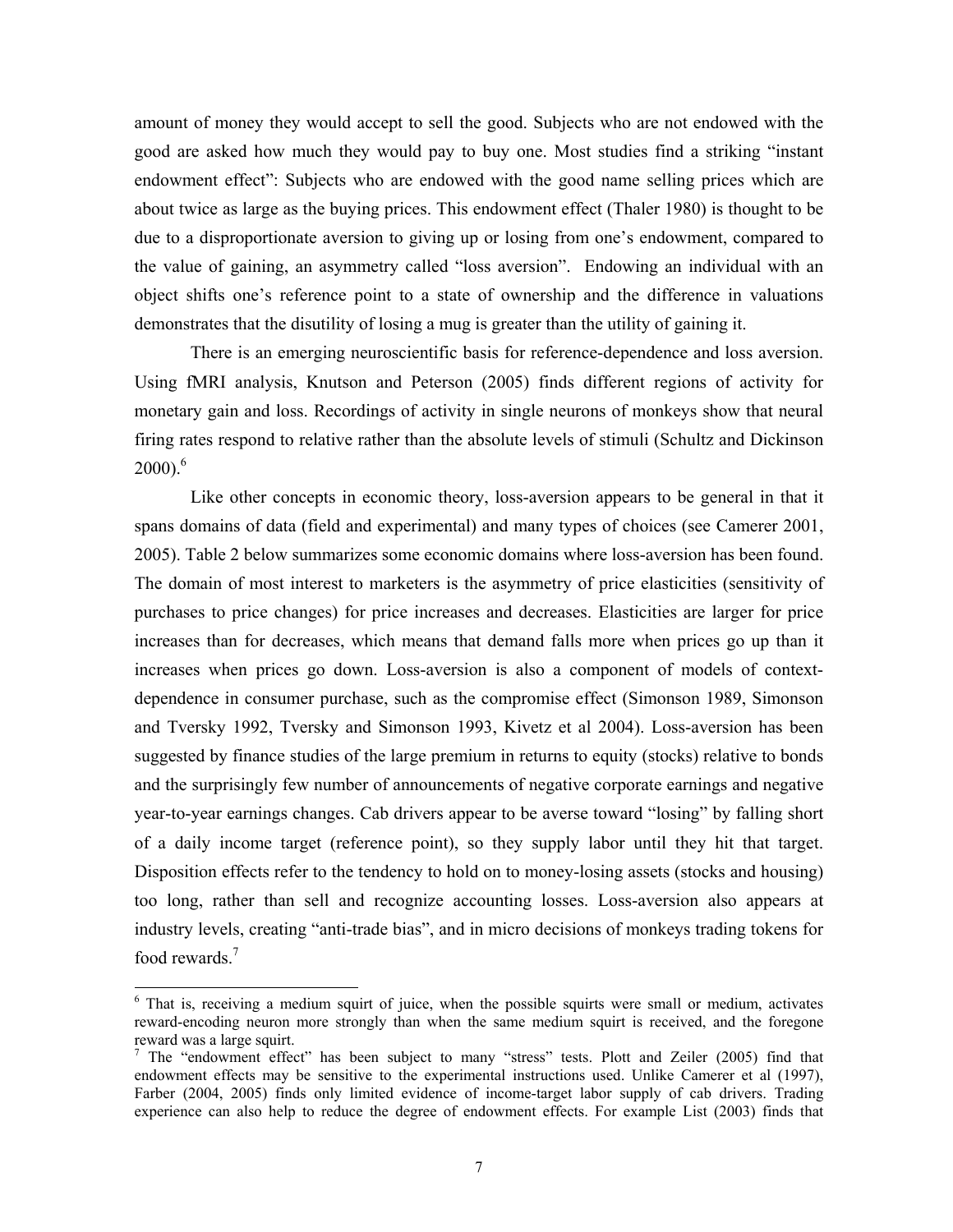| <b>Economic Domain</b>                                                                                                                                                          | <b>Study</b>                         | <b>Type of Data</b>                                                   | <b>Estimated</b><br><b>Loss Aversion</b><br>Coefficient |
|---------------------------------------------------------------------------------------------------------------------------------------------------------------------------------|--------------------------------------|-----------------------------------------------------------------------|---------------------------------------------------------|
| Instant endowment effects for<br>goods                                                                                                                                          | Kahneman et al (1990)                | Field data (survey), goods<br>experiments                             | 2.29                                                    |
| Choices over money gambles                                                                                                                                                      | Kahneman and Tversky<br>(1992)       | Choice experiments                                                    | 2.25                                                    |
| Asymmetric price elasticities                                                                                                                                                   | Putler (1992)<br>Hardie et al (1993) | Supermarket scanner data                                              | 2.40<br>1.63                                            |
| Loss-aversion for goods relative<br>to money                                                                                                                                    | Bateman et al<br>(forthcoming)       | Choice experiments                                                    | 1.30                                                    |
| Loss-aversion relative to initial<br>seller "offer"                                                                                                                             | Chen et al $(2005)$                  | Capuchin monkeys<br>trading tokens for<br>stochastic food rewards     | 2.70                                                    |
| Aversion to losses from<br>international trade                                                                                                                                  | Tovar (2004)                         | Non-tariff trade barriers,<br><b>US 1983</b>                          | 1.95-2.39                                               |
| Reference-dependence in two-part<br>distribution channel pricing                                                                                                                | Ho-Zhang (2005)                      | Bargaining experiments                                                | 2.71                                                    |
| Surprisingly few announcements<br>of negative EPS and negative<br>year-to-year EPS changes                                                                                      | DeGeorge et al (1999)                | Earnings per share (EPS)<br>changes from year to year<br>for US firms | $n.r.*$                                                 |
| Disposition effects in housing                                                                                                                                                  | Genesove & Mayer<br>(2001)           | Boston condo prices<br>1990-1997                                      | n.r.                                                    |
| Disposition effects in stocks                                                                                                                                                   | Odean (1998)                         | Individual investor stock<br>trades                                   | n.r.                                                    |
| Disposition effects in stocks                                                                                                                                                   | Weber and Camerer<br>(1998)          | Stock trading experiments                                             | n.r.                                                    |
| Daily income targeting by NYC<br>cab drivers                                                                                                                                    | Camerer et al(1997)                  | Daily hours-wages<br>observations (three data<br>sets)                | n.r.                                                    |
| Equity premium puzzle                                                                                                                                                           | Benartzi and Thaler<br>(1995)        | US stock returns                                                      | n.r.                                                    |
| Consumption: Aversion to period<br>utility loss<br>utility loss $(2004)$ experiments<br>*n r indicates that the studies did not estimate the loss aversion coefficient directly | Chua and Camerer<br>(2004)           | Savings-consumption<br>experiments                                    | n.r.                                                    |

## Table 2: Evidence of Loss Aversion

\*n.r. indicates that the studies did not estimate the loss aversion coefficient directly.

l

endowment effects disappear among experienced traders of sports collectibles. Genesove and Mayer (2001) find lower loss-aversion among owners who invest in housing, compared to owners who live in their condominiums, and Weber and Camerer (1998) find that stockholders do not buy back losing stocks if they are automatically sold, in experiments. Kahneman et al (1990:1328) anticipated this phenomenon, noting that "there are some cases in which no endowment effect would be expected, such as when goods are purchased for resale rather than for utilization."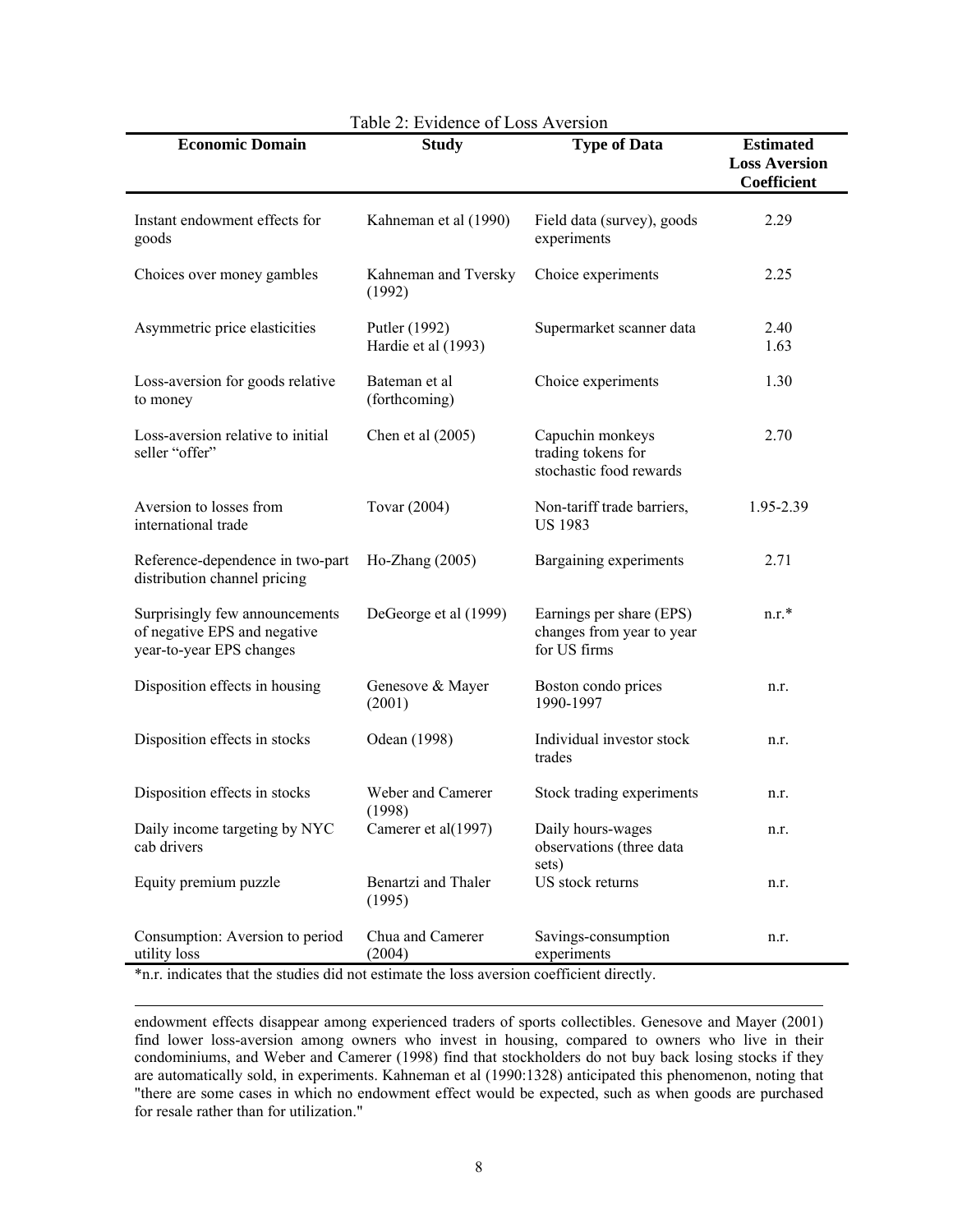### **2.2 The Generalized Model**

The Asian Disease example, the endowment effect, and the other empirical evidence, suggests that a realistic model of preference should capture the following three empirical regularities:

- 1. Outcomes are evaluated as changes with respect to a reference point. Positive changes are framed as gains or negative changes as losses.
- 2. Decision makers are risk-averse in gain domains and risk-seeking in loss domains (the "reflection effect").
- 3. Decision makers are loss-averse. That is, losses generate proportionally more disutility than equal-sized gains.

Prospect theory (Kahneman and Tversky 1979) is the first formal model of choice that captures these three empirical regularities. Extending their insight, Koszegi and Rabin (2004) model individual utility  $u(x | r)$  so that it depends on both the final outcome  $(x)$  and a reference point

(*r*). Specifically,  $u(x | r)$  is defined as:

$$
u(x | r) \equiv v(x) + t(x | r)
$$

where  $v(x)$  represents the intrinsic utility associated with the final outcome (independent of the reference point) and  $t(x | r)$  is the transaction or change utility associated with gains and losses relative to the reference point  $r<sup>8</sup>$ . This model generalizes the neoclassical utility function by incorporating a transaction component into the utility function. If  $t(x | r) = 0$  the general function reduces to the standard one used in rational choice theory. An important question is how the reference point is determined. We will generally use the typical assumption that the reference point reflects the status quo before a transaction, but richer and more technically interesting approaches are worth studying.

We assume  $v(x)$  is concave in x. For example, the intrinsic utility can be a power function<sup>9</sup> given by  $v(x) = x^k$ . In Koszegi and Rabin's formulation,  $t(x | r)$  is assumed to have several simple properties. First assume  $t(x | r) = t(x - r)$  and define  $t(y) = t(x | r)$  to economize on notation. The crucial property of  $t(y)$  is

<sup>&</sup>lt;sup>8</sup> This functional form makes psychological sense because it is unlikely that changes from a reference point are the *only* carrier of utility. If so, then a salesperson expecting a year-end bonus of \$100,000 and receiving only \$95,000 would be just as unhappy as one expecting \$10,000 and getting only \$5,000. The two-piece function also allows us to compare standard reference-independent preferences as a special case (when  $t(x|r)=0$  of the more general form.

<sup>&</sup>lt;sup>9</sup> In the power form,  $v(x) = -x^k$  if *x* is negative.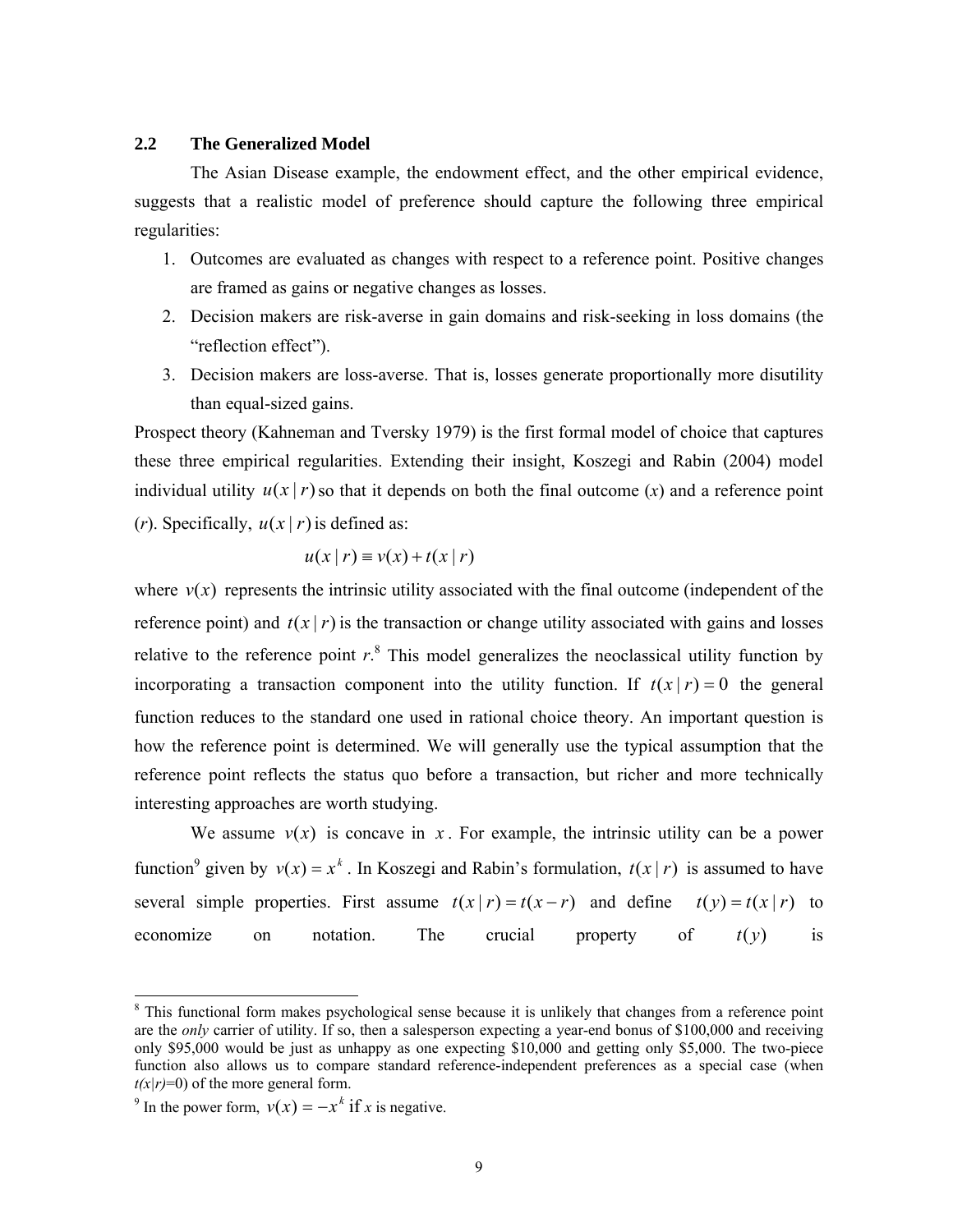$$
\frac{t_{-}(0)}{t_{+}(0)} = \mu > 1, \text{ where } t_{+}(0) = \lim_{y \to 0} t'(y) \text{ and } t_{-}(0) = \lim_{y \to 0} t'(-|y|). \text{ The parameter } \mu \text{ is}
$$

the coefficient of loss-aversion: it measures the marginal utility of going from a small loss to zero, relative to the marginal utility of going from zero to a small gain. In a conventional (differentiable) utility function  $\mu = 1$ . If  $\mu > 1$  then there is a "kink" at the reference point.

A simple  $t(y)$  function that satisfies the Koszegi-Rabin properties is:

$$
t(y) = \begin{cases} \omega \cdot v(y) & \text{if } y \ge 0, \\ -\mu \cdot \omega \cdot v(|y|) & \text{if } y < 0, \end{cases}
$$

where  $\omega > 0$  is the weight on the transaction utility relative to the intrinsic utility  $v(x)$  and  $\mu$ is the loss-aversion coefficient.

 This reference-dependent utility function can be used to explain the endowment effect. Suppose a decision-maker has preferences over amounts of pens and dollars, denoted  $x = (x_p, x_d)$ . Because there are two goods, the reference point also will have two dimensions,  $r = (r_p, r_d)$ . Since the choice involves two dimensions, a simple model is to assume that the intrinsic utilities for pens and dollars can be evaluated separately and added up, so that  $v(x) = v(x_p) + v(x_d)$ . Make the same assumption for the transactional components of utility,  $t(x | r) = t(y) = t(y_p) + t(y_d)$  where  $y_p = x_p - r_p$  and  $y_d = x_d - r_d$ , as well. For simplicity, we let  $k = 1$  so that  $v(x_p) = bx_p$  and  $v(x_d) = x_d$ , where  $b > 0$  represents the relative preference for pens over dollars. The decision maker's utility can now be expressed as  $u(x_{p}, x_{d}; y_{p}, y_{d}) = bx_{p} + x_{d} + t(y_{p}) + t(y_{d})$ , where

$$
t(y_p) = \begin{cases} \omega \cdot v(y_p) = \omega \cdot b \cdot y_p & \text{if } y_p \ge 0 \\ -\mu \cdot \omega \cdot v(|y_p|) = -\mu \cdot \omega \cdot b \cdot |y_p| & \text{if } y_p < 0 \end{cases}
$$

$$
t(y_d) = \begin{cases} \omega \cdot v(y_d) = \omega \cdot y_d & \text{if } y_d \ge 0 \\ -\mu \cdot \omega \cdot v(|y_d|) = -\mu \cdot \omega \cdot |y_d| & \text{if } y_d < 0 \end{cases}
$$

In a typical endowment effect experiment, there are three treatment conditions choosing, selling, and buying. In the first treatment, subjects are asked to state a dollar amount, their "choosing price"  $P_c$  (or cash value), such that they are indifferent between gaining a pen or gaining the amount  $P_c$ . Since they are not endowed with anything, the reference points are  $r_p = r_d = 0$ . The utility from gaining 1 pen is the pen's intrinsic utility, which is  $bx_p$ , or simply *b* (since one pen means  $x_p = 1$ ). The transaction difference is  $y_p = x_p - r_p = 1 - 0 = 1$ .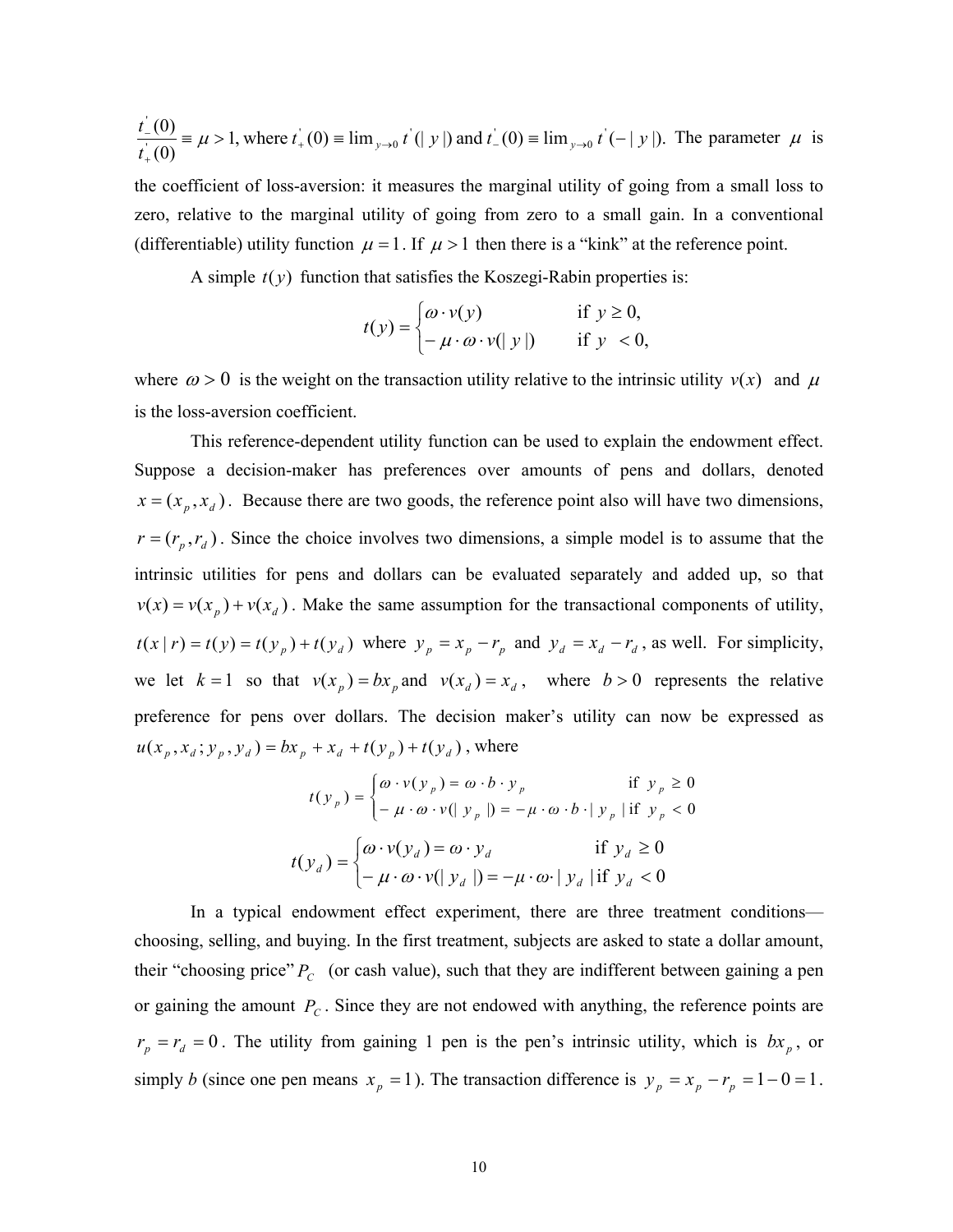Given the specification of  $t(y_p)$  above (and the fact that the transaction is a gain), the transaction utility is  $\omega \cdot b \cdot 1$ . Therefore, the total utility from gaining 1 pen is

#### Utility (gain 1 pen) =  $b + \omega \cdot b$

A similar calculation for the dollar gain  $P_c$  and its associated transaction utility gives

Utility (gain 
$$
P_c
$$
) =  $P_c + \omega \cdot P_c$ 

Since the choosing price  $P_c$  is fixed to make the subject indifferent between gaining the pen and gaining  $P_c$ , one solves for  $P_c$  by equating the two utilities,  $P_c + \omega \cdot P_c = b + \omega \cdot b$ , which yields  $P_C = b$ .

In the second treatment, subjects are asked to state a price  $P<sub>S</sub>$  which makes them just willing to sell the pen they are endowed with. In this condition the reference points are  $r_p = 1$ and  $r_d = 0$ . The intrinsic utilities from having no pen and gaining  $P_s$  are  $0 + P_s$ . The transaction differences are  $y_p = -1$  and  $y_p = P_s$ . Plugging these into the  $t(y)$  specification (keep in mind that  $y_p < 0$  and  $y_d > 0$ ) and adding up all the terms gives

Utility (lose 1 pen, gain  $P_S$ ) =  $P_S - \mu \cdot \omega \cdot b \cdot 1 + \omega \cdot P_S$ 

The utility of keeping the pen is Utility (keep 1 pen, gain  $0 = b$  (there are no transaction utility terms because the final outcome is the same as the reference point. Since  $P<sub>S</sub>$  is the price which makes the subject indifferent between selling the pen at that price, the value of  $P<sub>S</sub>$  must make the two utilities equal. Equating and solving gives  $P_S = \frac{Q(1 + \mu)}{1 + \omega}$ µω + + 1  $\frac{b(1+\mu\omega)}{1}$ .

In the third treatment, subjects are asked to state a maximum buying price  $P_B$  for a pen. Now the reference points are  $r_p = r_d = 0$ . The intrinsic utilities are  $b \cdot 1$  and  $-P_B$  for pens and dollars respectively. Since the pen is gained, and dollars lost, the transaction differences are  $y_p = 1$  and  $y_d = -P_B$ . Using the  $t(y)$  specification on these differences and adding up terms gives a total utility of :

Utility (gain 1 pen, lose  $P_B$ ) =  $b \cdot 1 - P_B + \omega \cdot b \cdot 1 - \mu \cdot \omega \cdot P_B$ 

Since the buying price is the maximum, the net utility from the transaction must be zero. Setting the above equation to 0 and solving gives  $P_B = \frac{P(A + \omega)}{1 + \mu \omega}$ ω + + 1  $\frac{b(1+\omega)}{2}$ . Summarizing results in the three treatments, when  $\omega > 0$  and  $\mu > 1$  the prices are ranked  $P_s > P_c > P_B$  because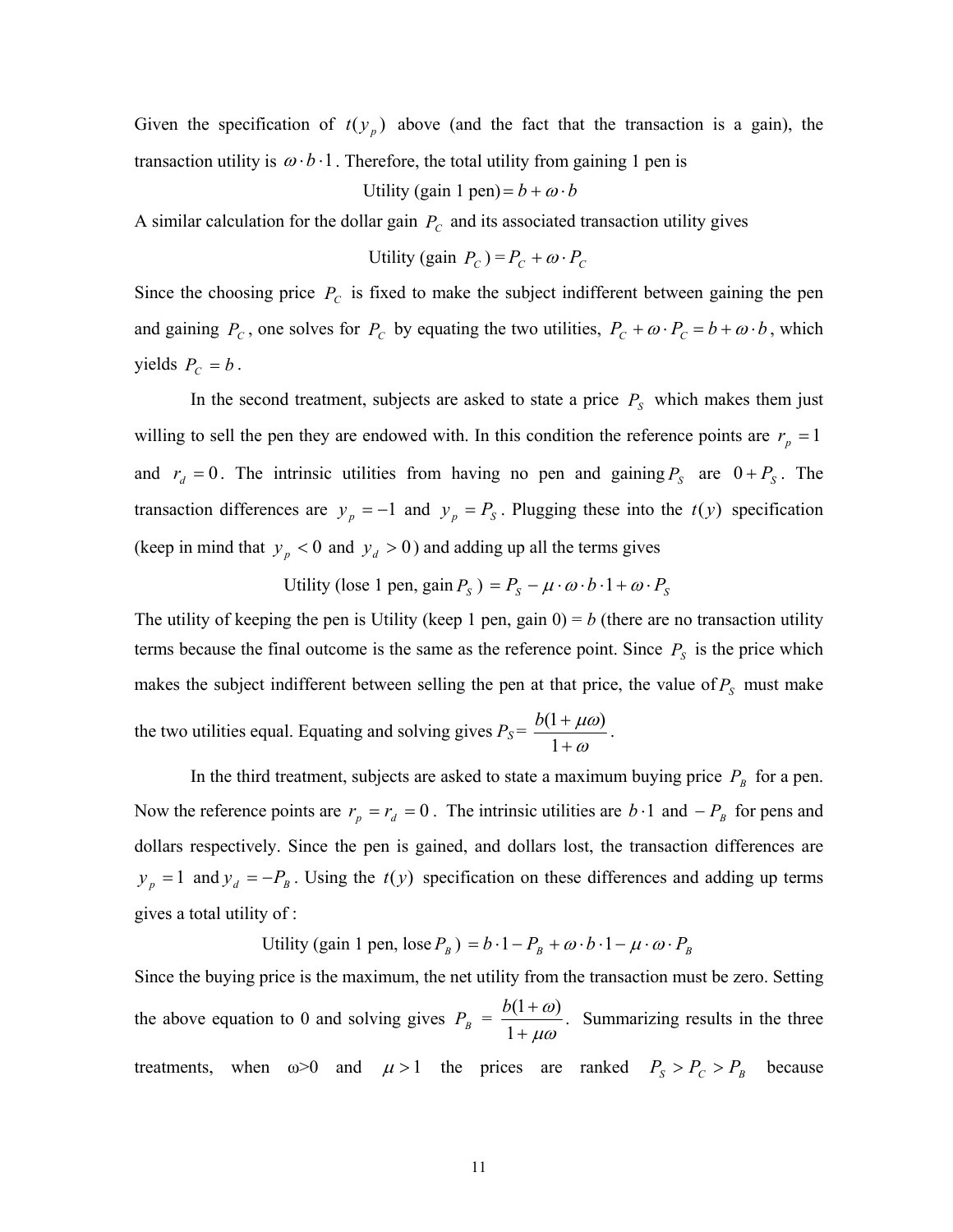µω ω ω µω +  $> b > \frac{b(1 + b)}{1}$ + + 1  $(1 + \omega)$ 1  $\frac{b(1 + \mu \omega)}{b} > b > \frac{b(1 + \omega)}{b}$ . That is, selling prices are higher than choosing prices, which are

higher than buying prices. But note that if either  $\omega = 0$  (transaction utility does not matter) or  $\mu = 1$  (there is no loss-aversion), then all three prices are equal to the value of the pen *b*, so there is no endowment effect. $10$ 

## **2.3 Marketing Application: Business-to-Business Pricing Contracts**

 A classic problem in channel management (and in industrial organization more generally) is the "channel coordination" or "double marginalization" problem. Suppose an upstream firm (a manufacturer) offers a downstream firm (a retailer) a simple linear price contract, charging a fixed price per unit sold. This simple contract creates a subtle inefficiency: When the manufacturer and the retailer maximize their profits independently, the manufacturer does not account for the externality of its pricing decision on the retailer's profits. If the two firms become vertically integrated and so that in the merged firm the manufacturing division sells to the retailing division using an internal transfer price, the profits of the merged firm would be higher than the total profits of the two separate firms, because the externality becomes internalized.

Moorthy (1987) had the important insight that even when manufacturer and retailer operates separately, the total channel profits can be equal to that attained by a verticallyintegrated firm if the manufacturer offers the retailer a two-part tariff (TPT) contract that consists of a lump-sum fixed fee *F* and a marginal wholesale per-unit price *w*. In this simplest of nonlinear pricing contracts, the manufacturer should simply set *w* at its marginal cost. Marginal-cost pricing eliminates the externality and induces the retailer to buy the optimal quantity. However, marginal-cost pricing does not enable the manufacturer to make any profits, but setting a lump-sum fixed *F* does so. The retailer then earns the markup (retail price *p* minus *w*) on each of *q* units sold, less the fee *F*, for a total profit of  $(p - w) \cdot q - F$ .

 While two-part tariffs are often observed in practice, it is difficult to evaluate whether they lead to efficiency as theory predicts. Furthermore, there are no experiments showing whether subjects set fees *F* and wholesale unit prices *w* at the levels predicted by the theory. A behavioral possibility is that two-part contracts might seem aversive to retailers, because they suffer an immediate loss from the fixed fee *F*, but perceive later gains from selling above the

<sup>&</sup>lt;sup>10</sup> In standard consumer theory, selling prices should be very slightly higher than buying prices because of a tiny "wealth effect" (prospective sellers start with more "wealth" in the form of the pen, than buyers do). Rational consumers can choose to effectively "spend" some of their pen-wealth on a pen, by asking a higher selling price. This effect disappears in our analysis because of the linear assumption of the utility function  $x<sup>k</sup>$ which is assumed for simplicity.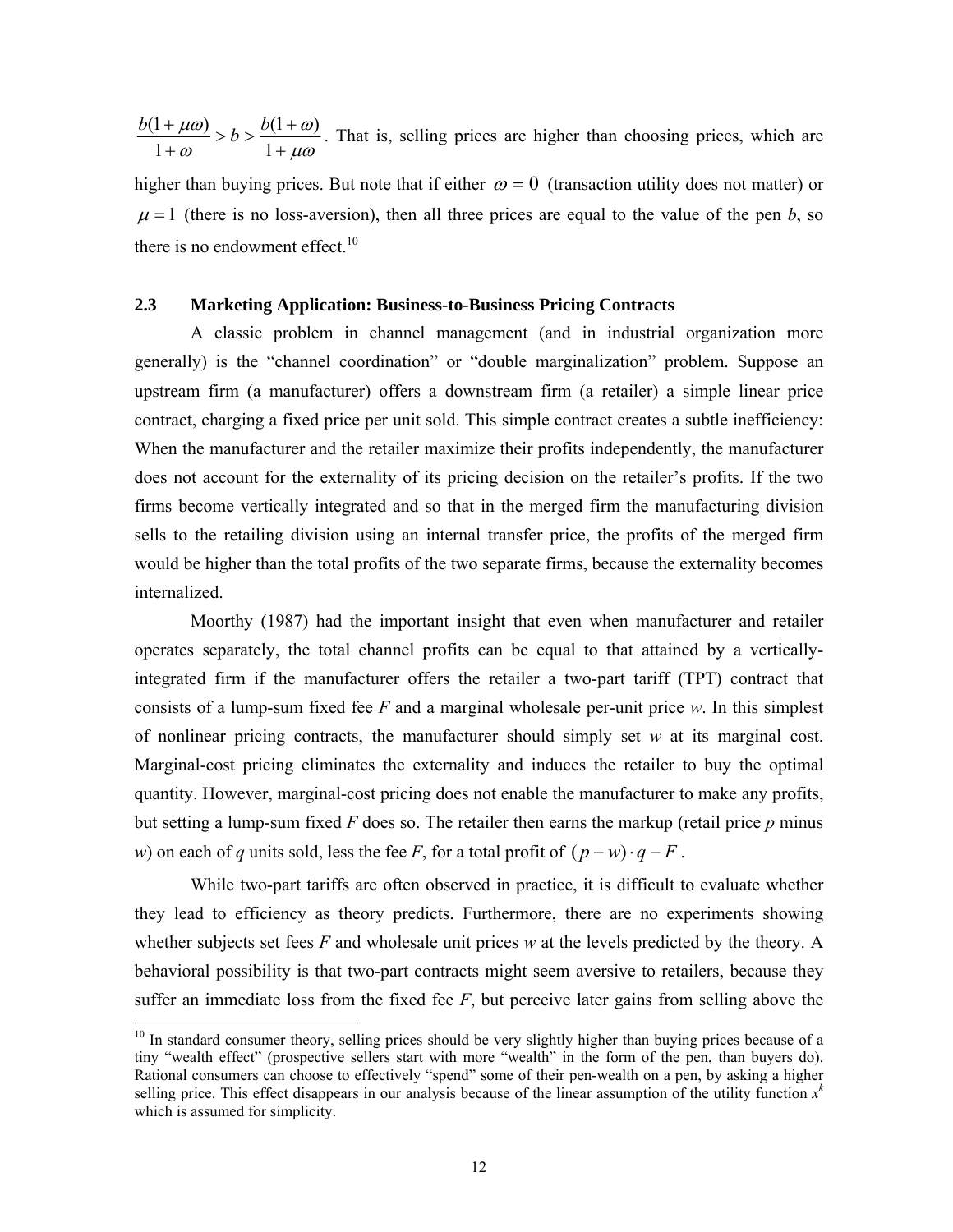wholesale price *w* they are charged. If retailers are loss-averse they may resist paying a high fee *F* even if it is theoretically efficiency-enhancing.

 Ho and Zhang (2004) did the first experiments on the use of two-part tariffs in a channel and study their behavioral consequences. The results show that contrary to the theoretical prediction, channel efficiency (the total profits of the two separate firms relative to the theoretical 100% benchmark for the vertically integrated firm) is only 66.7%. The standard theoretical predictions and some experimental statistics are shown in Table 3. These data show that the fixed fees *F* are too low compared to the theoretical prediction (actual fees are around 5, when theory predicts 16). Since *F* is too low, to maintain profitability the manufacturers must charge a wholesale price *w* which is too high (charging around 4, rather than the marginal cost of 2). As a result, the two-part contracts are often rejected by retailers.

The reference-dependence model described in the previous section can explain the deviations of the experimental data from the theoretical benchmark. With a two-part tariff contract, the retailer's transaction utility occurs in two stages. In the first stage, it starts out with a reference profit of zero but is loss averse with respect to paying the fixed fee *F*. Its transaction utility if it accepts the contract is simply  $-\omega \cdot \mu \cdot F$  where  $\omega$  is the retailer's weight on the transaction component of utility and  $\mu$  is the loss aversion coefficient as specified in the previous section. In the second stage, the retailer realizes a final profit of( $p - w$ )⋅ $q - F$ , which represents a gain of  $(p - w)$ ⋅ $q$  relative to a reference point of  $-F$  (its new reference point after the first stage). Hence, its transaction utility in the second stage is  $\omega \cdot ((p - w) \cdot q)$ . The retailer's overall utility is the intrinsic utility from net profits  $(p-w)\cdot q-F$  in the entire game, plus the two components of transaction utility,  $-\omega \cdot \mu \cdot F$ and  $\omega \cdot ((p - w) \cdot q)$ . Adding all three terms gives a retailer utility  $U_R$  of:

$$
U_R = (1 + \omega)[(p - w) \cdot q - (\frac{1 + \omega \cdot \mu}{1 + \omega})F]
$$

Note that when  $\omega = 0$ , the reference-dependent model reduces to the standard economic model, and utility is just the profit of  $(p - w) \cdot q - F$ . When  $\mu = 1$  (no loss aversion) the model just scales up retailer profit by a multiplier  $(1 + \omega)$ , which reflects the hedonic value of an above-reference-point transaction. When there is loss-aversion  $(\mu > 1)$ , however the retailer's perceived loss after paying the fee *F* has a disproportionate influence on overall utility. Using the experimental data, the authors estimated the fixed fee multiplier  $\frac{1+\omega}{1+\omega}$  $\omega\cdot\mu$ +  $+ \omega$ . 1  $\frac{1+\omega\cdot\mu}{\omega}$  to be 1.57, much larger than the 1.0 predicted by standard theory with  $\omega = 0$  or  $\mu = 1$ . Given this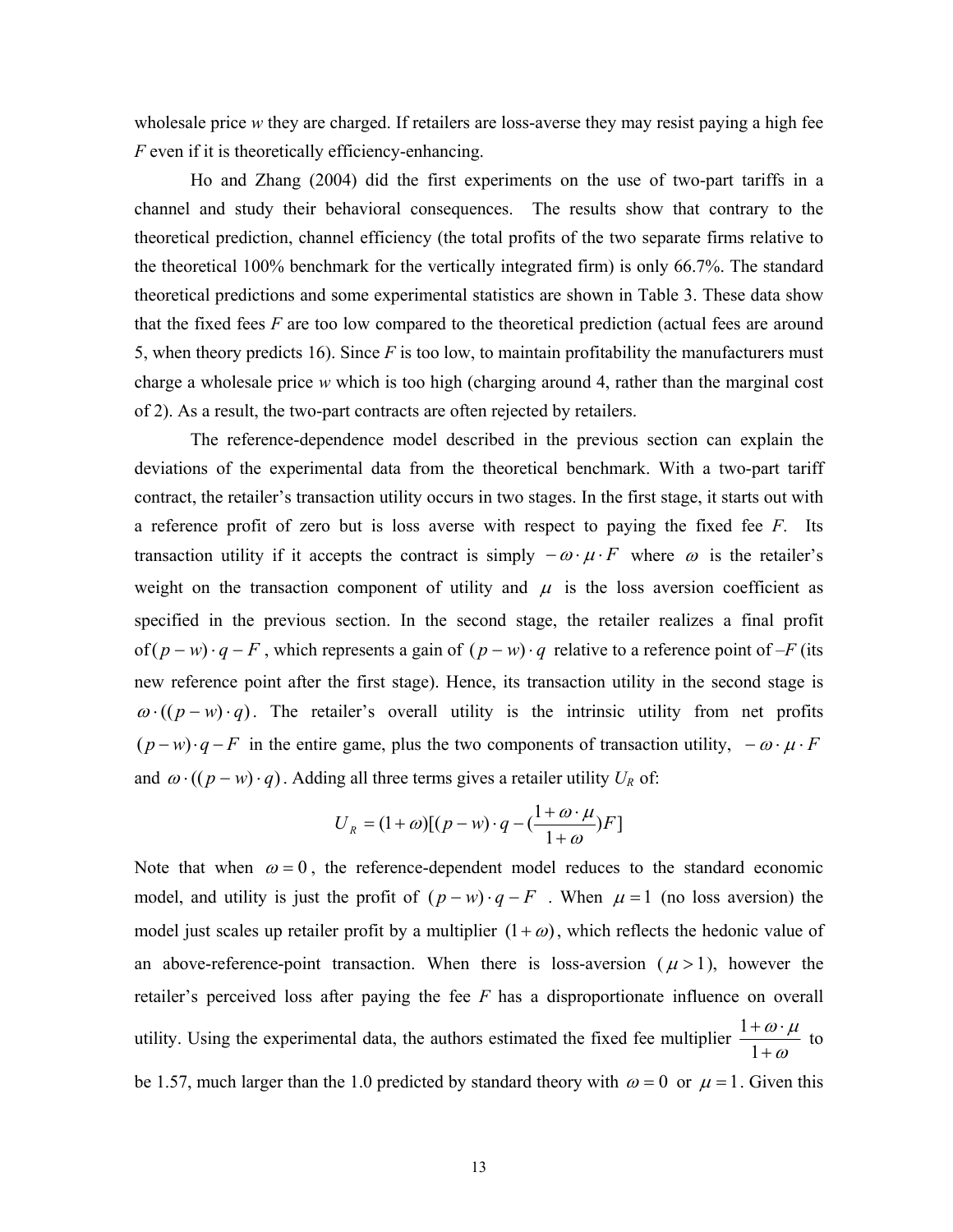estimate, Table 3 shows predictions of crucial empirical statistics, which generally match the wholesale and retail prices  $(w \text{ and } p)$ , the fees  $F$ , and the contract rejection rate, reasonably well. A value of  $\omega = 0.5$  implies a loss aversion coefficient of 2.71.

|                    | Tuoto 9. Two Tuit Turni modol Frontenomo and Embermantessano |                             |                                                  |
|--------------------|--------------------------------------------------------------|-----------------------------|--------------------------------------------------|
| <b>Decisions</b>   | <b>Standard Theory</b><br>Prediction*                        | <b>Experimental</b><br>Data | <b>Reference-Dependence</b><br><b>Prediction</b> |
| Wholesale cost $w$ |                                                              | 4.05                        | 4.13                                             |
| Fixed fee $F$      | რ                                                            | 4.61                        | 4.65                                             |
| Reject contract?   | $0\%$                                                        | 28.80%                      | 34.85%                                           |
| Retail price $p$   |                                                              | 6.82                        | 7.06                                             |

Table 3: Two-Part Tariff Model Predictions and Experimental Results

\*marginal cost of the manufacturer is 2, demand is  $q=10-p$  in the experiment.

## **3. SOCIAL PREFERENCES**

### **3.1 Behavioral Regularities**

Standard economic models usually assume that individuals are purely self-interested, that is, they only care about earning the most money for themselves. Self-interest is a useful simplification but is clearly a poor assumption in many cases. Self-interest cannot explain why decision makers seem to care about fairness and equality, are willing to give up money to achieve more equal outcomes, or to punish others for actions which are perceived as selfish or unfair. This type of behavior points to the existence of social preferences, which defines a person's utility as a function of her own payoff *and* others' payoffs.

 The existence of social preferences can be clearly demonstrated in an "ultimatum" price-posting game. In this game, a monopolist retailer sells a product to a customer by posting a price *p* . The retailer's marginal cost for the product is zero and the customer's willingness-topay for the product is \$1. The game proceeds as follows: the retailer posts a price  $p \in [0,1]$  and the customer chooses whether or not to buy the product. If she buys, her consumer surplus is given by *1-p*, while the retailer's profit is *p*; if she chooses not to buy, each party receives a payoff of zero. If both parties are purely self-interested and care only about their own payoffs, the unique subgame perfect equilibrium to this game would be for the retailer to charge  $p = 0.99$  (assuming the smallest unit of money is a penny), anticipating that the customer accepts the price and earns a penny of surplus. Many experiments have been conducted to test the validity of this prediction in such "ultimatum" games (Camerer 2003, chapter 2). The results are markedly different from the prediction of the pure self-interested model and are characterized by three empirical regularities: (1) The average prices are in the region of \$0.60 to \$0.70, with the median and modal prices in the interval [\$0.50, \$0.60]; (2) There are hardly any prices above \$0.90 and very high prices often result in no purchases (rejections) – for example,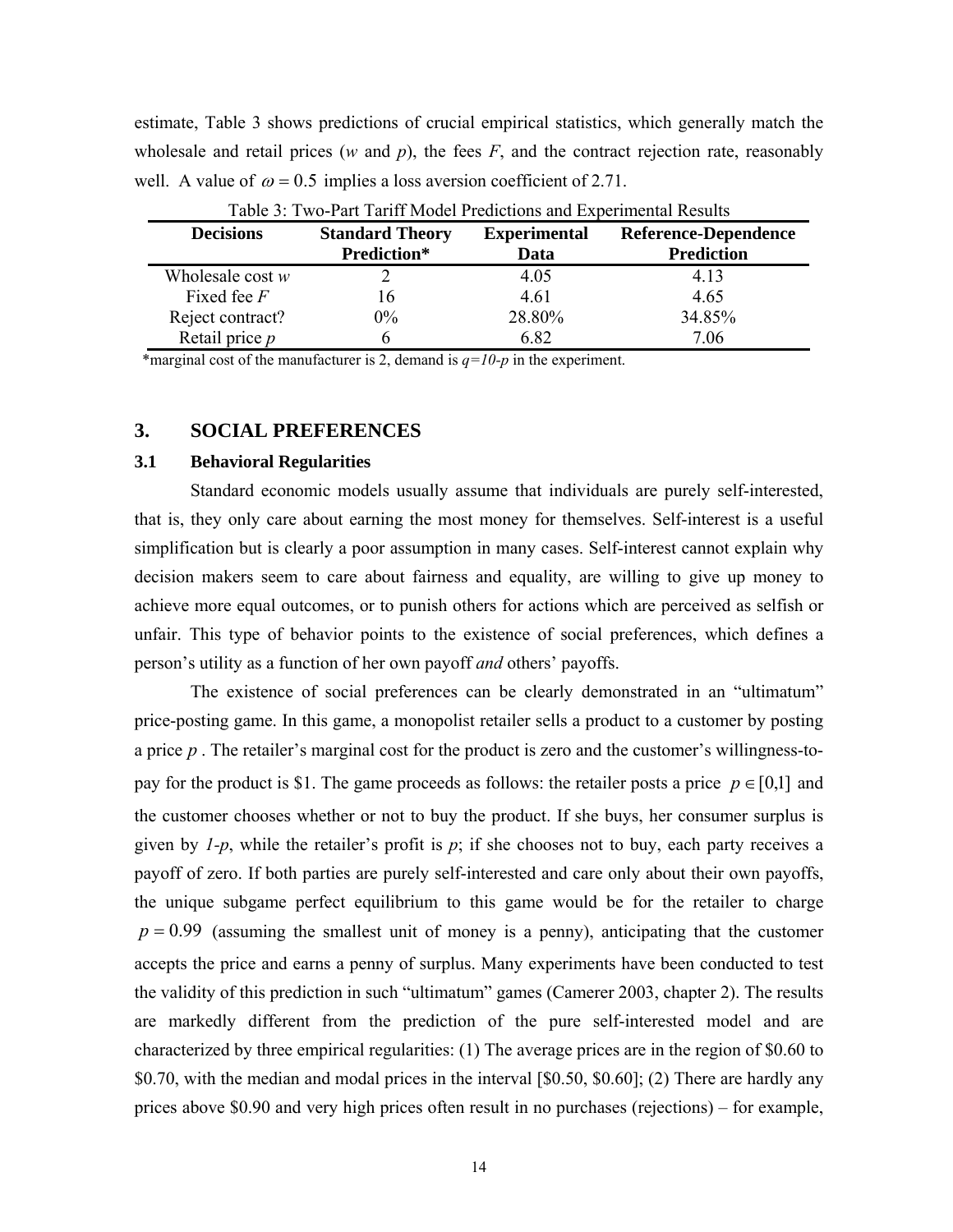prices of \$0.80 and above yield no purchases about half the time; and (3) There are almost no prices in the range of  $p<80.50$ ; that is, the retailer rarely gives more surplus to the consumer than to itself.

 These results can be easily explained as follows: customers have social preferences which lead them to sacrifice part of their own payoffs to punish what they consider an unfair price, particularly when the retailer's resulting monetary loss is higher than that of the customer. The retailer's behavior can be attributed to both social preferences and strategic behavior: They either dislike creating unequal allocations, or they are selfish but rationally anticipate the customers' concerns for fairness and lower their prices to maximize profits.

### **3.2 The Generalized Model**

l

One way to capture a concern for fairness mathematically is by applying models of inequality aversion. These models assume that decision makers are willing to sacrifice to achieve more equitable outcomes if they can. Fehr and Schmidt (1999) formalize a simple model of inequity-aversion $11$  in terms of differences in players' payoffs. Their model puts different weight on the payoff difference depending on whether the other player earns more or less. For the two-player model (denoted 1 and 2), the utility of player 1 is given by:

$$
U_1(x_1, x_2) = \begin{cases} x_1 - \eta \cdot (x_1 - x_2), & x_1 > x_2 \\ x_1 - \gamma \cdot (x_2 - x_1) & x_2 > x_1 \end{cases}
$$

where  $\gamma \ge \eta$  and  $0 \le \eta < 1$ .<sup>12</sup> In this utility function,  $\gamma$  captures the loss from disadvantageous inequality (envy), while  $\eta$  represents the loss from advantageous inequality (guilt). For example, when  $\gamma = 0.5$  and Player 1 is behind, she is willing to give up a dollar only if it reduces Player 2's payoffs by \$3 or more (since the loss of \$1 is less than reduction in envy of  $2\gamma$ ). Correspondingly, if  $\eta = 0.5$  and Player 1 is ahead, then she is just barely willing to give away enough to Player 2 to make them even (since giving away \$*x* reduces the disparity by \$2*x*, and hence changes utility by  $-x+\eta \cdot 2 \cdot x$ ). The assumption  $\gamma \ge \eta$  captures the fact that envy is stronger than guilt. If  $\gamma = \eta = 0$ , then the above model reduces to the standard pure self-interest model.

 To see how this model can explain the empirical regularities of the ultimatum priceposting game, suppose that both the retailer and the customer have inequity-averse preferences

<sup>&</sup>lt;sup>11</sup> Bolton and Ockenfels (2000) have a closely related model which assumes that decision makers care about their own payoffs and their relative *share* of total payoffs.

 $12$ <sup>12</sup> The model is easily generalized to *n* players, in which case envy and guilt terms are computed separately for each opponent player, divided by *n-1*, and added up.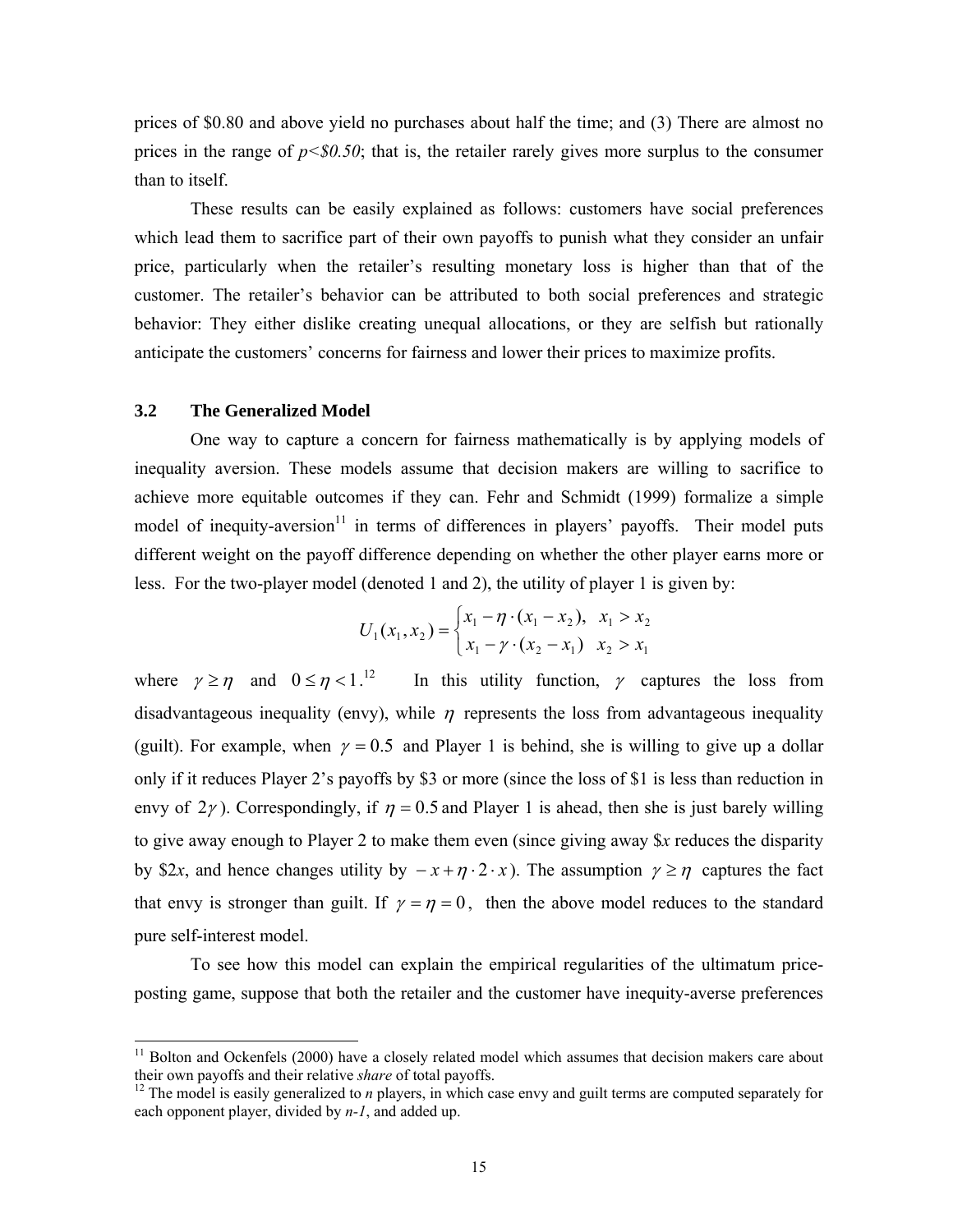that are characterized by the specific parameters  $(\gamma, \eta)$ .<sup>13</sup> Recall that if both of them are purely self-interested, that is  $\gamma = \eta = 0$ , the retailer will charge the customer \$0.99, which the customer will accept. However, suppose we observe the customer reject a price of \$0.90. In this case, we know that  $\gamma$  must be greater than 0.125 if customers are rational (since rejecting earns 0, which is greater than  $0.1 - \gamma(0.9 - 0.1)$  if and only if  $\gamma > 0.125$ ). What is the equilibrium outcome predicted by this model? Customers with envy parameter  $\gamma$  are indifferent to rejecting a price offer of γ γ  $1 + 2$  $* = \frac{1}{1}$ +  $p^* = \frac{1 + \gamma}{\sqrt{2}}$  (Rejecting gives  $0 - \gamma(0 - 0)$  and accepting gives  $1 - p - \gamma(p - (1 - p))$ ; setting these two expressions equal to be equal gives  $p^*$ .) If we assume that retailers do not felt too much guilt, that is  $\eta < 0.5$ , <sup>14</sup> then retailers will want to offer a price that customers will just accept. Their optimal price is therefore γ γ  $1 + 2$  $* = \frac{1}{1}$ +  $p^* = \frac{1+\gamma}{1-\gamma}$ . If  $\gamma = 0.5$  for example, the retailer's maximum price is \$0.75. This price is consistent with the empirical observations that *p* typically ranges from \$0.50 to \$0.70 and that very low offers are rejected. The model can also explain why that almost no retailer charge less than \$0.50 because doing so results in less profit *and* in more envy.

 Many other models of social preferences have been proposed. Charness and Rabin (2002) suggest a model in which players care about their own payoffs, the minimum payoff, and the total payoff. In a two-player game this model reduces to the Fehr-Schmidt form, but in multi-player games it can explain why one do-gooder player may sacrifice a small amount to create social efficiency. 15

 Inequality-aversion models are easy to use because a modeler can just substitute inequality-adjusted utilities for terminal payoffs in a game tree and use standard equilibrium concepts. Another class of models of social preferences is the "fairness equilibrium" approach of Rabin (1993) and Dufwenberg and Kirchsteiger (2004). In these models, players form beliefs about other players' kindness and other players' perceived kindness, and their utility function includes a term that multiplies a player's kindness (which can be positive or negative) with the

<sup>&</sup>lt;sup>13</sup> More insight can be derived from mixture models which specify distributions of  $(\gamma, \eta)$  across people or firms.

<sup>&</sup>lt;sup>14</sup> If retailers have  $\eta=0.5$  then they are indifferent between cutting the price by a small amount  $\varepsilon$ , sacrificing profit, to reduce guilt by  $2\varepsilon\eta$ , so any price in the interval [\$0.50,  $p^*$ ] is equally good. If  $\eta > 0.5$  then they strictly prefer an equal-split price of \$0.50. Offering more creates too much guilt, and offering less creates envy.

<sup>&</sup>lt;sup>15</sup> The authors presented a more general 3-parameter model which captures the notion of reciprocity. We choose to ignore reciprocity and focus on a more parsimonious 2-parameter model of social preferences.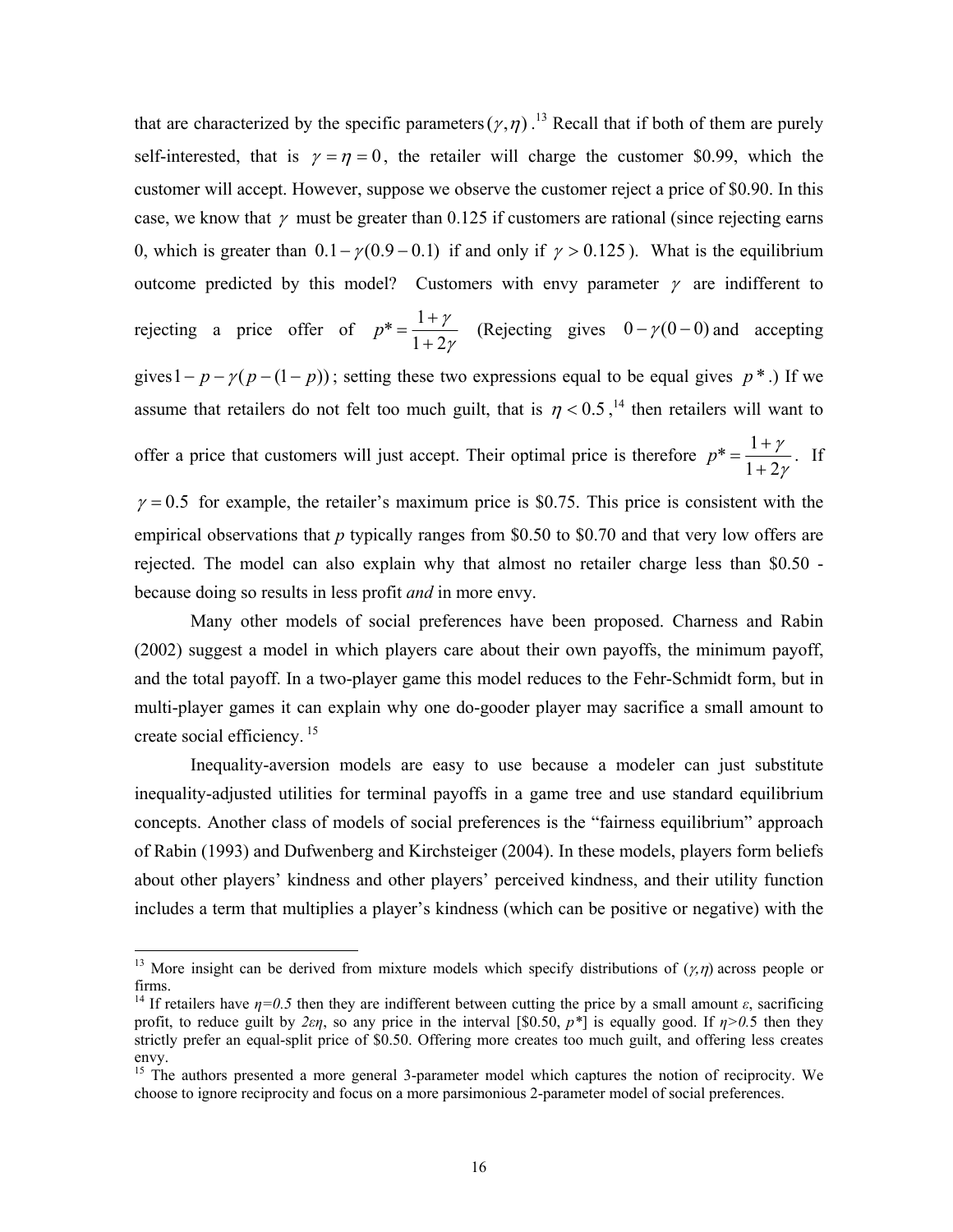expected kindness of the other player. These models clearly capture the notion of reciprocity – players prefer to be positively kind to people who are positively kind to them, and to be hostile in response "negative kindness". Assuming that beliefs are correct in equilibrium, one can derive a "fairness equilibrium" by maximizing the players' utility functions. These models are harder to apply however, because branches in a game tree that were not chosen may affect the perceptions of kindness so backward induction cannot be applied in a simple way.

### **3.3 Marketing Application: Salesforce Compensation**

The literature on salesforce management has mainly focused on how a manager should structure its compensation plans for a salesperson. If the effort level of the salesperson cannot be contracted upon or is not fully observable, then a self-interested salesperson will always want to shirk (provide the minimum level of effort) if effort is costly. Hence, the key objective for the manager (principal) revolves around designing incentive contracts that prevent moral hazard by the salesperson (agent). For example, an early paper by Basu et al (1985) shows that if a salesperson's effort is not linked to output in a deterministic fashion, then the optimal compensation contract consists of a fixed salary and a commission component based on output.

Inequality-aversion and reciprocity complicate this simple view. If agents feel guilt or repay kindness with reciprocal kindness, then they will not shirk as often as models which assume self-interest predict (even in one-shot games where there are no reputational incentives). In fact, experimental evidence from Fehr et al (2004) suggests that incentive contracts that are designed to prevent moral hazard may not work as well as implicit bonus contracts if there is a proportion of managers and salespeople who care about fairness. Although the authors consider a slightly different principal-agent setting from that of the salesforce literature, their experimental findings are closely related and serve as a good potential application for marketing.

In their model, the manager can choose to offer the salesperson either of two contracts: a Bonus Contract (BC) or an Incentive Contract (IC). The salesperson's effort *e* is observable, but any contract on effort must be verified by a monitoring technology which is costly. The costs of effort *c(e)* are assumed to be convex (see Table 4 for experimental parameters).

Under the BC, the manager offers a contract *(w, e\*,b\*)*, where *w* is a prepaid wage, *e\** is a requested effort level, and *b\** is a promised bonus for the salesperson. However, both requested effort and the promised bonus are not binding, and there is no legal or reputational recourse. If the salesperson accepts the contract she earns the wage *w* immediately and chooses an effort *e* in the next stage. In the last stage, the manager observes effort *e* accurately and decides whether to pay an actual bonus  $b \ge 0$ . (which can be below, or even above, the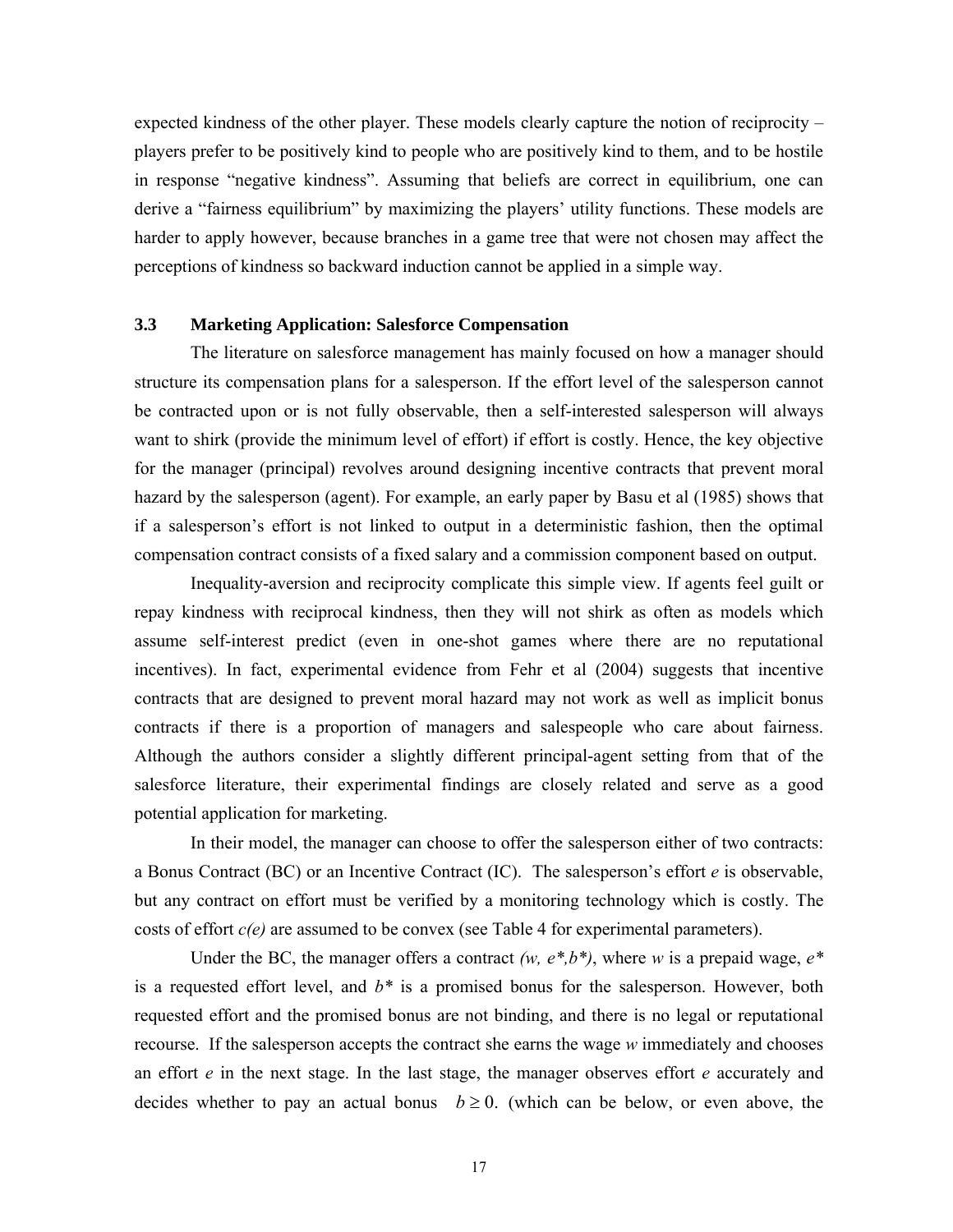promised bonus *b\**). The payoffs for the manager and salesperson with the BC are  $\pi_M = 10 \cdot e - w - b$  and  $\pi_S = w - c(e) + b$  respectively.

Under the IC, the manager can choose whether to invest  $K=10$  in the monitoring technology. If she does, she offers the salesperson a contract *(w, e\*, f)* that consists of a wage *w*, a demanded effort *e\** and a penalty *f*. The penalty *f* (which is capped at a maximum of 13 in this model) is automatically imposed if the manager verifies that the salesperson has shirked  $(e < e^*)$ . While the monitoring technology is perfect when it works, it works only 1/3 of the time. With the IC, the expected payoffs for the manager and salesperson, if the manager invests in the monitoring technology are: $16$ 

If 
$$
e \ge e^*
$$
,  
\n
$$
\pi_M = 10 \cdot e - w - K
$$
\n
$$
\pi_S = w - c(e)
$$

If  $e < e^*$ ,

$$
\pi_M = 10 \cdot e - w - K + 0.33f
$$

$$
\pi_S = w - c(e) - 0.33f
$$

|  |  | Table 4: Effort Costs for Salesperson |  |  |  |
|--|--|---------------------------------------|--|--|--|
|  |  |                                       |  |  |  |
|  |  |                                       |  |  |  |

There is a large gain from exchange in this game if salespeople can be trusted to choose high effort. A marginal increase in one unit of effort earns the manager an incremental profit of 10, but costs the agent only 1 to 4 units. Therefore, the first-best outcome in this game is for the manager to forego investing in the monitoring technology and for the salesperson to choose  $e=10$ , giving a combined surplus of  $10 \cdot e - c(e) = 80$ . Under the IC, the optimal contract would be *(w=4, e\*=4, f=13)* resulting in  $\pi_M = 26$  and  $\pi_S = 0$ .<sup>17</sup> With the BC, a self-interested manager will never pay any bonus in the last stage. Since the salesperson knows this, she will choose  $e=1$ . Therefore, the optimal contract will be *(w=0, e<sup>\*</sup>=1, b<sup>\*</sup>=0)*, yielding  $\pi<sub>M</sub> = 10$  and  $\pi_s = 0$ . Hence, if the manager has a choice between the two contracts, standard economic theory with self-interested preferences predicts that the manager will always choose the IC over the BC. Intuitively, if managers don't expect the salespeople to believe their bonus promises,

<sup>&</sup>lt;sup>16</sup> Alternatively, the manager can choose  $K=0$  and offer only a fixed wage w.

<sup>&</sup>lt;sup>17</sup> The salesperson would choose the requested level of effort of 4 as deviating (by choosing an effort level of 0) leads to negative expected payoffs. Hence the manager earns  $10*(4)-4-10=26$  and the salesperson gets 4 - $4=0.$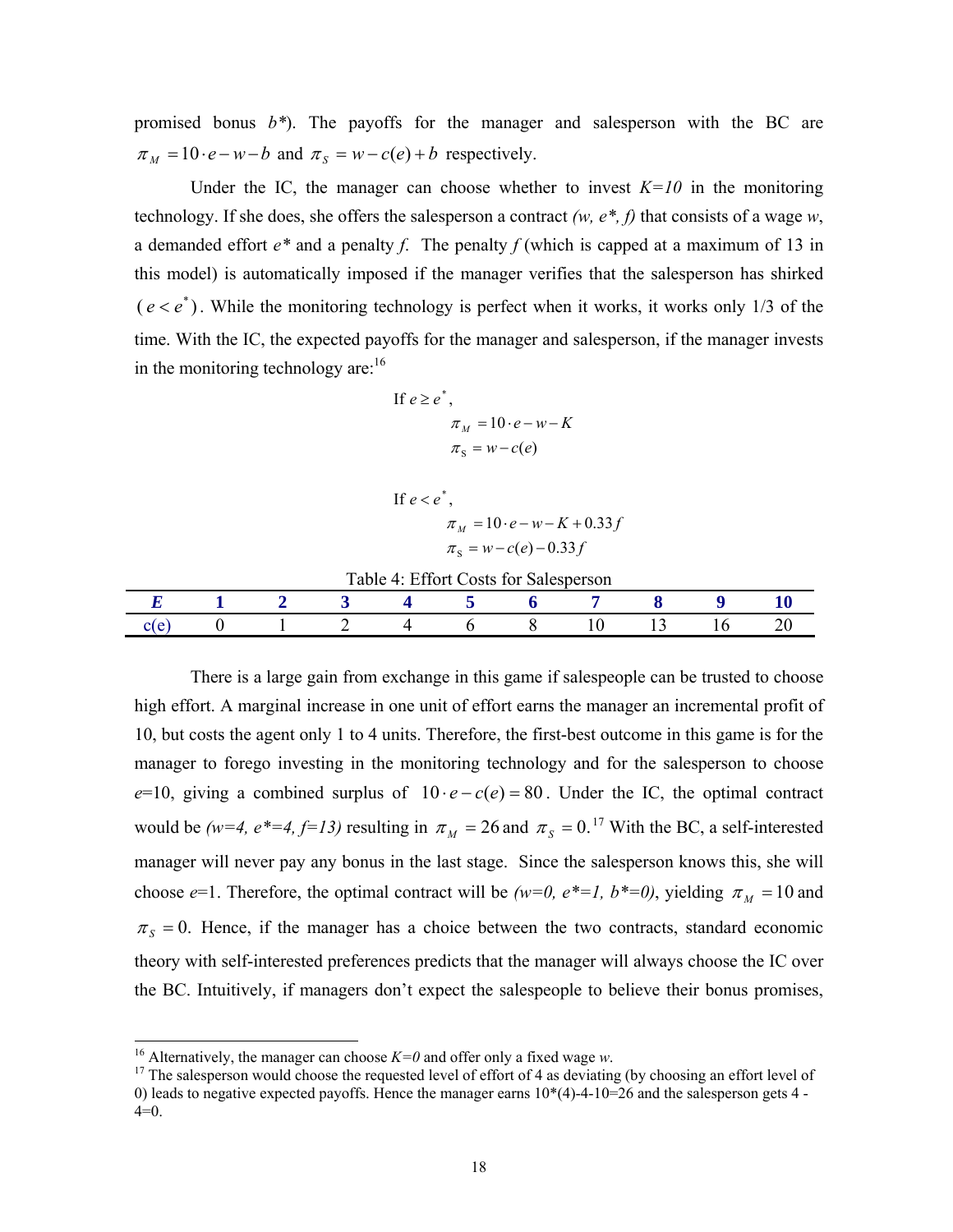and think salespeople will shirk, then they are better off asking for a modest enough effort (*e=4*), enforced by a probabilistic fine in the IC, so that the salespeople will put in some effort.

A group of subjects (acting as managers) were asked first to choose a contract form (either IC or BC) and then make offers using that contract form to another group of subjects (salespersons). Upon accepting a contract offer from a manager, a salesperson chose his effort level. Table 5 shows the theoretical predictions and the actual results of the data collected using standard experimental economics methodology (abstract instructions, no deception, repetition to allow learning and equilibration, and performance-based experimental payments).<sup>18</sup>

|                                |                  | <b>Incentive Contract (IC)</b> | <b>Bonus Contract (BC)</b> |              |
|--------------------------------|------------------|--------------------------------|----------------------------|--------------|
|                                | Prediction       | Actual(Mean)                   | Prediction                 | Actual(Mean) |
| <b>Manager's Decisions</b>     |                  |                                |                            |              |
| Choice $(\% )$                 | 100              | 11.6                           | $\Omega$                   | 88.4         |
| Wage                           | 4                | 24.0                           | $\theta$                   | 15.2         |
| <b>Effort Requested</b>        | $\overline{4}$   | 5.7                            |                            | 6.7          |
| Fine                           | 13               | 10.6                           | n.a.                       | n.a.         |
| <b>Bonus Offered</b>           | n.a.             | n.a.                           | $\overline{0}$             | 25.1         |
| Bonus paid                     | n.a.             | n.a                            | $\Omega$                   | 10.4         |
| <b>Salesperson's Decisions</b> |                  |                                |                            |              |
| Effort                         | $\overline{4}$   | 2.0                            | 1                          | 5.0          |
| <b>Outcomes</b>                |                  |                                |                            |              |
| $\pi_{\scriptscriptstyle M}$   | 26               | $-9.0$                         | 10                         | 27.0         |
| $\pi_{S}$                      | $\boldsymbol{0}$ | 14.4                           | $\theta$                   | 17.8         |

Table 5: Predicted and Actual Outcomes in the Salesforce Contract Experiment

Contrary to the predictions of standard economic theory, managers choose to offer the BC contract 88% of the time. Salespeople reciprocate by exerting a higher effort than necessary (an average of 5 out of 10) which is quite profitable for firms. In their paper, the authors also reported that actual ex-post bonus payments increase in actual effort, which implies that managers reward salespersons' efforts (like voluntary "tipping" in service professions). As a result of the higher effort levels, the payoffs for both the manager and the salesperson

<sup>&</sup>lt;sup>18</sup> We thank Klaus Schmidt for providing data that were not available in their paper.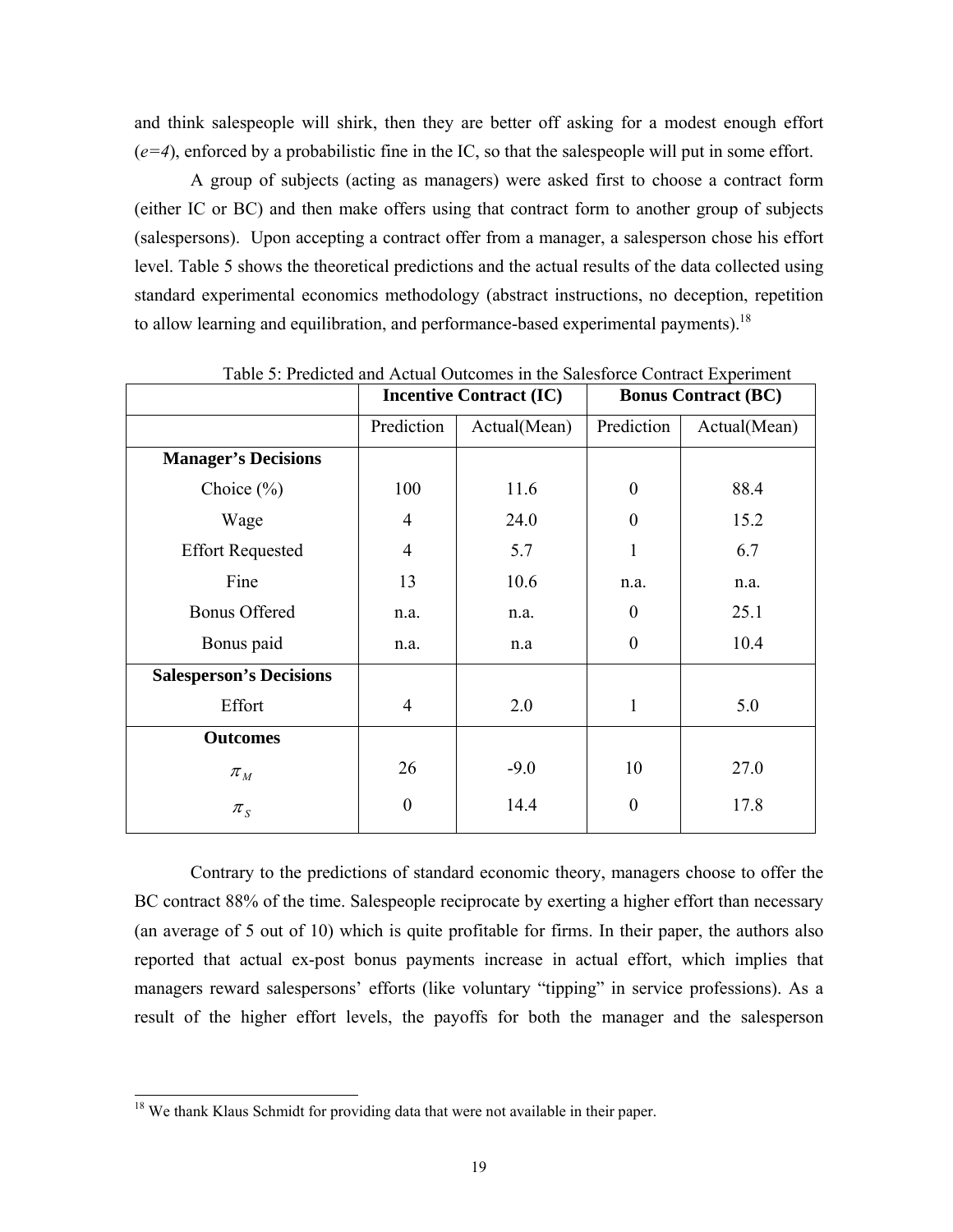(combined surplus) are higher in the BC than in the IC. Overall, these observed regularities cannot be reconciled with a model with purely self-interested preferences.

The authors show that the results of the experiment are consistent with the inequalityaversion model of Fehr and Schmidt (1999) when the proportion of fair-minded managers and salespersons (with  $\gamma$ ,  $\eta$  > 0.5) in the market is assumed to be 40%. For the BC, there is a pooling equilibrium where both the self-interested and fair-minded managers offer *w=15*, with the fair-minded manager paying  $b=25$  while the self-interested manager pays  $b=0$  (giving an expected bonus of 10). The self-interested salesperson will choose  $e=7$ , while the fair-minded salesperson chooses  $e=2$ , giving an expected effort level of 5. The low effort exerted by the fair-minded salesperson is attributed to the fact she dislikes the inequality in payoffs whenever she encounters the self-interested manager with a probability of 0.6.

For the IC, the authors show that it is optimal for the self-interested manager to offer the contract ( $w=4$ ,  $e^*=4$ ,  $f=13$ ). The fair-minded manager however will choose ( $w=17$ ,  $e^*=4$ , *f=13*) that results in an equal division of surplus when *e=4*. A purely self-interested salesperson will accept and obey the contracts offered by both the self-interested and fair-minded managers. However, the fair-minded salesperson will only accept and obey the contracts of the fairminded manager.

Comparing the BC and IC, the average level of effort is higher in the former (effort level of 5 versus 4), resulting in a higher expected combined surplus. Consequently, both the self-interested and fair-minded managers prefer the BC over the IC. This example illustrates how reciprocity can generate efficient outcomes in principal-agent relations when standard theory predicts rampant shirking.<sup>19</sup>

## **4. HYPERBOLIC DISCOUNTING**

### **4.1 Behavioral Regularities**

l

The Discounted-Utility (DU) framework is widely used to model intertemporal choice, in economics and other fields (including behavioral ecology in biology). The DU model assumes that decision makers make current choices which maximize the discounted sum of instantaneous utilities in future periods. The most common assumption is that decision makers discount the future utility at time *t* by an exponentially declining discount factor,  $d(t) = \delta^t$ 

<sup>&</sup>lt;sup>19</sup> Other experiments show that the strength of reciprocal effort in similar "gift exchange" experiments is sensitive to framing effects (Hannan et al forthcoming) and to the gains from pure trust (Healy 2004). There probably are many other conditions which increase or decrease the strength of reciprocity. For example, selfserving bias in judgments of fairness (e.g., Babcock and Loewenstein 1997) will probably decrease it and communication will probably increase it.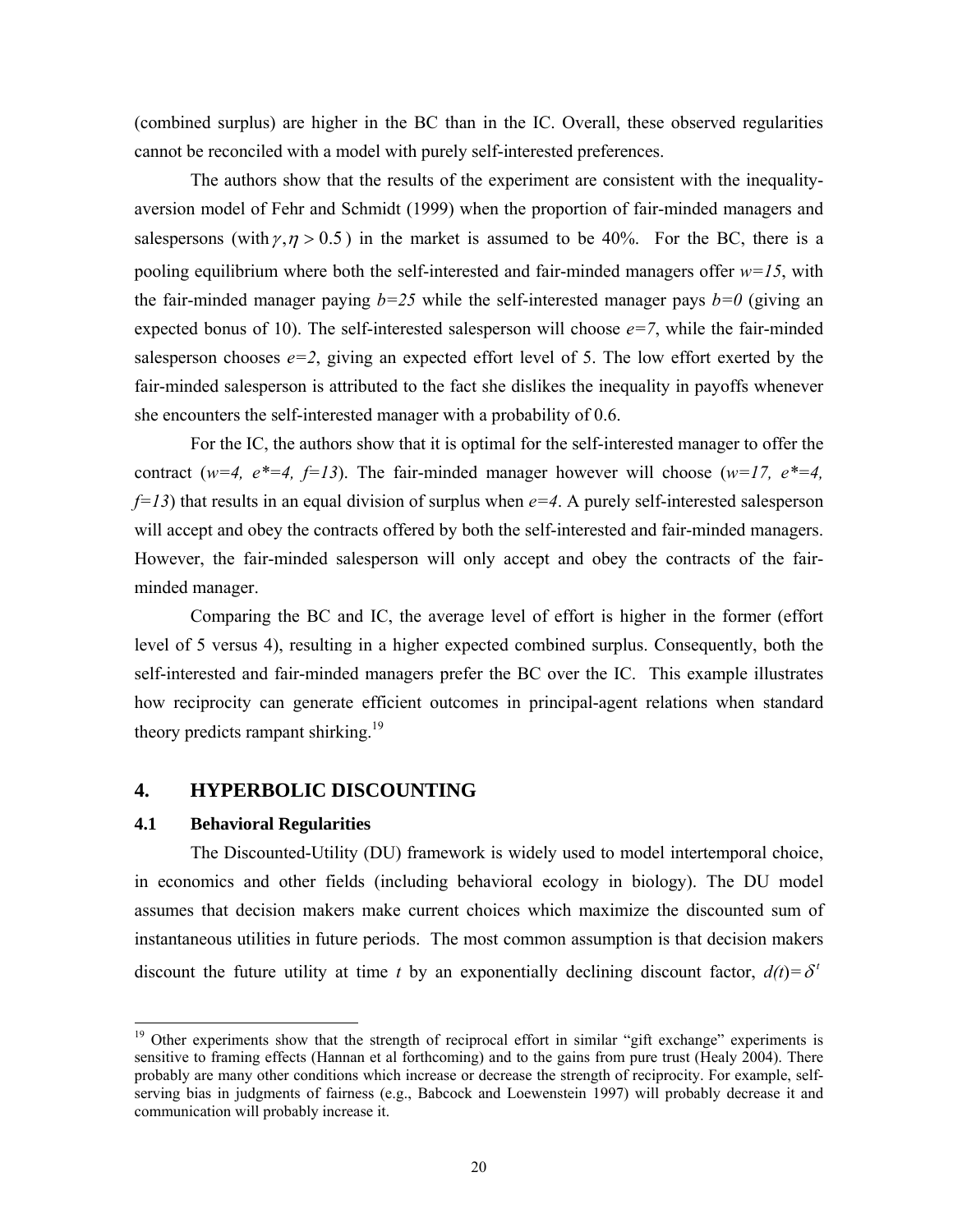(where  $0 < \delta < 1$ ).<sup>20</sup> Formally, if  $u<sub>r</sub>$  is the agent's instantaneous utility at time  $\tau$ , her intertemporal utility in period *t*,  $U^t$ , is given by:

$$
U^{t}(u_{t}, u_{t+1},...,u_{T}) \equiv u_{t} + \sum_{\tau=t+1}^{T} \delta^{\tau-t} u_{\tau}
$$

The DU model was first introduced by Samuelson (1937) and has been widely adopted mainly due to the analytical convenience of "summarizing" agents' future preferences by using a single constant parameter  $\delta$ . The exponential function  $d(t) = \delta^t$  is also the only form that satisfies *time-consistency* — when agents make plans based on anticipated future tradeoffs, they still make the same tradeoffs when the future arrives (provided there is no new information).

Despite its simplicity and normative appeal, many studies have shown that the DU model is problematic empirically.<sup>21</sup> In economics, Thaler (1981) was the first to show that the per-period discount factor  $\delta$  appears to decline over time (following Ainslie 1975 and others in psychology). Thaler asked subjects to state the amount of money they would require in 3 months, 1 year and 3 years later in exchange for receiving a sum of \$15 immediately. The respective median responses were \$30, \$60 and \$100, which imply average *annual* discount rates of 277% over 3 months, 139% over 1 year and 63% over 3 years. The finding that discount rates decline over time has been corroborated by many other studies (e.g., Benzion et al 1989, Holcomb and Nelson 1992, Pender 1996). Moreover, it has been shown that a hyperbolic discount function of the form  $d(t)=1/(1+mt)$  fits data on time preferences better than the exponential form does.

Hyperbolic discounting implies that agents are relatively farsighted when making tradeoffs between rewards at different times in the future, but pursue immediate gratification when it is available. Recent research in neuroeconomics (McClure et al 2004) suggests that hyperbolic discounting can be attributed to competition of neural activities between the affective and cognitive systems of the brain.<sup>22</sup> A major consequence of hyperbolic discounting is that the behavior of decision makers will be *time-inconsistent*: decision makers might not make the same decision they expected they would (when they evaluated the decision in earlier

<sup>&</sup>lt;sup>20</sup> The discount *factor*  $\delta$  is also commonly written as  $1/(1+r)$ , where r is the discount rate.<br><sup>21</sup> In this section, we focus on issues relating to time discounting rather than other dimensions of intertemporal choice (Loewenstein 1987, Loewenstein and Thaler 1989, Loewenstein and Prelec 1992, 1993, Prelec and Loewenstein 1991). Frederick et al (2002) provides a comprehensive review of the literature on intertemporal choice. Zauberman and Lynch (2005) show that decision makers discount time resources more than money.

<sup>&</sup>lt;sup>22</sup> These findings also address to a certain extent the concerns of Rubinstein (2003) over the psychological validity of hyperbolic discounting. Rubinstein argues that an alternative model based on similarity comparisons is equally appealing, and presents some experimental evidence. Gul and Pesendorfer (2001) offer a different model which explains some of the same regularities as hyperbolic discounting, based on a preference for inflexibility (or a disutility from temptation).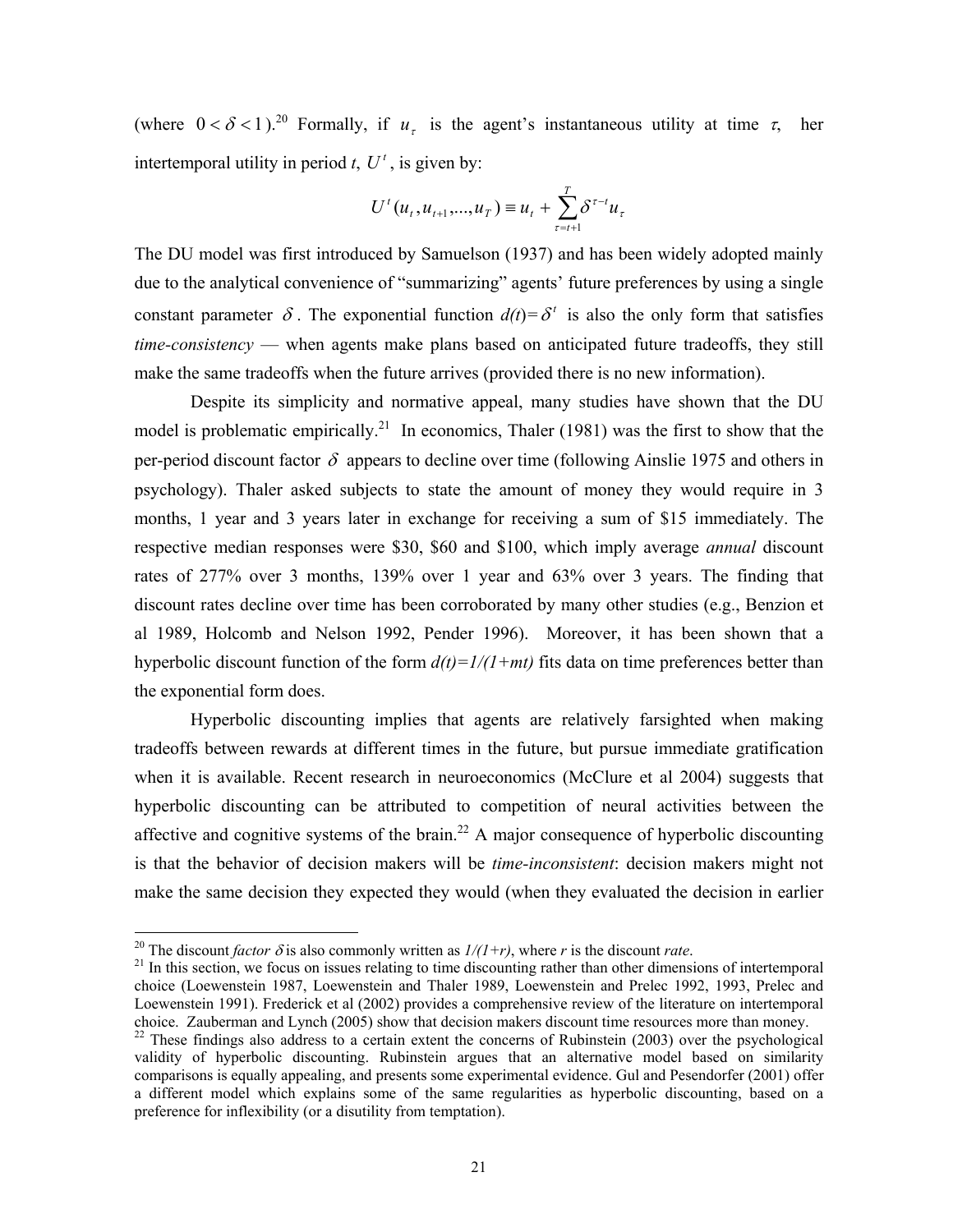periods) when the actual time arrives. Descriptively, this property is useful because it provides a way to model self-control problems and procrastination (e.g. O'Donoghue and Rabin 1999a).

## **4.2 The Generalized Model**

A useful model to approximate hyperbolic discounting introduces one additional parameter into the standard DU framework. This generalized model is known as the  $\beta - \delta$ "quasi-hyperbolic" or the "present-biased" model. It was first introduced by Phelps and Pollak (1968) to study transfers from parents to children, and then borrowed and popularized by Laibson (1997). With quasi-hyperbolic discounting, the decision maker's weight on current (time *t*) utility is 1 while the weight on period  $\tau$ 's utility ( $\tau > t$ ) is  $\beta \delta^{\tau-t}$ . Hence, the decision maker's intertemporal utility in period  $t$ ,  $U^t$ , can be represented by:

$$
U^{t}(u_{t}, u_{t+1},...,u_{T}) \equiv u_{t} + \beta \sum_{\tau=t+1}^{T} \delta^{\tau-t} u_{\tau}
$$

In the  $\beta - \delta$  model, the parameter  $\delta$  captures the decision maker's "long-run" preferences, while  $\beta$  (which is between 0 to 1) measures the strength of the taste for immediate gratification or in other words, the degree of present bias. Lower values of  $\beta$  imply a stronger taste for immediacy. Notice that the discount factor placed on the next period after the present is  $\beta\delta$ , but the incremental discount factor between *any* two periods in the future is  $\frac{\rho c}{\rho c} = \delta$ βδ  $\frac{\beta \delta^{t+1}}{t^{2\alpha t}} =$ *t*  $t+1$ . Decision

makers act today as if they will be more patient in the future (using the ratio  $\delta$ ), but when the future arrives the discount factor placed on the next period is  $\beta\delta$ . In the special case of  $\beta = 1$ , the model reduces to the standard DU framework. This special case is also important in that it is sometimes used as the benchmark by which the welfare effects of hyperbolic discounting are made. The  $(\beta, \delta)$  model has been applied to study self-control problems such as procrastination and deadline-setting (O'Donoghue and Rabin 1999a, 1999b, 2001) and addiction (O'Donoghue and Rabin 1999c, 2002, Gruber and Koszegi 2001).<sup>23</sup>

 A natural question that arises is whether decision makers are aware that they are discounting hyperbolically. One way to capture agents' self-awareness about their self-control is to introduce beliefs about their own future behavior (O'Donoghue and Rabin 2001, 2003). Let  $\hat{\beta}$  denote the agent's belief about  $\beta$ . Agents can be classified into two types. The first type is the naïf, who is totally unaware that he is a hyperbolic discounter and believes he discounts

<sup>&</sup>lt;sup>23</sup> See O'Donoghue and Rabin (2000) for other interesting applications.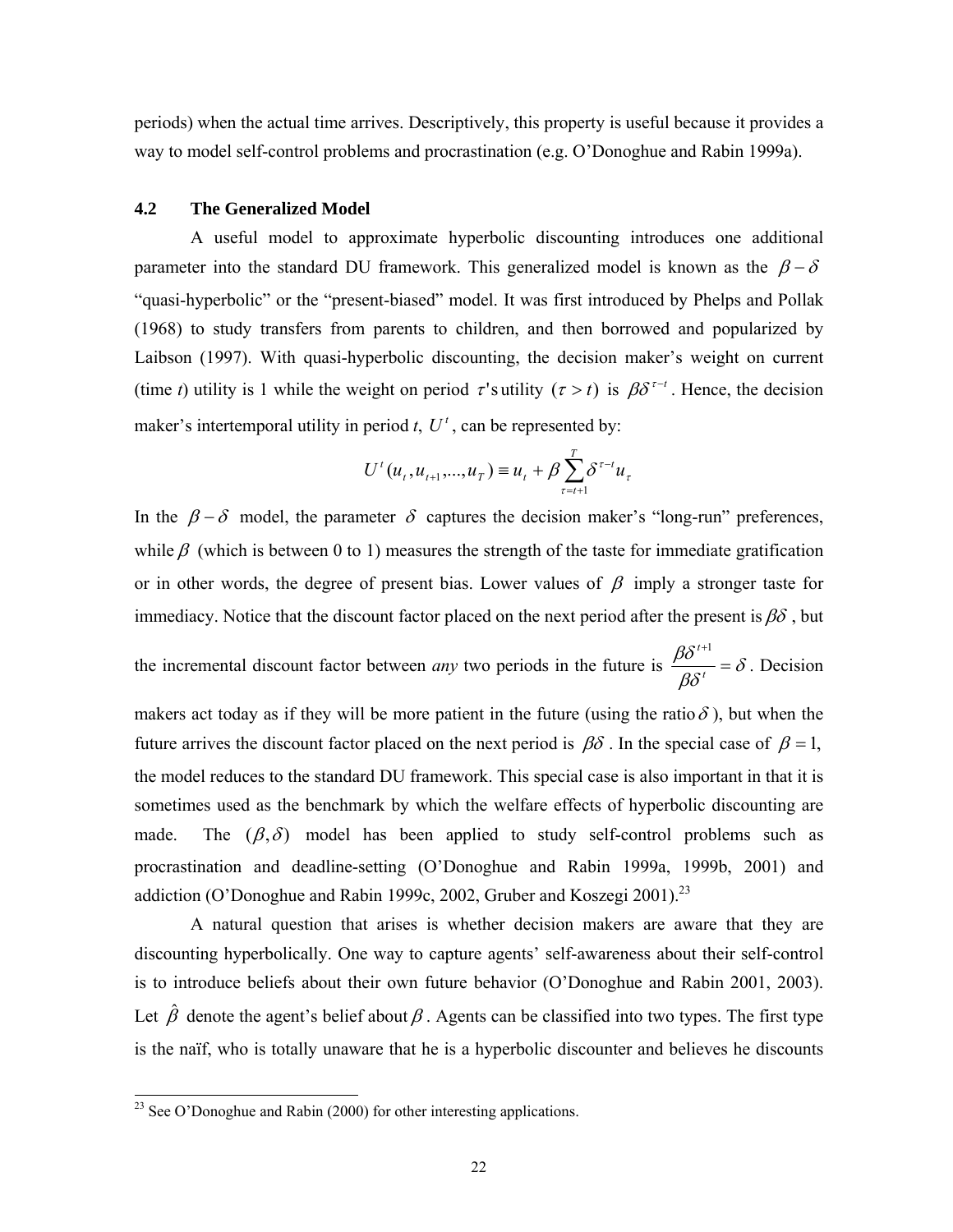exponentially  $(\beta < \hat{\beta} = 1)$ . The second type is the sophisticate  $(\beta = \hat{\beta} < 1)$ , who is fully aware of his time-inconsistency and make decisions that rationally anticipate these problems.<sup>24</sup> The sophisticate will seek external self-control devices to commit himself to acting patiently in the future (Ariely and Wertenbroch 2002), but the naïf will not.

An example will illustrate how hyperbolic discounting and agents' beliefs about their preferences affect behavior. For simplicity, we assume  $\delta = 1$ . The decision maker faces two sequential decisions:

- 1. Purchase decision: In period 0, he must decide between buying a Small (containing 1 serving) or Large (containing 2 servings) pack of chips. The Large pack of chips comes with a quantity discount so it has a lower price per serving.
- 2. Consumption decision: In period 1, he must decide on the number of servings to consume. If he bought the Small pack, he can consume only 1 serving. However, if he bought the Large pack, he has to decide between eating 2 servings at once or eating 1 serving and conserving the second serving for future consumption.

 The consumer receives an immediate consumption benefit as a function of the number of servings he eats minus the price per serving he paid. However, since chips are nutritionally unhealthy, there is a cost that is incurred in the period 2. This cost is a function of serving size consumed in period 1. Numerical benefits and costs for each of the purchase and consumption decision are given in Table 6:

| <b>Purchase Decision</b><br><b>Consumption Decision</b> | <b>Instantaneous Utility</b><br>in Period 1 | <b>Instantaneous Utility in</b><br>Period 2 |  |
|---------------------------------------------------------|---------------------------------------------|---------------------------------------------|--|
| Small                                                   |                                             |                                             |  |
| 1 serving                                               | 2.5                                         | $-2$                                        |  |
| Large                                                   |                                             |                                             |  |
| 1 serving                                               |                                             | -2                                          |  |
| 2 servings                                              | h                                           | -7                                          |  |

Table 6: Benefits and Costs of Consumption by Purchase Decision

Two assumptions are reflected in the numbers in Table 6. First, even though the consumer eats 1 serving, the consumption benefit is higher when she buys the Large pack because of the quantity discount (price per serving is relatively lower). Second, eating 2 servings at once is 3.5

<sup>&</sup>lt;sup>24</sup> Of course, we can also have consumers who are aware that they are hyperbolic discounters but underestimate its true magnitude on their behavior  $(\beta < \hat{\beta} < 1)$ .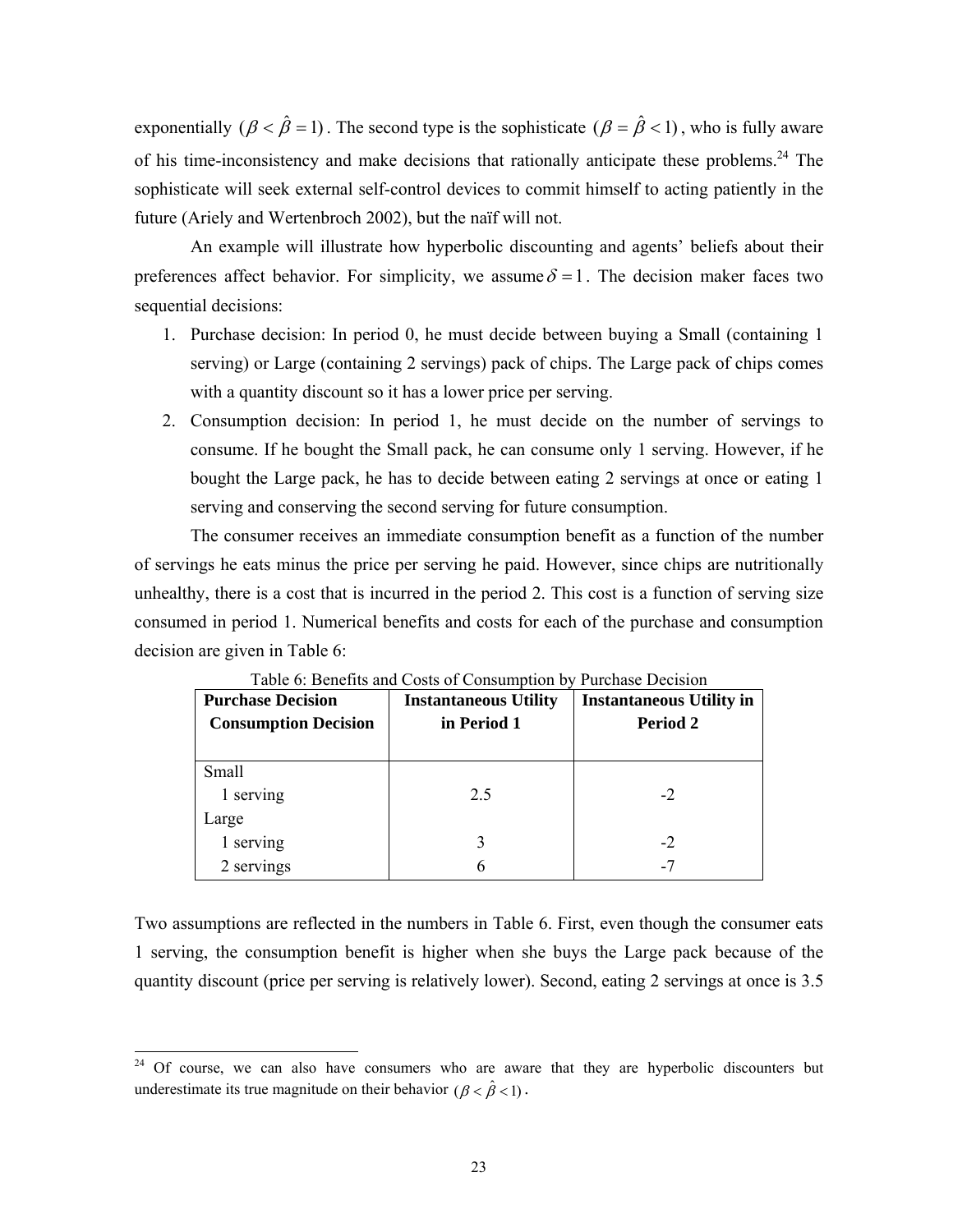times as bad as consuming 1 serving, reflecting the costs of exceeding one's daily "threshold" for unhealthy food.

Now we can figure out how the naïf  $(\beta < \hat{\beta} = 1)$  and the sophisticate  $(\beta = \hat{\beta} < 1)$  will behave, assuming that  $\beta = 0.5$ . We also contrast their behavior with that of the time-consistent rational consumer with  $\beta = 1$ . Using our generalized model, the intertemporal utility of the consumer who is faced with the purchase and consumption decisions in period 0 and period 1 are as follows:

|                                                                          | <b>Rational</b>     | Tuble 1. Otherway of the Consumer in Furentise and Consumption Decisions<br><b>Naif</b>             | <b>Sophisticates</b>                                                                    |
|--------------------------------------------------------------------------|---------------------|-----------------------------------------------------------------------------------------------------|-----------------------------------------------------------------------------------------|
| <b>Purchase Decision</b>                                                 |                     |                                                                                                     |                                                                                         |
| (Period 0)                                                               |                     |                                                                                                     |                                                                                         |
| Small                                                                    | $2.5 - 2$           | $\beta$ (2.5 – 2)                                                                                   | $\beta$ · (2.5 – 2)                                                                     |
| Large                                                                    | $= Max\{3-2, 6-7\}$ | Max ${U_{1L}, U_{2L}}$ $\beta$ · Max ${U_{1L}, U_{2L}}$<br>$= \beta \cdot \text{Max } \{3-2, 6-7\}$ | $\beta \cdot U_{i^*L}$<br>where<br>$j^*$ = argmax {Large - j Serving<br>in Period $1$ } |
| <b>Consumption</b><br><b>Decision</b><br>(Period 1)<br>$Small-1$ Serving | $2.5 - 2$           | $2.5 - \beta \cdot 2$                                                                               | $2.5 - \beta \cdot 2$                                                                   |
| $Large-1$ Serving                                                        | $3 - 2$             | $3-\beta \cdot 2$                                                                                   | $3-\beta \cdot 2$                                                                       |
| $Large-2$ Servings                                                       | $6 - 7$             | $6 - \beta \cdot 7$                                                                                 | $6 - \beta \cdot 7$                                                                     |

Table 7: Utilities of the Consumer in Purchase and Consumption Decisions

The term  $U_{jL}$  is the net flow of utility of consuming *j* servings, evaluated in Period 0, conditional on buying the Large pack. Consequently, the rational, naïf, and sophisticate separate themselves into the following purchase and consumption decisions: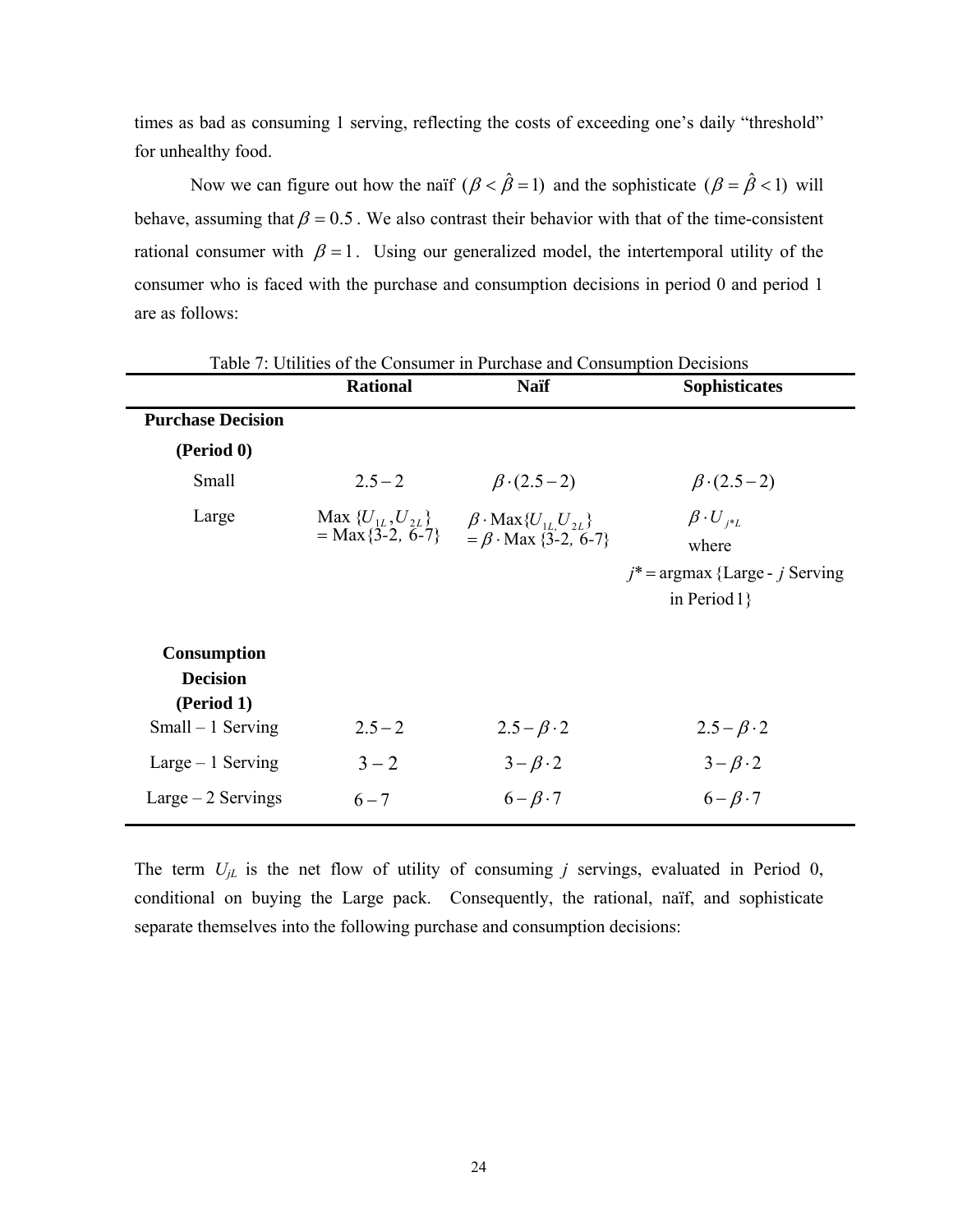|                            | <b>Rational</b> | <b>Naif</b> | Sophisticate |
|----------------------------|-----------------|-------------|--------------|
| <b>Purchase Decision</b>   | Large           | Large       | <b>Small</b> |
| (Period 0)                 |                 |             |              |
| Small                      | 0.5             | 0.25        | 0.25         |
| Large                      | 1               | 0.5         | $-0.5$       |
|                            |                 |             |              |
| <b>Consumption</b>         | 1 Serving       | 2 Servings  | 1 Serving    |
| <b>Decision</b> (Period 1) |                 |             |              |
| Small - 1 Serving          | N.A.            | N.A.        | 1.5          |
| Large $-1$ serving         |                 | 2           | N.A.         |
| Large - 2 Servings         | $-1$            | 2.5         | N.A.         |
|                            |                 |             |              |

Table 8: Decisions of the Rational, Naïf and Sophisticate

Start with the rational consumer. In period 0, she buys the Large pack to take advantage of the quantity discount. When period 1 arrives, she has no self-control problem and eats only 1 serving and saving the other serving for the future.<sup>25</sup> Her forecasted utility is 1 and that is her actual utility (see Table 8).

The naïf also buys the Large pack in period 0, but for a different reason. In making his period 0 purchase decision, he mistakenly anticipates applying a discount factor of 1 when faced with the one versus two-serving choice in period 1 (see Table 7). As a result, he thinks he will consume only 1 serving in period 1. Given this plan, buying the Large pack appears to be superior in current discounted utility ( $\beta$  · 1) to buying the Small pack ( $\beta$  · 0.5). However, when period 1 arrives, eating 2 servings gives utility, *at that point in time*, of  $6 - \beta \cdot 7$ , which is greater than  $3-\beta \cdot 2$  for eating only 1 serving. The key point is that the naïf makes a forecasting error about his own future behavior: in period 0, he chooses as if he will be comparing in period 1 between utilities of 3-2 versus and 6-7, neglecting the  $\beta$  weight that will actually appear and discount the high future cost in period 1, making her eager to eat both servings at once. Notice that as a result, her actual utility, evaluated at period 0 is not 0.5 but  $0.5(6 - 7) = 0.5$ .

The sophisticate forecasts accurately what she will do if she buys the Large pack. That is, the Table 7 entries for utilities of consuming from the Large pack when period 1 arrives are

 $25$  To keep the example simple we do not include the benefits and costs of eating the leftover serving in future periods; the results remain unchanged even if we include them.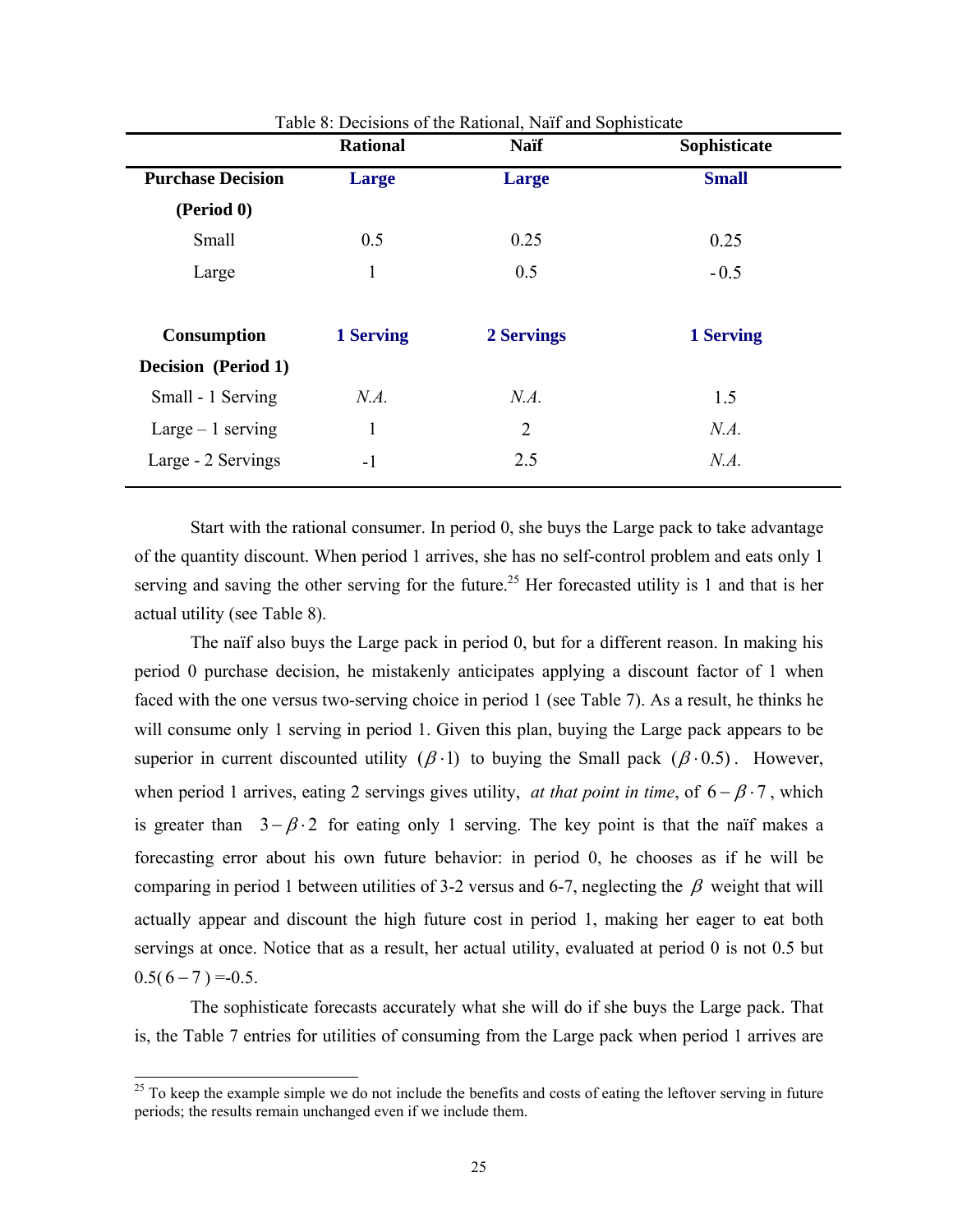exactly the same for the naïf and the sophisticate. The difference is that the sophisticate anticipates this actual choice when planning which pack to buy in period 0. As a result, the sophisticate deliberately buys the Small pack, eats only one serving, and has both a forecasted and actual discounted utility of 0.25. The crucial point here is that the naïf does not plan to eat both servings, so she buys the Large pack. The sophisticated knows he can't resist so he buys the Small pack. $26$ 

### **4.3 Marketing Application: Price Plans for Gym Memberships**

 Hyperbolic discounting is most likely to be found for products that involve either immediate costs with delayed benefits (visits to the gym, health screenings) or immediate benefits with delayed costs (smoking, using credit cards, eating), and temptation. Della Vigna and Malmendier (2004) examined the firm's optimal pricing contracts in the presence of consumers with hyperbolic preferences for gym memberships. Their three-stage model is set-up as follows:

At time  $t=0$ , the monopolist firm offers the consumer a two-part tariff with a membership fee *F* and a per-use fee *p*. The consumer either accepts or rejects the contract. If she rejects the contract, she earns a payoff of  $\overline{u}$  at  $t=1$ , the firm earns nothing, and the game ends. If she accepts the contract, the consumer pays  $F$  at  $t=1$  and then decides between exercise (E) or non-exercise (N). If she chooses E, she incurs a cost *c* and pays the firm the usage fee *p* at  $t=1$ . She earns delayed health benefits  $b>0$  at  $t=2$ . If she chooses N, her cost is 0, and her payoffs at  $t=2$  are 0 too. It is assumed that the consumer learns her cost *c* at the end of  $t=0$ , after she has made the decision to accept or reject the contract. However, before she makes that decision, she knows the cumulative distribution *G(c)* from which *c* is drawn. (*G(c)* is the percentage of consumers with a cost of *c* or less).<sup>27</sup> The firm incurs a set-up cost  $K \ge 0$ whenever the consumer accepts the contract and a unit cost *a* if the customer chooses E. The consumer is a hyperbolic discounter with parameters  $(\beta, \hat{\beta}, \delta)$ . For simplicity, it is also assumed that the firm is time-consistent with a discount factor  $\delta$ .

<sup>&</sup>lt;sup>26</sup> However, it is not always the case that the sophisticated agents exhibit more self-control of this sort than naives do. O'Donoghue and Rabin (1999a) present examples in which the sophisticated agents know they will succumb eventually and so they succumb sooner than the naïf agents. This is a serious problem in treating addictions to drugs and alcohol— addicts who are too experienced use the likelihood of relapsing in the future as an excuse to use immediately. Maintaining an illusion that sobriety will last a long time, even if naïve, can therefore be helpful. That is why programs like AA's 12 steps stress taking it "one day at a time", to prevent having too much foresight which leads to unraveling and immediate use.

<sup>&</sup>lt;sup>27</sup> The unknown unit cost is just a modeling device to inject a probability of going to the gym or not into the analysis in a sensible way. It also captures the case where people are not genuinely sure how much they will dislike exercise, or like the health benefits that result, when they commit to a membership.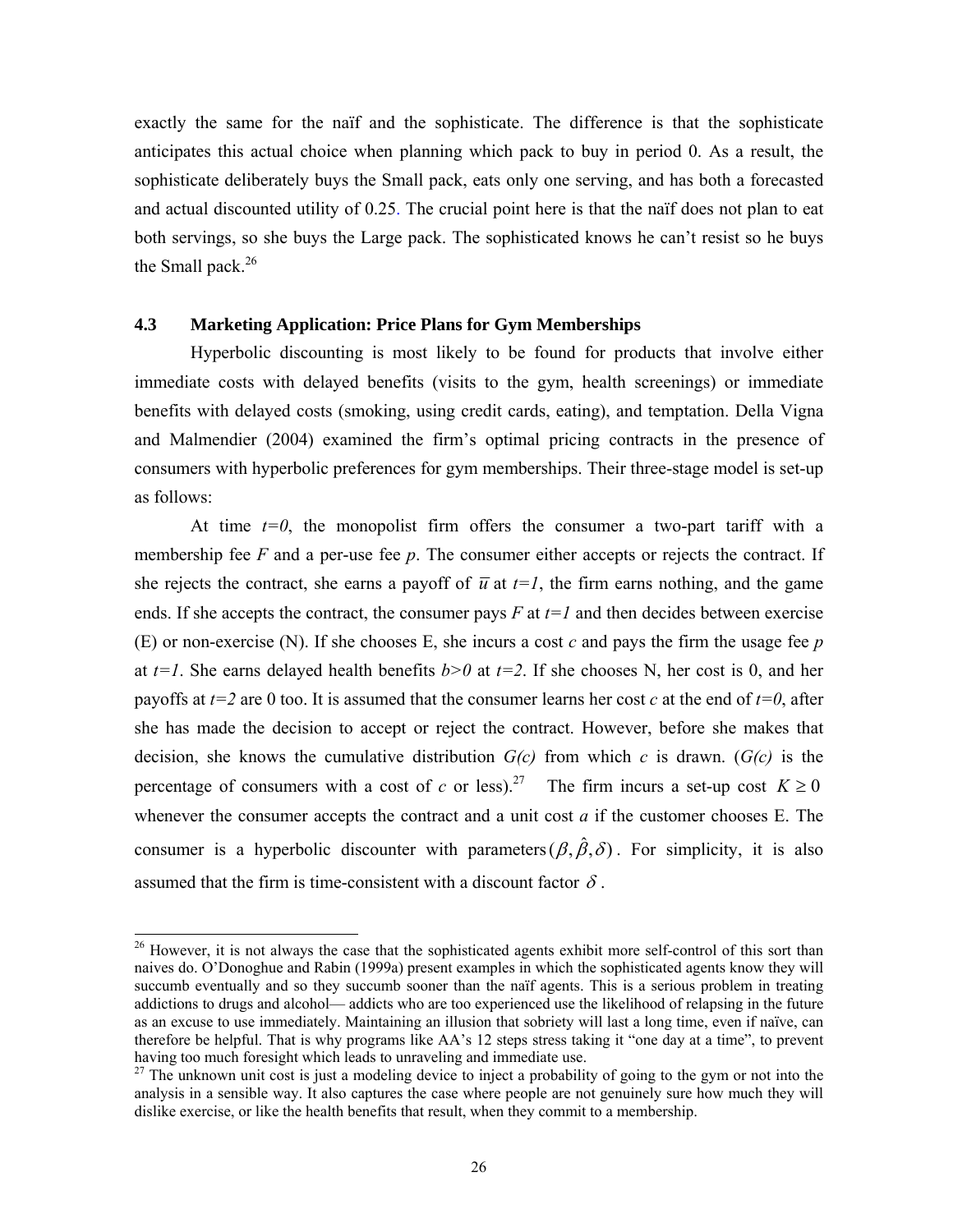For the naïve hyperbolic consumer choosing to exercise, her decision process can be described as follows. At  $t=0$ , the utility from choosing E is  $\beta\delta \cdot (\delta b - p - c)$ , while the payoff from N is 0. Hence, she chooses E if  $c \leq \delta b - p$ . However, when  $t = 1$  actually arrives, choosing E yields only  $\beta \delta b - p - c$ , and so the consumer actually chooses E only if  $c \leq \beta \delta b - p$ . The naïve hyperbolic consumer mispredicts her own future discounting process, and hence overestimates the net utility of E when she buys the membership. So the actual probability that the consumer chooses to exercise is the percentage chance that her cost is below the cost threshold  $\beta \delta b - p$ , which is just  $G(\beta \delta b - p)$ . Hence, the consumer chooses to exercise less often than she plans to when she buys the membership. The difference between the expected and actual probability of exercise reflected by  $G(\delta b - p) - G(\beta \delta b - p)$ , which is always positive (since  $\beta$  < 1 and *G(c)* is smaller when *c* is smaller). In addition, if one allows for an intermediate case where the consumer can be partially naive  $(\beta < \hat{\beta} < 1)$  about her timeinconsistent behavior, the degree by which she overestimates her probability of choosing E is  $G(\hat{\beta}\delta b - p) - G(\beta\delta b - p)$ . Unlike the naïf or partially naïve consumers, the fully sophisticated consumer  $(\beta = \hat{\beta} < 1)$  displays no overconfidence about how often she will choose E. Overall, the consumer's expected net benefit, at  $t=0$  when she accepts the contract, is  $\beta \delta \left[ -F + \int_{-\infty}^{\hat{\beta} \delta} b - p \left( \delta b - p - c \right) dG(c) \right]$ . <sup>28</sup>

The rational firm anticipates this, and its profit-maximization problem is given by:

$$
\max_{F,p} \delta \{ F - K + G(\beta \delta b - p)(p - a) \}
$$
\nsuch that

\n
$$
\beta \delta \left[ -F + \int_{-\infty}^{\beta \delta b - p} (\delta \cdot b - p - c) \, dG(c) \right] = \beta \delta \overline{u}
$$

The "such that" constraint reflects the fact that the firm, as a monopolist, can fix contract terms which make the consumer just indifferent between going and earning the expected benefit, or rejecting and earning the discounted rejection payoff  $\beta \delta \bar{u}$ . The firm maximizes its own discounted profits, which is the fixed fee *F*, minus its fixed costs *K*, times the percentage of time it collects user fees because the consumer chooses E (the term  $G(\beta\delta b - p)$ , the same

<sup>&</sup>lt;sup>28</sup> The discount factor  $\beta\delta$  reflects the weight on utilities coming in period t=1. *F* is the fixed membership fee, which is paid in  $t=1$ . The complex integral term  $\left[\int_{-\infty}^{\beta\delta} b^{-p} (\delta \cdot b - p - c) dG(c)\right]$  is the expected net benefit,  $\delta b - p - c$ , integrated over the distribution of possible gym costs  $G(c)$ . The integral goes from the lowest possible cost to an upper bound of  $\hat{\beta}\delta b - p$  because that is the highest cost value at which the consumer knows she will actually go to the gym when the decision point arrives. The forecasted weight  $\hat{\beta}$  appears in this upper bound because that forecast determines the consumer's expected guess, at  $t=0$ , of how she will evaluate costs and benefits at *t=1* when she decides whether to actually go to the gym.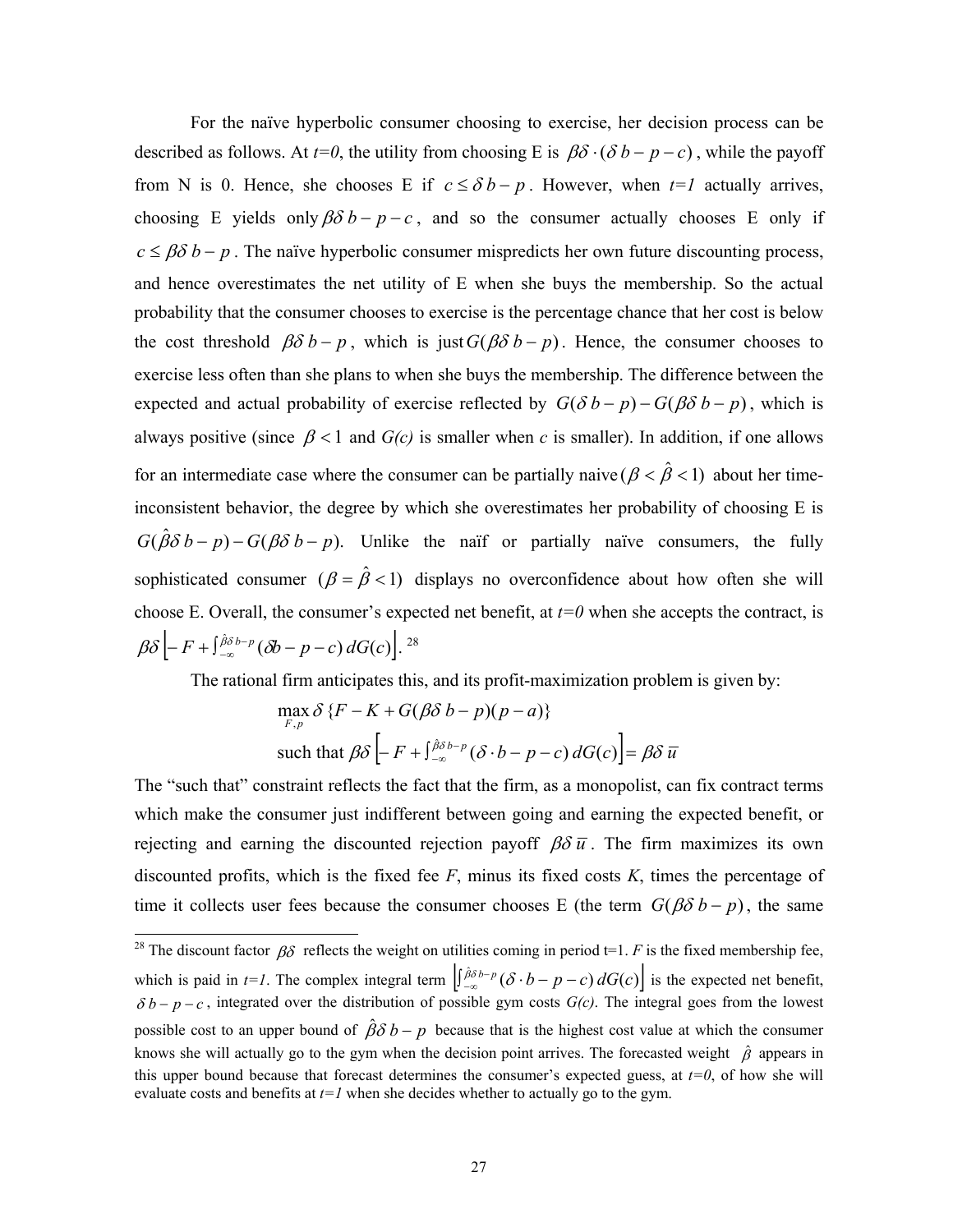probability of E which shows up in the consumer's expected utility calculation at  $t=1$ , times the net profit from the user fees, *p-a*.

Della Vigna and Malmendier (2004) start with the case in which consumers are timeconsistent  $(\beta = 1)$ . Then the firm simply sets  $p^*$  equal to marginal cost *a* and chooses  $F^*$  to satisfy the consumer's participation constraint (the "such that" constraint above). More interestingly, when  $\beta$  < 1 the firm's optimal contract involves setting the per-use fee below marginal cost ( $p^* < a$ ) and the membership fee *F* above the optimal level  $F^*$  for timeconsistent consumers. This result can be attributed to two reasons: first, the below-cost usage fee serves as a commitment device for the sophisticate to increase her probability of exercise. (Sophisticates like paying a higher membership fee coupled with a lower per-use fee, since they know they will be tempted to skip the gym unless the per-use fee is low.) Second, the firm uses the below-cost per-use fee coupled with an increase in  $F^*$  to exploit the naïf's overconfidence about future exercise: the naïf will accept the contract and pay *F\**, but exercises (and pays  $p^*$  a) less often than she thinks she would. To support these theoretical results, the authors presented empirical evidence that shows that the industry for health club memberships typically charges high membership fees and very low (and often zero) per-use fees. Furthermore, in their study the average membership fee is around \$300/year. For most gyms, consumers also have the option of paying no membership fee but a higher per-use fee (around \$15/visit). The average consumer who paid a typical \$300 fee goes to the gym so rarely that their effective peruse cost is \$19/visit; they would have been better off not buying the membership and just paying on a per-use basis. This type of forecasting mistake is precisely what the naïve hyperbolic consumer does.

 It is interesting to contrast this model and empirical findings on gym memberships with a similar study of telephone calling plans by Miravete (2003). He finds that consumers choose calling plans, given the number of minutes they call locally and long-distance, which are very close to optimal, in contrast to the findings about health club under-use. There are two important differences between phone use and health club use. First, there is less temptation to use the phone too much or too little, in contrast to going to the gym. Second, because of telephone deregulation, there is intense competition among long-distance providers during the period of Miravete's data. (In contrast, since people prefer going to nearby gyms, a health club almost has a local monopoly.) To grab market share, providers were very aggressive about poaching the customers of other firms, by educating customers on how much they could save by switching to a better plan. This competition helped correct consumer mistakes in choosing the wrong plans. The general lesson here is that how behavioral mistakes and patterns affect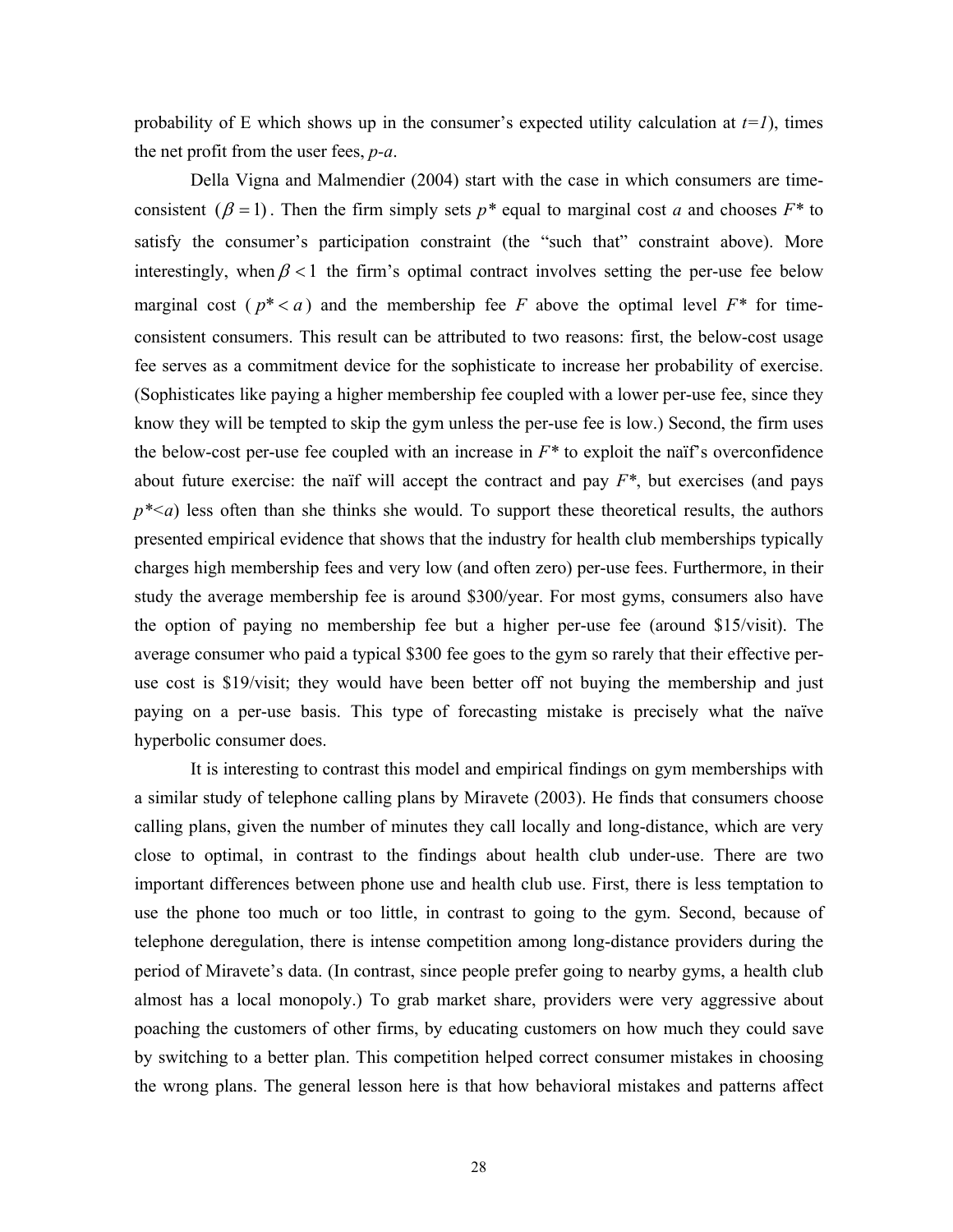market equilibrium prices and quantities will depend only on consumer psychology, *and* on behavior of firms and on industrial organization more generally, including regulation<sup>29</sup> (see Ellison 2005). This is a crossroads at which combining studies of consumer psychology and careful economic modeling could be very useful.

## **NEW METHODS OF GAME-THEORETIC ANALYSES**

Game theory is a mathematical system for analyzing and predicting how humans and firms will behave in strategic situations. It has been a productive tool in many marketing applications (Moorthy 1985). The field of game theory primarily uses the solution concept of Nash Equilibrium (hereafter NE) and various refinements of it (i.e., mathematical additions which restrict the set of NE and provide more precision). Equilibrium analysis makes three assumptions: (1) *strategic thinking*, i.e., players form beliefs based on an analysis of what others might do; (2) *optimization*, i.e., players choose the best action(s) given those beliefs to maximize their payoffs; and (3) *mutual consistency*, i.e., their best responses and others beliefs' of their actions are identical (or put more simply, players' beliefs about what other players will do are accurate). Taken together, these assumptions impose a high degree of rationality on the players in the game. Despite these strong assumptions, NE is an appealing tool because it does not require the specification of any free parameter (once the game is defined) in order to arrive at a prediction. Furthermore, the theory is general because in games with finitely-many strategies and players, there is always *some* Nash equilibrium (sometimes more than one). Thus, for any marketing application you can imagine, if the game is finite the theory can be used to derive a precise prediction. Furthermore, the theory tells you what to expect if one of the parameters describing the game changes. And if two or more parameters change at the same time, the theory tells you what *net* effect to expect.

The advent of laboratory techniques to study economic behavior involving strategic interaction has tested the predictive validity of NE in many classes of games, in hundreds of studies (see Camerer 2003 for a comprehensive review). The accumulated evidence so far suggests that there are many settings in which NE does not explain actual behavior well, although in many other settings it is remarkably accurate.<sup>30</sup> The fact that NE sometimes fits poorly has spurred researchers to look for alternative theories that are as precise as NE but have

 $29$  One can imagine regulations which would correct naïf consumer mistakes automatically. Apparently, in Germany there is a law that at the end of a month, phone users should be charged, regardless of how many calls they make, based on the offered plan which is cheapest for them. A similar regulation could force gyms, for example, to refund part of the membership *F* if a gym member used the gym so rarely that she would have been better off paying no membership and paying only a larger per-use fee.

<sup>&</sup>lt;sup>30</sup> For example, the predictions of NE in games with unique mixed-strategy equilibrium are often close to the empirical results *in aggregate*.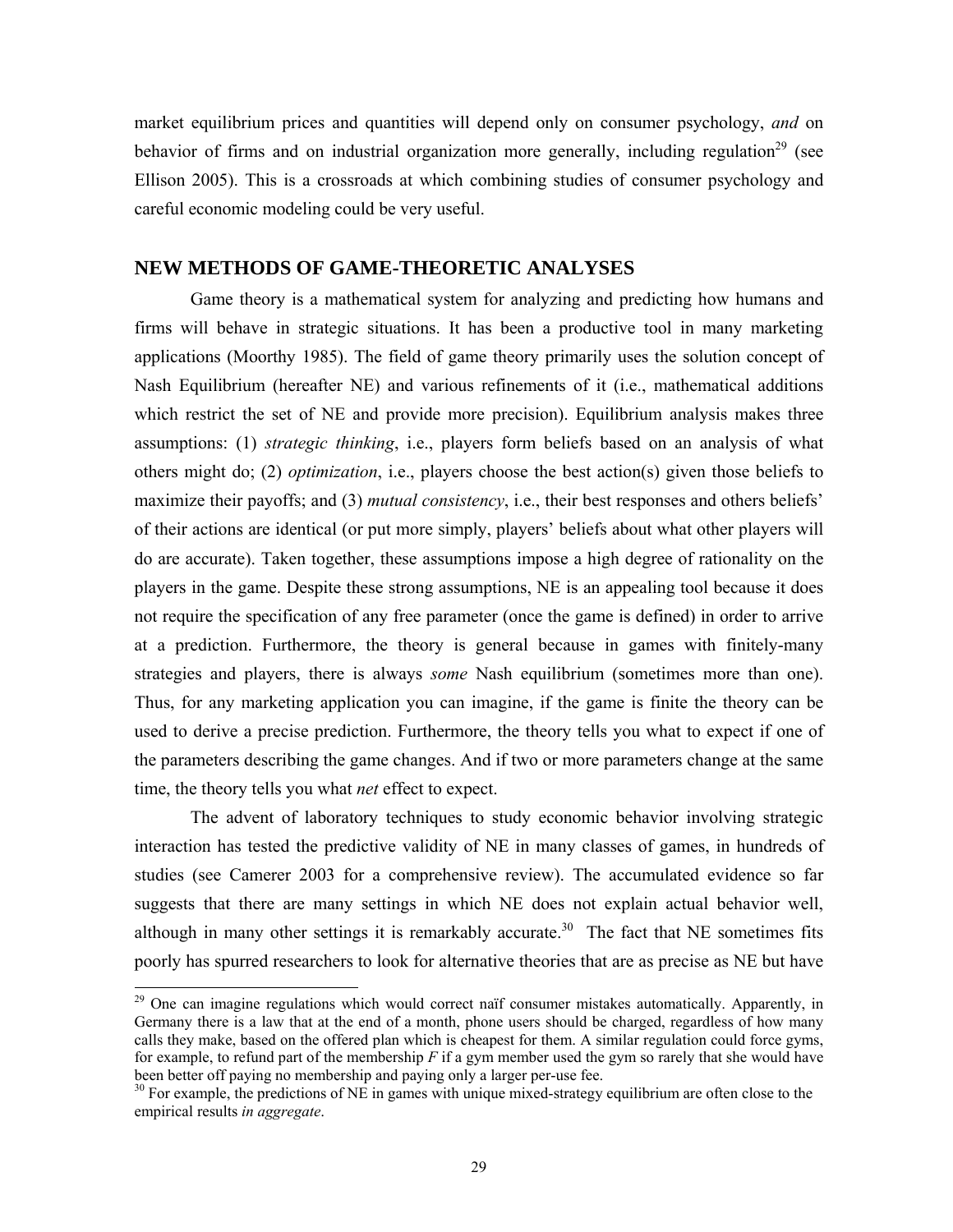more predictive power, typically at the cost of introducing one additional behavioral parameter. The next three sections discuss three alternative approaches to predicting what will happen when players actually play these games. These alternative theories relax one or more of the strong assumptions underlying NE, and try to make predictions by introducing only one additional free parameter which has a psychological interpretation.

In sections 5 and 6 we introduce two alternative solution concepts: Quantal-Response Equilibrium (QRE) (McKelvey and Palfrey 1995) which relaxes the assumption of optimization, and the Cognitive-Hierarchy (CH) model (Camerer et al 2004), which relaxes the assumption of mutual consistency. Both the QRE and CH models are one-parameter empirical alternatives to Nash equilibrium and have been shown to predict more accurately than Nash equilibrium in hundreds of experimental games.<sup>31</sup> In section 7, we describe the self-tuning Experience-Weighted Attraction (EWA) learning model (Camerer and Ho 1998, 1999; Camerer et al 2002; Ho et al 2004). This model relaxes both the best-response and mutual consistency assumptions and describes precisely how players learn over time in response to feedback. The self-tuning EWA model nests the standard reinforcement and Bayesian learning as special cases and is a general approach to model adaptive learning behavior in settings where people play an identical game repeatedly.

## **5. QUANTAL-RESPONSE EQUILIBRIUM**

## **5.1 Behavioral Regularities**

l

Table 9 shows a game between two players. The Row Player's strategy space consists of actions *A1* and *A2*, while the Column player's chooses between *B1* and *B2*. The game is a very simple model of "hide-and-seek" (also known as "matching pennies") in which one player wants to match another player's numerical choice (e.g., *A1* responding to *B1*), and another player wants to mismatch (e.g., *B1* responding to *A2*). The row player earns either 9 or 1 from matching on (*A1, B1*) or (*A2, B2*) respectively. The column player earns 1 from mismatching on  $(A1, B2)$  or  $(A2, B1)$ .<sup>32</sup>

 $31$  In an equilibrium, the beliefs about what other players do are accurate (condition 3 above). While beliefs may not be accurate initially, as players learn from experience their beliefs are likely to converge to equilibrium beliefs. Thus, NE can be thought of as a useful prediction of the limiting behavior after learning.<br><sup>32</sup> This game is the payoff matrix for Game 2 in Ochs (1995).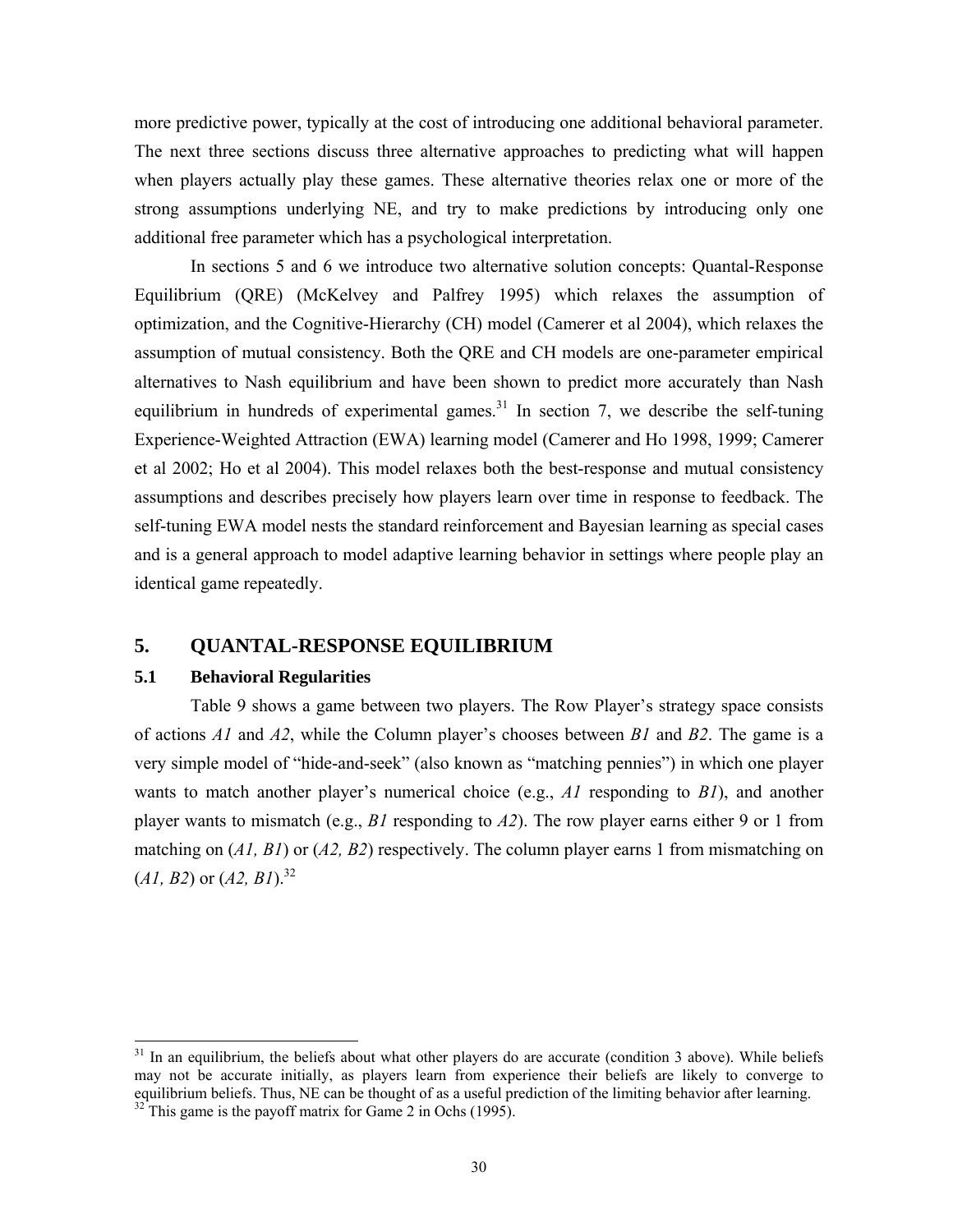|                           | B1<br>q | B <sub>2</sub><br>$1-q$ | <b>Empirical</b><br><b>Frequency</b> | <b>Nash</b><br>Equilibrium | <b>QRE</b><br><b>Prediction</b> |
|---------------------------|---------|-------------------------|--------------------------------------|----------------------------|---------------------------------|
|                           |         |                         | $(N=128)$                            |                            |                                 |
| A <sub>1</sub><br>n       | 9,0     | 0,1                     | 0.54                                 | 0.50                       | 0.65                            |
| A <sub>2</sub><br>$1 - p$ | 0,1     | 1,0                     | 0.46                                 | 0.50                       | 0.35                            |
| <b>Empirical</b>          | 0.33    | 0.67                    |                                      |                            |                                 |
| <b>Frequency</b>          |         |                         |                                      |                            |                                 |
| <b>Nash</b>               | 0.10    | 0.90                    |                                      |                            |                                 |
| Equilibrium               |         |                         |                                      |                            |                                 |
| <b>ORE</b>                | 0.35    | 0.65                    |                                      |                            |                                 |
| <b>Prediction</b>         |         |                         |                                      |                            |                                 |

Table 9: Asymmetric Hide-and-Seek Game

The empirical frequencies of each of the possible actions, averaged across many periods of an experiment conducted on this game, are also shown in Table  $9<sup>33</sup>$  What is the NE prediction for this game? We start by observing that there is no pure-strategy NE for this game<sup>34</sup> so we look for a mixed-strategy NE. Let us suppose that the Row player chooses  $AI$ with probability *p* and  $A2$  with probability  $I-p$ , and the Column player chooses  $BI$  with probability *q* and *B2* with probability *1-q*. In a mixed-strategy equilibrium, players actually play a probabilistic mixture of two or more strategies. If their valuation of outcomes is consistent with expected utility theory, they only prefer playing a mixture if they are indifferent between each of their pure strategies (i.e., if the expected utilities of the mixed strategies are the same). This property gives a way to compute the equilibrium mixture probabilities  $p$  and  $q^{35}$ . The mixed-strategy NE for this game turns out to be [(0.5 *A1*, 0.5 *A2*), (0.1 *B1*, 0.9 *B2*)]. Comparing this with the empirical frequencies, we find that NE prediction is close to actual behavior by the Row players, whereas it under-predicts the choice of *B1* for the Column players.

If one player plays a strategy that deviates from the prescribed equilibrium strategy, then according to the optimization assumption in NE, the other player must best-respond and deviate from NE as well. In this case, even though the predicted NE and actual empirical

<sup>&</sup>lt;sup>33</sup> The data is taken from the first row of Table IX in McKelvey and Palfrey (1995).

<sup>&</sup>lt;sup>34</sup> In a pure-strategy equilibrium, players guess perfectly accurately what the other players will do (and because it is an equilibrium their guesses are correct). In a mixed-strategy equilibrium, players only predict the correct probability distributions (or mixtures) of actions by others. In games with mixed NE, players have a strategic incentive to "mix it up" or make different choices every time. If they are playing repeatedly, this strategic incentive extends over time: Players should randomize so their current choices are not predictable from previous choices.

<sup>35</sup> Assuming that the Row player is mixing between *A1* and *A2* with probabilities *p* and *1-p*, the expected payoff for the Column player from choosing *B1* is *p\*0+ (1-p)\*1*, and the expected payoff from choosing *B2* is  $p^*1 + (1-p)^*0$ . Equating the two expressions gives a solution  $p=0.5$ . Similarly, the Row player's expected payoffs from *A1* and *A2* are  $q^*9+(1-q)^*0$  and  $q^*0+(1-q)^*1$ . Equating the two expressions gives a solution *q=0.1*.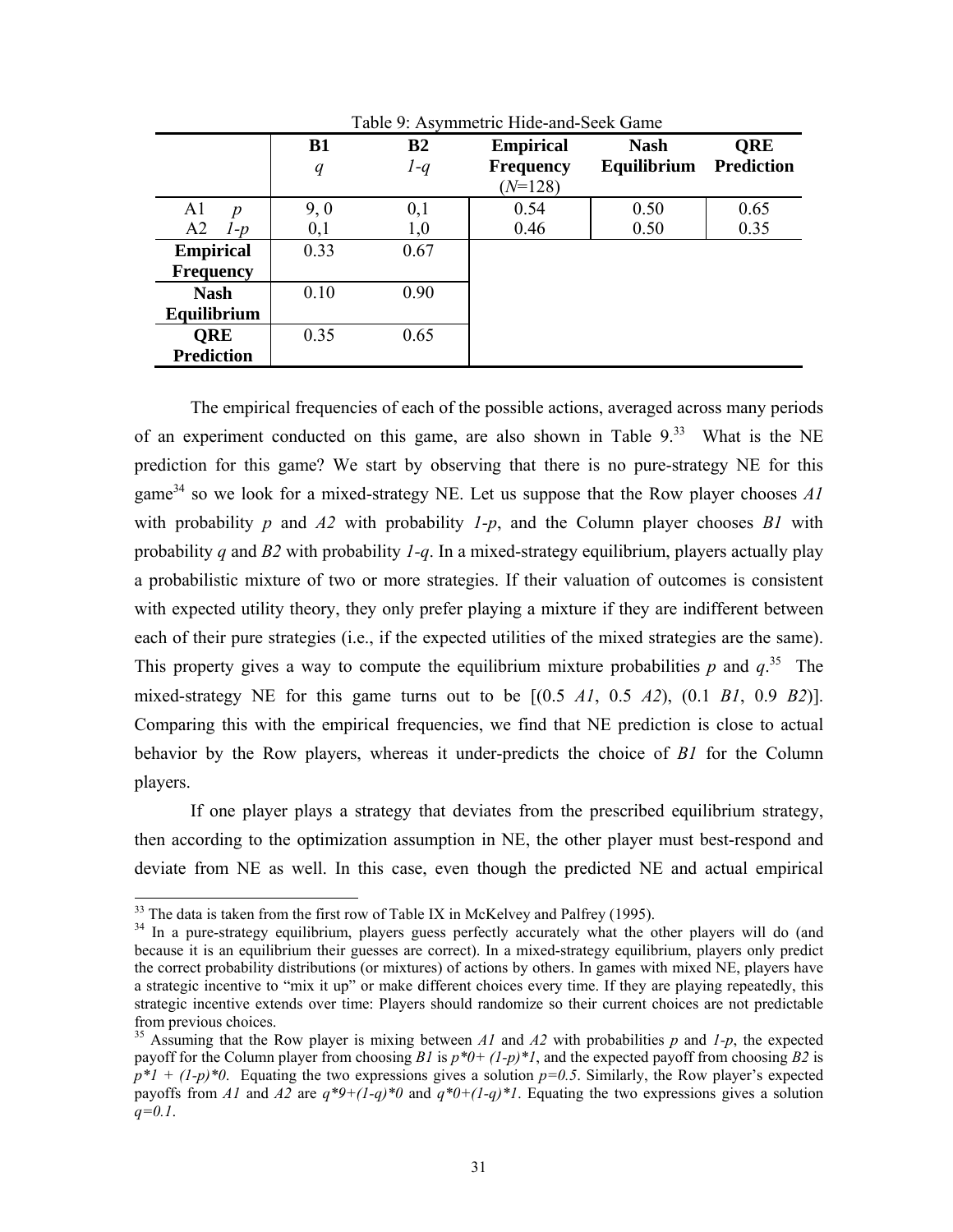frequencies almost coincide for the Row player, the players are not playing a NE jointly, because the Row player should have played differently given that the Column player has deviated quite far from the mixed-strategy NE (playing *B1* 33% of the time rather than 10%).

### **5.2 The Generalized Model**

 Quantal-Response Equilibrium (QRE) relaxes the assumption that players always choose the best action(s) given their beliefs by incorporating "noisy" or "stochastic" bestresponse. However, the theory builds in a sensible principle that actions with higher expected payoffs are chosen more often - players "*better*-respond", rather than "*best*-respond". Mathematically, the QRE nests NE as a special case. QRE also has a mathematically useful property that all actions are chosen with strictly positive probability ("anything can happen").<sup>36</sup> Behaviorally, this means that if there is a small chance that other players will do something irrational which has important consequences, then players should take this into account in a kind of robustness analysis.

 The errors in the players' QRE best-response functions are usually interpreted as decision errors in the face of complex situations or as unobserved latent disturbances to the players' payoffs (i.e., the players are optimizing given their payoffs, but there is a component of their payoff that only they understand). In other words, the relationship between QRE and Nash equilibrium is analogous to the relationship between stochastic choice and deterministic choice models.

To describe the concept more formally, suppose that player *i* has  $J_i$  pure strategies indexed by *j*. Let  $\pi_{ij}$  be the probability that player *i* chooses strategy *j* in equilibrium. A QRE is a probability assignment  $\pi$  (a set of probabilities for each player and each strategy) such that for all *i* and *j*,  $\pi_{ii} = \sigma_{ii}(\overline{u}_i(\pi))$  where  $\overline{u}_i(.)$  is *i*'s expected payoff vector and  $\sigma_{ii}(.)$  is a function mapping *i*'s expected payoff of strategy *j* onto the probability of strategy *j* (which depends on the form of the error distribution). A common functional form is the logistic quantal response

function with 
$$
\sigma_{ij}(\overline{u}_i) = \frac{e^{\lambda \cdot \overline{u}_{ij}}}{\sum_{k=1}^{J_i} e^{\lambda \cdot \overline{u}_{ik}}}
$$
. In equilibrium, we have

$$
\pi_{_{ij}}=\frac{e^{\lambda.\bar{u}_{_{ij}}}}{\sum_{_{k=1}}^{_{J_i}}e^{\lambda.\bar{u}_{_{ik}}}}
$$

<sup>&</sup>lt;sup>36</sup> The fact that all strategies have strictly positive probabilities means there is no need to restrict attention to subgame perfect Nash equilibria which eliminate incredible threats, or to impose ad hoc assumptions of "trembling" in normal form games. The credibility of possible threats and the amount of trembling (in a statistical sense) are determined endogenously by the payoff loss from those threats or trembles.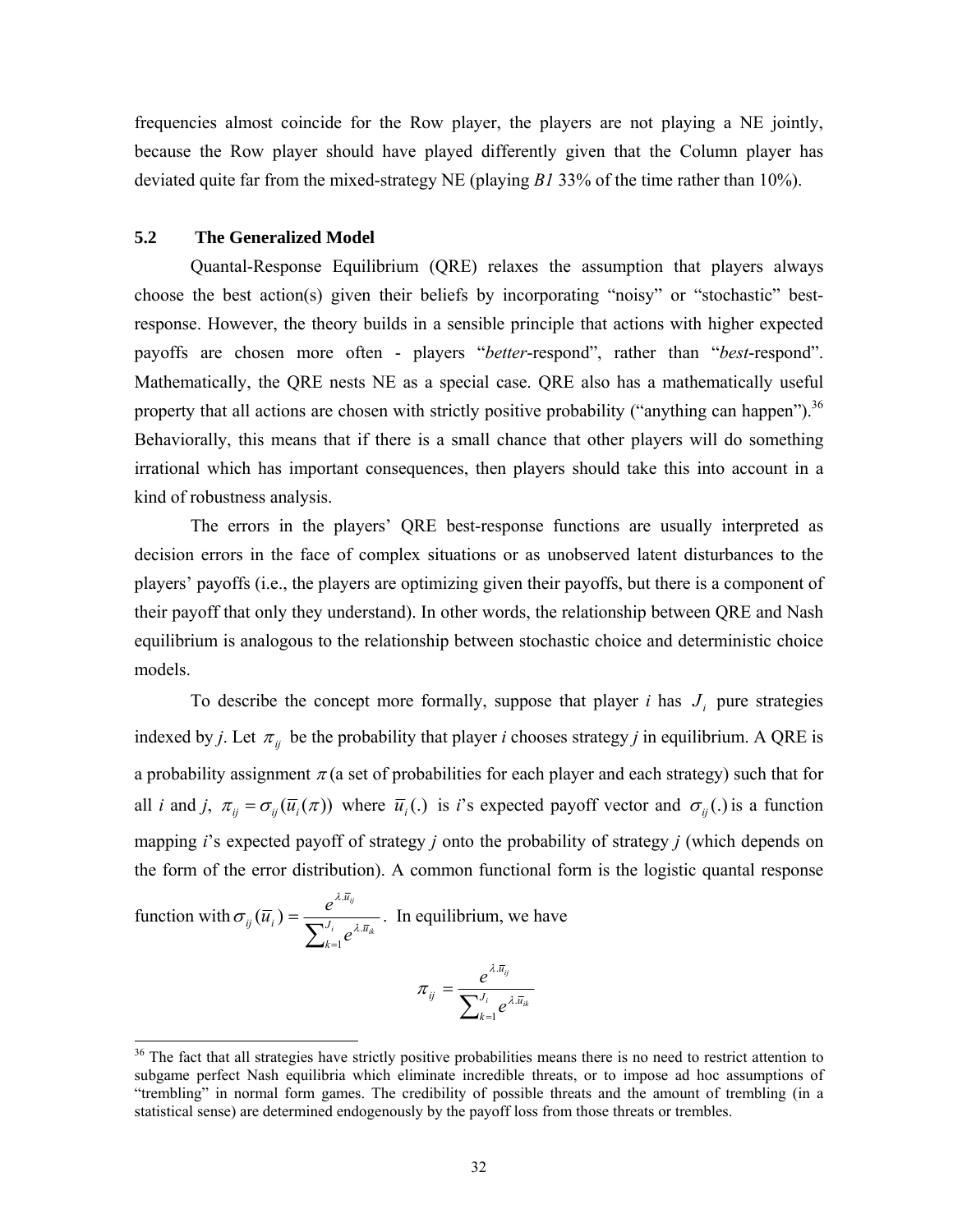where  $\bar{u}_{ii}(\pi)$  is player *i*'s expected payoff from choosing *j* given that the other player(s) choose their strategy according to the equilibrium profile  $\pi$ . It is easy to show mathematically that  $\pi$ <sub>*ij*</sub> is larger if the expected payoff  $\bar{u}_{ii}$  (.) is larger (i.e., the better responses are played more often). The parameter  $\lambda$  is the payoff sensitivity parameter. The extreme value of  $\lambda = 0$  implies that player *i* chooses among the  $J_i$  strategies equally often (since there are  $J_i$  strategies, each strategy is played with probability  $1/J_i$ ; that is, they do not respond to expected payoffs at all. At the other extreme, QRE approaches NE when  $\lambda \rightarrow \infty$ , so that the strategy with the highest expected payoff is played almost all the time. As  $\lambda$  increases, higher and higher probability is put on strategies with better payoffs.

We now illustrate how to derive the QRE for a given value of  $\lambda$  in the game in section 5.1. Again, suppose the Row player chooses *A1* with probability *p* and *A2* with probability *1-p*, while the Column player chooses *B1* with probability *q* and *B2* with probability *1-q*. Then the expected payoffs from playing A1 and A2 are  $q^*9+(1-q)^*0 = 9q$  and  $q^*0+(1-q)^*1 = 1-q$ respectively. Therefore

$$
\pi_{RowA1} = p = \frac{e^{\lambda^{*9}q}}{e^{\lambda^{*9}q} + e^{\lambda^{*}(1-q)}}
$$

Similarly, the expected payoffs to *B1* and *B2* for the Column player are *1-p* and *p* respectively, so

$$
\pi_{ColumnB1} = q = \frac{e^{\lambda^*(1-p)}}{e^{\lambda^*(1-p)} + e^{\lambda^*p}}
$$

Notice that *q* is on the right hand side of the first equation, which determines *p*, and *p* is on the right hand side of the second equation, which determines *q*. To a psychologist, it might look like the logic is "circular" because *p* depends on *q* and *q* depends on *p*. But that mutual dependence is what delivers mathematical precision. For any value of  $\lambda$ , there is only one pair of (*p*, *q*) values that solves the simultaneous equations and yields a QRE. If  $\lambda = 2$  for example, the QRE predictions are  $p^*=0.646$  and  $q^*=0.343$  which are closer to the empirical frequencies than the NE predictions are.

Using the actual data, a precise value of  $\lambda$  can be estimated using maximum-likelihood methods. The estimated  $\lambda$  for the QRE model for the asymmetric hide-and-seek game in section 5.1 is 1.95. The negative of the log likelihood of QRE (an overall measure of goodness of fit) is 1721, a substantial improvement over a random model benchmark ( $p=q=0.5$ ) which has a fit of 1774. The NE prediction has a fit of 1938, which is worse than random (because of the extreme prediction of  $q=0.1$ ).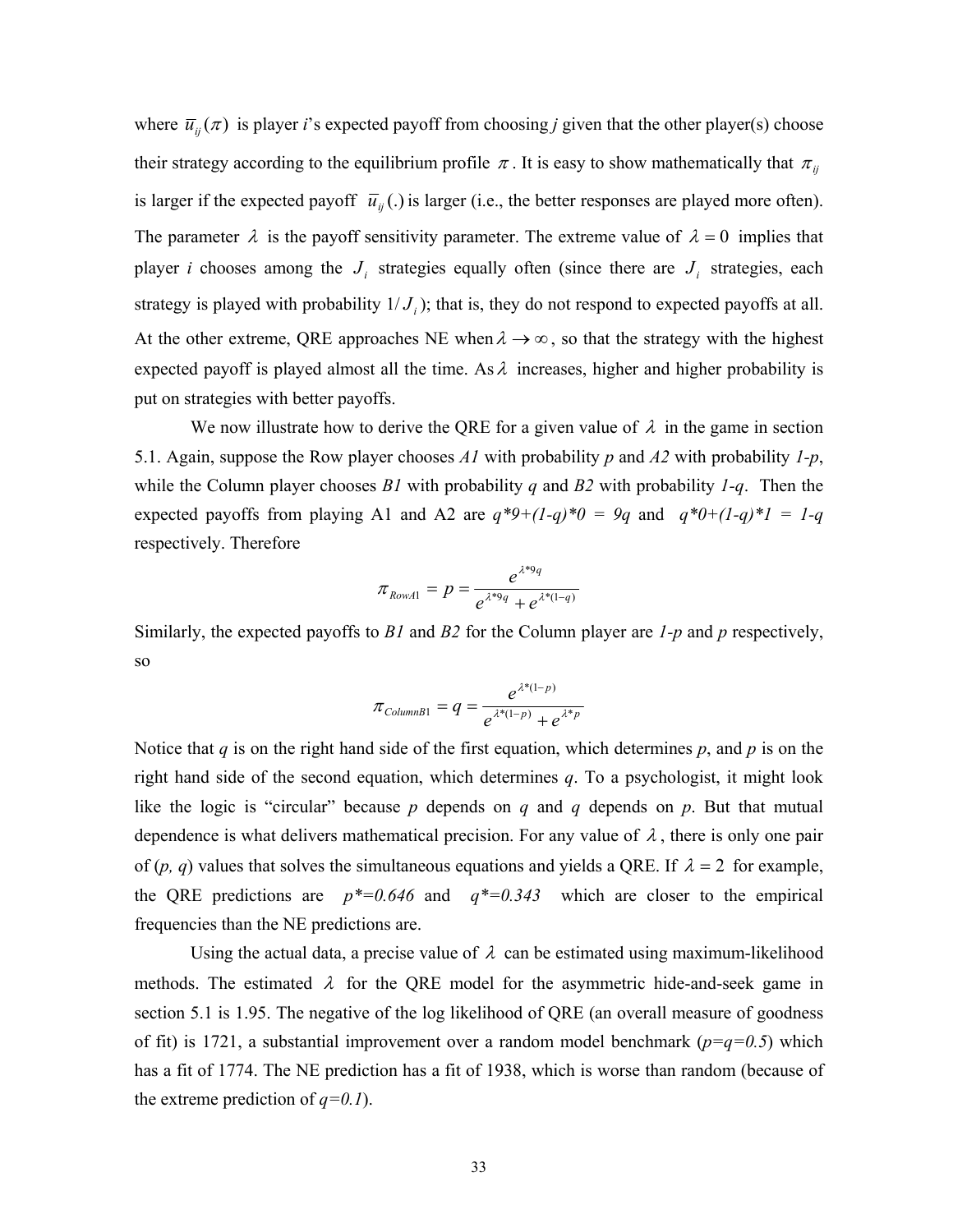#### **5.3 Marketing Application: Price Competition with Differentiated Products**

We now apply QRE to study price competition between firms and contrast its predictions with NE. This application is from Friedman et al (1995), in which the authors derived the QRE for a differentiated goods Bertrand duopoly. In this model, there are two firms who choose prices  $p_1$  and  $p_2$ . After the firms choose prices simultaneously, the quantity of products they sell is given by two demand functions:

$$
q_1(p_1, p_2) = a - bp_1 + cp_2
$$
  

$$
q_2(p_1, p_2) = a - bp_2 + cp_1
$$

where  $a, b$  and  $c > 0$ . For simplicity, assume the marginal cost of production for each firm is zero and also that  $c \leq 2b$ . The fact that  $c \geq 0$  implies that the two firms' products are imperfect substitutes, so that if  $p_2$  is higher than consumers will demand more of product 1. We consider only the case when the payoffs are non-negative, so the firms' strategy space is the interval  $[0, \frac{a}{b}]$ . It can be easily shown that the symmetric pure-strategy NE in which both firms choose the same price is:

$$
p^{NE} = \frac{a}{2b - c}
$$

To begin deriving the QRE, let  $\bar{p}$  denote the firm's *expected* price in the symmetric QRE in which both firms choose the same distribution of prices. (Because the demand function is linear in both prices, the firm's demand depends only on its own price and on the expected price of other firm, as long as the resulting demand is not negative.) The authors assume a quantalresponse function as follows:

$$
f(p) = \frac{\left[p(a - bp + c\overline{p})\right]^{\lambda}}{\int_0^{\frac{a}{b}} \left[p(a - bp + c\overline{p})\right]^{\lambda} dp}
$$

where  $f(p)$  is the firm's density function of prices over the interval  $[0, \frac{a}{b}]$  and  $\lambda \ge 0$ . To simplify the analysis, the authors solve for a QRE assuming that  $\lambda = 1$ . Letting  $K = \int_0^{\frac{a}{b}} p(a - bp + c\overline{p}) dp$ , the expected price  $\overline{p}$  in the symmetric QRE is then: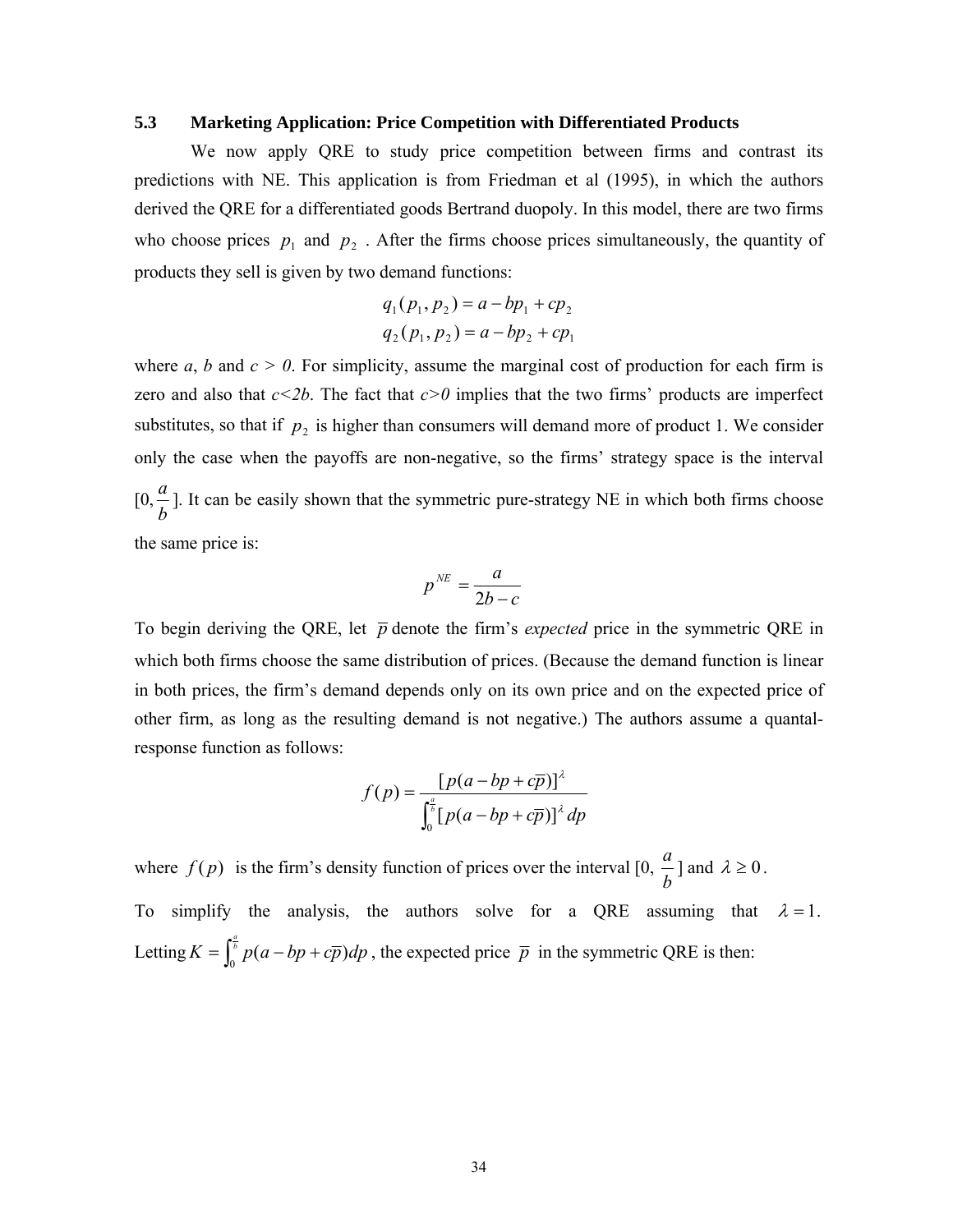$$
\overline{p} = \int_0^{\frac{a}{b}} p \cdot f(p) \, dp
$$
\n
$$
= \frac{1}{K} \int_0^{\frac{a}{b}} p^2 (a - bp + c\overline{p}) \, dp
$$
\n
$$
= \frac{1}{K} \left[ \left( \frac{a}{b} \right)^3 \left( \frac{a + c\overline{p}}{3} \right) - \left( \frac{a}{b} \right)^4 \left( \frac{b}{4} \right) \right]
$$
\n
$$
= \frac{\left( \frac{a}{b} \right)^3}{K} \left[ \frac{a + c\overline{p}}{3} - \frac{a}{4} \right]
$$

Also, we have:

$$
K = \int_0^{\frac{a}{b}} p(a - bp + c\overline{p}) dp
$$

$$
= \left(\frac{a}{b}\right)^2 \left(\frac{a + c\overline{p}}{2} - \frac{a}{3}\right)
$$

Hence,  $\bar{p}$  is given implicitly by the following expression

$$
\overline{p} = \frac{a}{b} \left[ \frac{a + 4c\overline{p}}{2a + 6c\overline{p}} \right]
$$

Solving, we obtain

$$
\overline{p} = \frac{a}{6bc} \left[ \sqrt{(b-2c)^2 + 6bc} - (b-2c) \right]
$$

In this case, we have  $p^{NE} > \overline{p}$ , since

$$
\frac{a}{2b-c} > \frac{a}{6bc} \left[ \sqrt{(b-2c)^2 + 6bc} - (b-2c) \right]
$$
  
\n
$$
\Leftrightarrow 6bc + 2(2b-c)(b-2c) > (2b-c)^2
$$
  
\n
$$
\Leftrightarrow (2b-c)3c > 6bc
$$

which is satisfied when  $c>0$ . Hence, when  $\lambda = 1$ , QRE predicts a price dispersion and more competitive prices on average compared to the pure-strategy NE price. To see this, note that when players are pricing purely randomly  $(\lambda = 0)$ , the mean price is  $\frac{a}{2b}$ , which is less than the

Nash price  $\frac{a}{2b-c}$  when  $c > 0$ . Since quantal response tends to drive prices downward, when one firm charges a lower price, the other firm wants to price lower as well when products are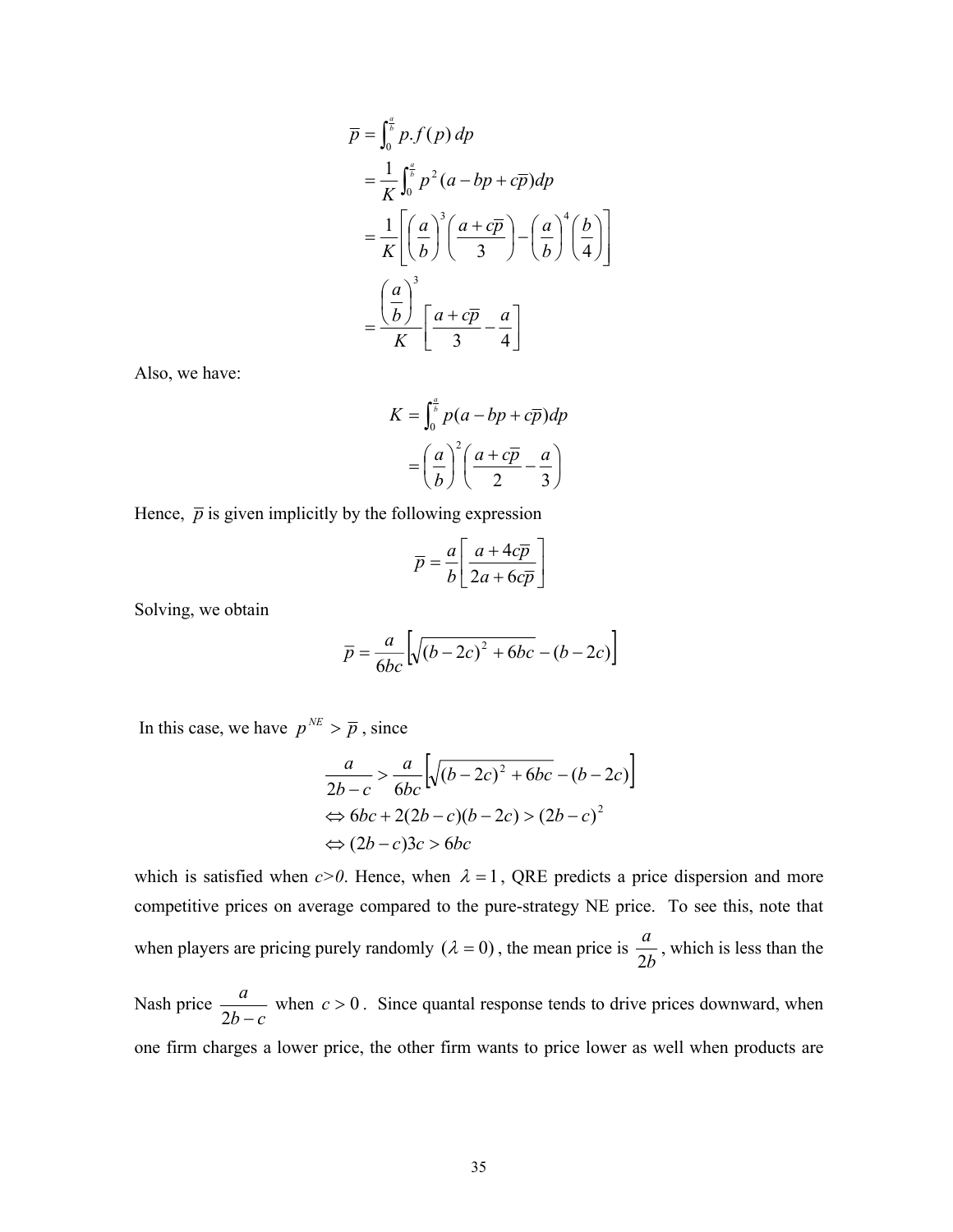substitutes.<sup>37</sup> The authors also predict that  $\bar{p}$  is increasing in  $\lambda$  and approaches the NE solution when  $\lambda$  is large.

### **6. COGNITIVE-HIERARCHY MODEL**

#### **6.1 Behavioral Regularities**

In a dominance solvable game called the *p*-beauty contest (Nagel 1995; Ho et al 1998), a group of players are each asked to pick a number from 0 to 100, and the player who chooses a number that is closest to 2/3 the average of the numbers chosen by all players (including the player herself) wins a cash prize. If there is more than one winner (i.e., two or more players choose the same closest number), the prize is divided equally. The NE prediction for this game is that all players will choose the number 0 and the reasoning for every player goes like this: "even if everyone else picks 100, I should pick no more than  $67$  (i.e., $(2/3) \cdot 100$ ). However, all the other players apply the same reasoning, so I should pick no more than 45  $(i.e., ((2/3)^2 \cdot 100)$  but again, all the other players know this as well…" and the choice of the player unravels to 0.

The *p*-beauty contest has been played across diverse subject groups and Table 10 gives a sample of the actual average choices from some of these groups:

| <b>Subject Pool</b>         | <b>Group Size</b> | <b>Sample Size</b> | <b>Mean</b> |
|-----------------------------|-------------------|--------------------|-------------|
| Caltech Board               | 73                | 73                 | 49.4        |
| 80 year olds                | 33                | 33                 | 37.0        |
| <b>High School Students</b> | 20-32             | 52                 | 32.5        |
| Economics PhDs              | 16                | 16                 | 27.4        |
| Portfolio Managers          | 26                | 26                 | 24.3        |
| <b>Caltech Students</b>     |                   | 24                 | 21.5        |
| Game Theorists              | 27-54             | 136                | 19.1        |

Table 10: Average Choice in *p*-beauty Contests

Source: Table II in Camerer et al (2004).

l

The data shows that the NE prediction of 0 explains first-period choices very poorly in this game. Furthermore, telling someone to play the equilibrium choice is bad advice. However, choices are heterogeneous across subject pools. The data raises an important question: is there an alternative to NE that generates more accurate predictions and captures the heterogeneity across different subjects? The Cognitive-Hierarchy (CH) model (Camerer et al 2004) is one such model.

<sup>&</sup>lt;sup>37</sup> That is, differentiating firm 1's profit function with respect to its price  $p_1$  gives the "reaction function"  $p_1^*$  $(a+cp_2)/2b$ . If  $p_2$  is lower then firm 1 wants to choose a lower  $p_1^*$ .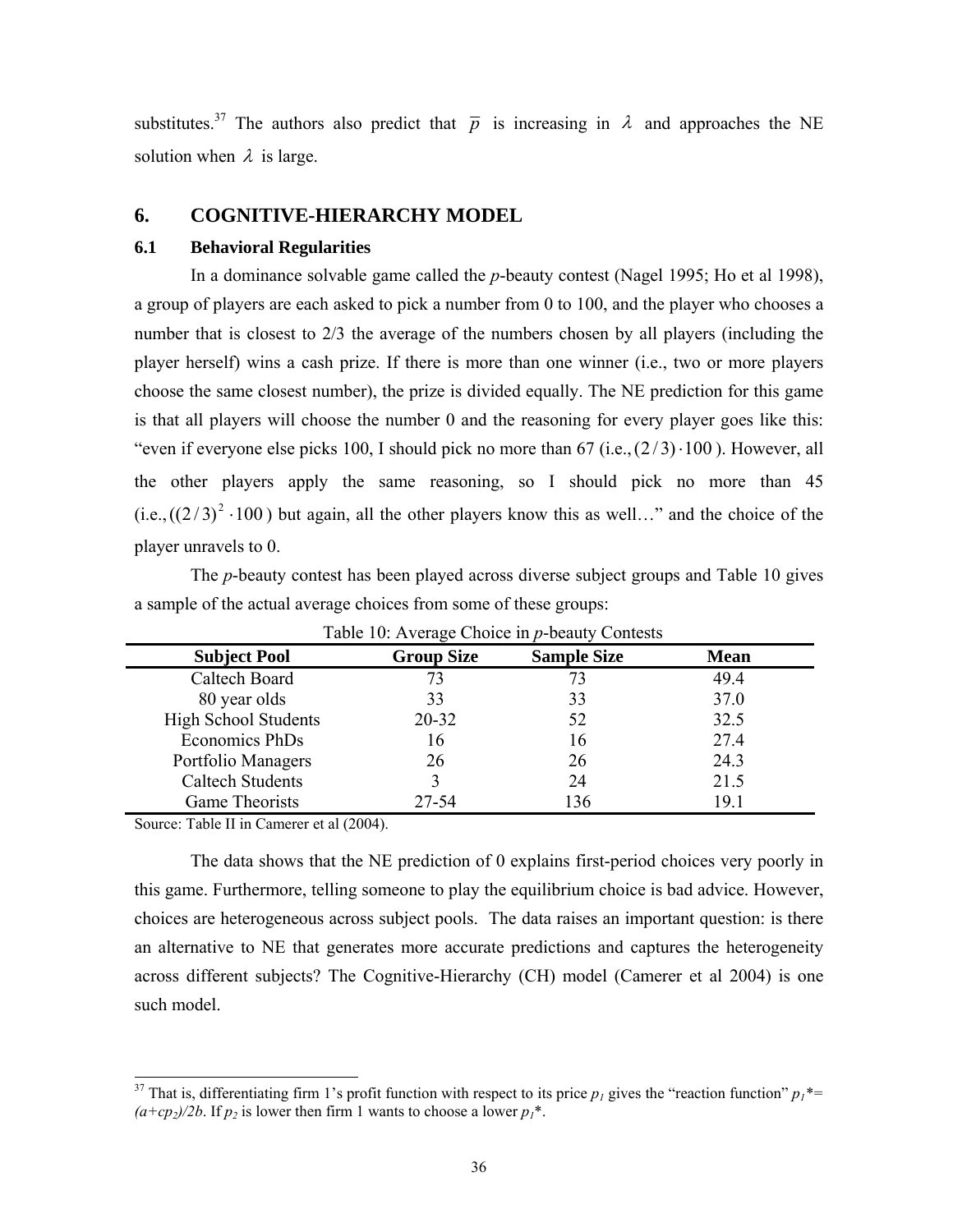### **6.2 The Generalized Model**

The CH model relaxes the assumption of mutual consistency by allowing players' beliefs of others' actions to be different from actual choices made by others. Unlike NE, the CH model assumes there are some players who have not carefully thought through what other players are likely to do, and so will be surprised. It uses an iterative process which formalizes Selten's (1998: 421) intuition that 'the natural way of looking at game situations is not based on circular concepts, but rather on a step-by-step reasoning procedure'. It captures heterogeneity in players' reasoning abilities and explicitly models the decision rule used by each type of players.

To begin, the CH model captures the possibility that some players use zero steps of thinking, that is, they do not reason strategically at all.<sup>38</sup> It is assumed that these 0-step players randomize equally among all available strategies. Players who are 1-step thinkers choose action(s) to maximize their payoffs believing all others are using zero steps (i.e., players are "over-confident" in that they think all others use less steps of thinking). Proceeding inductively, the model assumes that *K*-step players think all others use zero to *K−1* steps. The model assumes that the frequencies of *K* step thinkers,  $f(K)$  is given by:

$$
f(K) = \frac{e^{-\tau} \cdot K^{\tau}}{K!}.
$$

l

The Poisson characterization is appealing because it has only one free parameter  $\tau$  (which is both its mean and variance). A large value of  $\tau$  implies that players are sophisticated and undertake many steps of iterative reasoning.

Step-*K* players' beliefs of the proportions of the lower steps are obtained by dividing the actual proportions of lower-step types by the sum of their frequencies so that they add up to one as follows:

$$
g_K(h) = \frac{f(h)}{\sum_{h=1}^{K-1} f(h)} \text{ for } h \le K - 1 \text{ and } g_K(h) = 0 \text{ for } h \ge K
$$

As *K* gets larger, these normalized beliefs converge to the actual frequencies *f* (*h*) . That is, *K* is a measure of how well-calibrated a player's beliefs are, like "strategic intelligence". Step-*K* thinkers  $(K>0)$  are assumed to compute expected payoffs given their beliefs, and choose the strategy that yields the highest expected payoff.

 $38$  These players can be thought of as being clueless, overwhelmed, or simply more willing to make a random guess.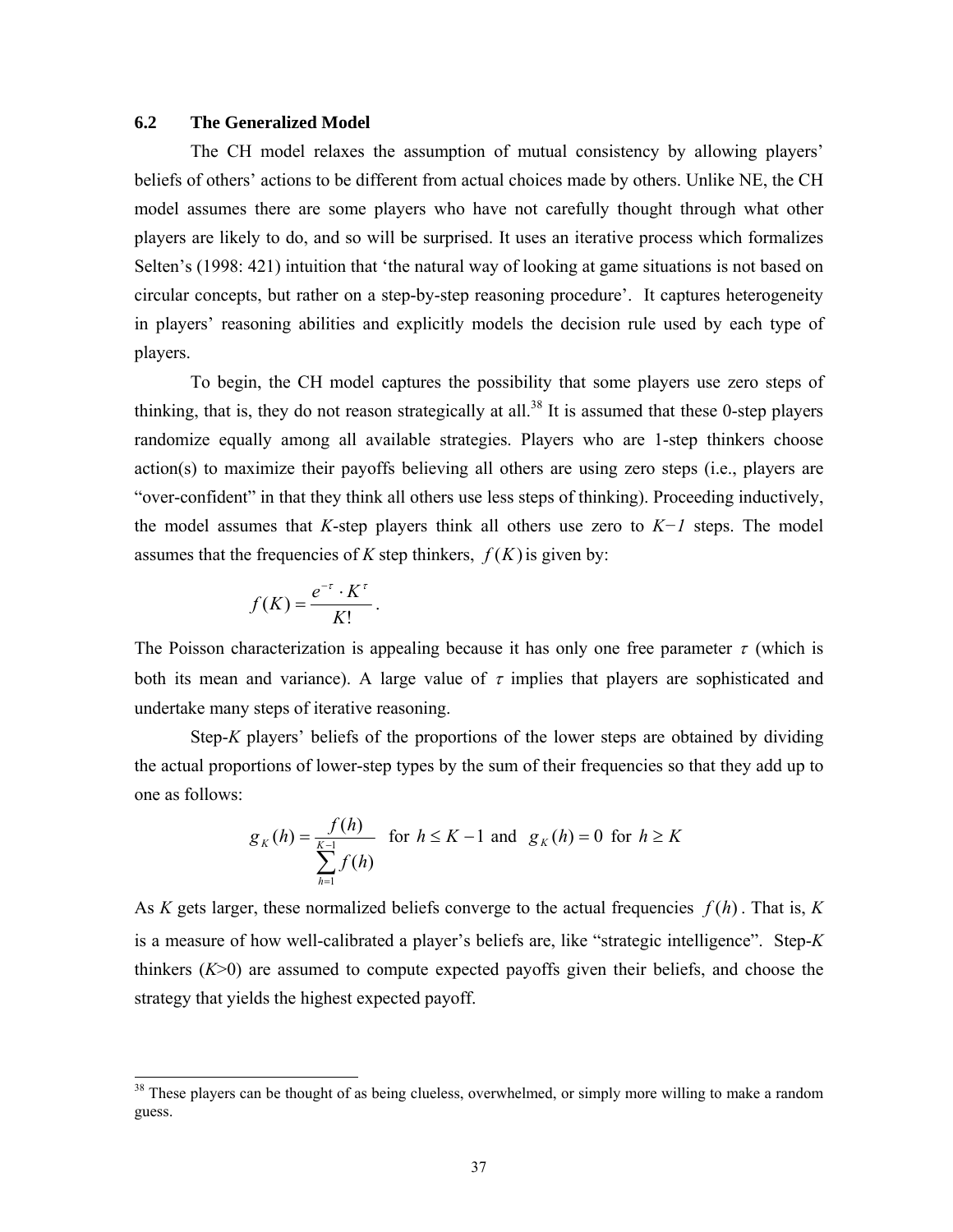We illustrate how to derive the CH prediction for a specific value of  $\tau$  using the *p*beauty contest as an example. The value of  $\tau$  assumed in this case is 1.55, which gives us the frequencies of the step-*K* players shown in the first column of Table 11:

| Steps $(K)$      | <b>Frequency</b> | <b>Perceived Average</b> | <b>Choice</b> |
|------------------|------------------|--------------------------|---------------|
| U                | 0.212            | n.a.                     | 50            |
|                  | 0.329            | 50                       | 33            |
|                  | 0.255            | 39                       | 26            |
|                  | 0.132            | 35                       | 23            |
| 4                | 0.051            | 33                       | 22            |
|                  | 0.016            | 32                       | 21            |
|                  | 0.004            | 32                       | 21            |
| <b>Aggregate</b> | 1.000            |                          | 32.67         |

Table 11: Predictions of the CH model for the *p*-Beauty Contest (*τ*=1.55)

In the CH model, the step-0 players do not think strategically - in this example, their choices are distributed uniformly from 0 to 100. The step-1 players think that all the other players are step-0 thinkers and best-respond: since their perceived average is 50, they will choose  $\frac{2}{3}$  · 50 3  $\frac{2}{5} \cdot 50 = 33^{39}$  The step-2 players think that the proportions of the step-0 and step-1 players are 0.39 (from 0.212/(0.212+0.329)) and 0.61 respectively, and so they perceive the average to be  $0.39*50 + 0.61*33 = 39.6$  (39 including their own choice), and hence choose 26 as a best-response. Following the same reasoning, we can compute the choices for players of higher steps. Finally, we compute the predicted choice of the CH model by weighting the *K*step players' choices by the proportions of players doing each of *K* steps. For  $\tau$ =1.55, the CH model predicts that the average would be 32.67. The estimated  $\tau$  s and the respective CH predictions for the subject pools are given in Table 12 below. In general, Camerer et al (2004) found that the value of  $\tau$  which best explains a wide variety of games is around 1.5.

| <b>Subject Pool</b>         | <b>Mean</b> | <b>CH Prediction</b> | Estimated $\tau$ |
|-----------------------------|-------------|----------------------|------------------|
| Caltech Board               | 49.4        | 43.1                 | 0.50             |
| 80 year olds                | 37.0        | 36.9                 | 1.10             |
| <b>High School Students</b> | 32.5        | 32.7                 | 1.60             |
| Economics PhDs              | 27.4        | 27.5                 | 2.30             |
| Portfolio Managers          | 24.3        | 24.4                 | 2.80             |
| <b>Caltech Students</b>     | 21.5        | 23.0                 | 3.00             |
| <b>Game Theorists</b>       | 19.1        | 19.1                 | 3.70             |

Table 12: Estimated  $\tau$  and CH prediction for Different Subject Pools

<sup>&</sup>lt;sup>39</sup> In this example we do not round the numbers up because the perceived average by the step-*K* thinker is lower than the average of the lower-step thinkers once we include the choice of the step-*K* thinker.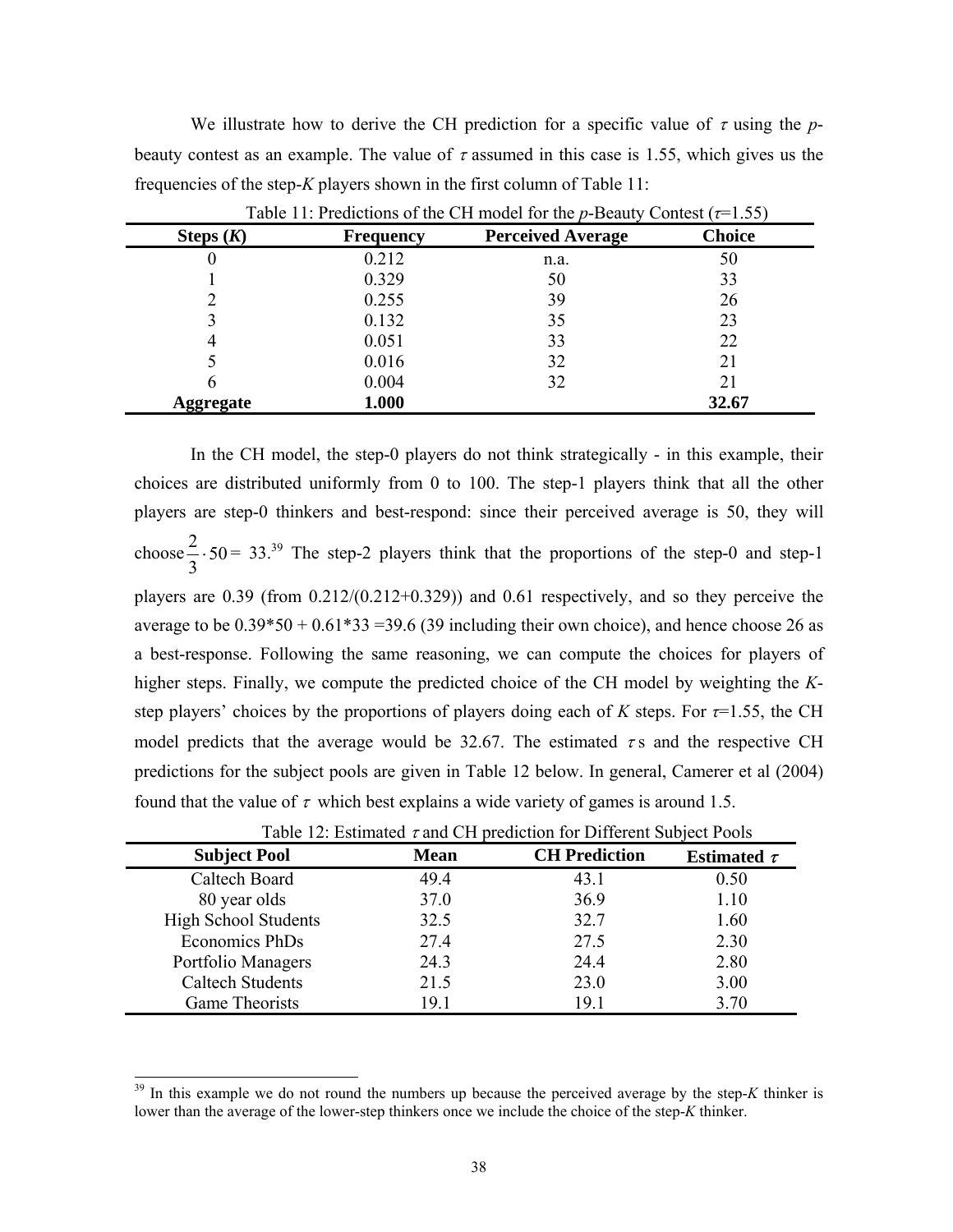Like some of the other behavioral economics models described above, there is tentative evidence from neuroscience which is consistent with models of limited strategic thinking like CH. To a neuroscientist, if a player makes an accurate equilibrium guess about another player, this suggests that perhaps the brain circuitry a player uses to make her own choice is also being used to guess accurately what the other player will choose (e.g., by "putting yourself in the other player's shoes" - or brain). Bhatt and Camerer (forthcoming) found that when players' choices and beliefs were in equilibrium, there was a lot of overlap in brain areas when choosing and guessing, as if equilibrium is "a state of mind" (as well as a mathematical restriction on belief accuracy). When they were not in equilibrium, there was much more activity making one's own choice, compared to guessing, as would be expected of a 1-step thinker.

### **6.3 Marketing Application: Market Entry**

A central concept in marketing strategy is what markets a firm should enter. Entry should depend on whether a business leverages a firm's brand equity ("umbrella branding"), and has cost or economies-of-scope advantages relative to its competitors. But entry also depends on a sensible forecast of how large the market will be, and how many other firms will enter. Even if a firm has competitive advantages in a particular market, if too many firms enter - perhaps because they underestimate the amount of competition or are optimistic about their relative advantage, then the firm should stay out until the "shake out" period when overly optimistic firms fail (e.g. Camerer and Lovallo 1999).

The simplest way to study the effect of forecasts of competitors is with a simple model that strips away cost advantages. Suppose each of *N* firms simultaneously decide whether to enter a market or stay out (denoted 1 and 0, respectively). Denote the total market demand by  $d < N$  (where *d* is expressed as a fraction of the number of firms, so  $0 < d < 1$ ). If *d* or fewer firms enter (i.e. supply is equal to or less than demand), then the entrants each earn a profit of 1. If more than *d* firms enter (i.e. supply is greater than demand), then all the entrants earn 0. If a firm does not enter, it earns a profit of 0.5.

To keep the mathematics simple, we assume that firms are risk-neutral and there are infinitely many "atomistic" entrants. In this case, firms only care about whether the fraction of others entering is above *d* or not: if the fraction of others entering is below *d*, they should enter; but if the fraction of others entering is above *d*, the firm is better off staying out and earning 0.5. The NE in this case is a mixed-strategy equilibrium in which firms randomize and enter with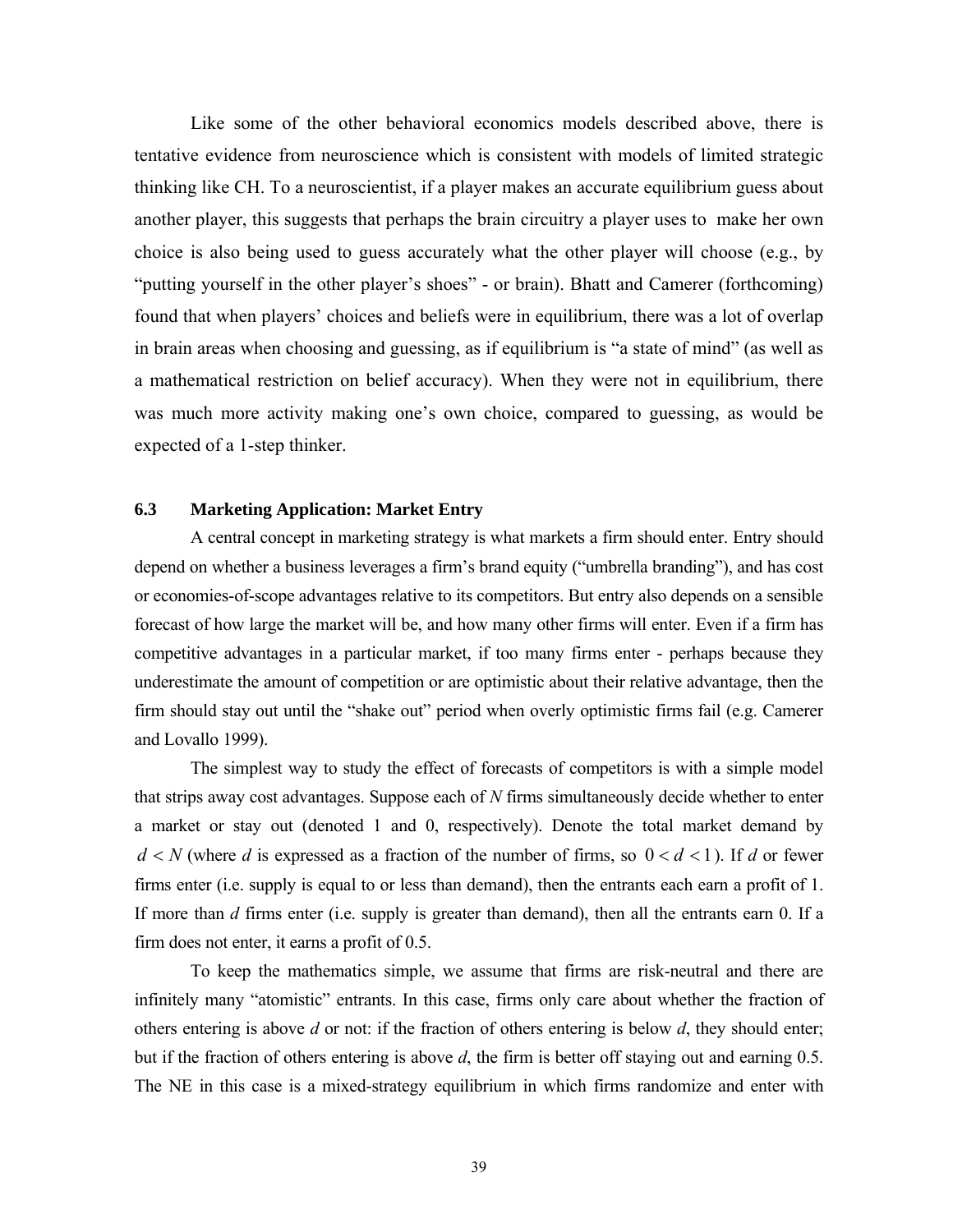probability *d*. When the number of firms is large ( $N \rightarrow \infty$ ) the law of large numbers implies that the fraction of entry is *d*.

To derive the prediction of the CH model, denote the entry function of step-*K* firms for a given demand *d* by  $e(K,d)$ . This function maps the demand *d* and thinking step *K* into a decision to enter (1) or stay out (0). Denote the interim total entry function for all steps up to and including *K* by  $E(K,d)$ . In the CH model, a step-*K* firm thinks it is competing against a normalized Poisson distribution of players who do 0, 1, 2,…, *K-1* steps of thinking. Thus, the step-*K* firm thinks it is facing an interim total entry rate of  $E(K-1,d) = \sum_{k=1}^{K-1}$ =  $-1, d$ ) =  $\sum g_k(h)$ . 1  $\boldsymbol{0}$  $(K - 1, d) = \sum g_K(h) \cdot e(h, d)$ *K h*  $E(K-1,d) = \sum g_K(h) \cdot e(h,d)$ . Hence, if  $E(K-1,d) < d$  the step-*K* firm should enter  $(e(K,d) = 1)$ ; if  $E(K-1,d) > d$  the firm should stay out  $(e(K,d) = 0)$ . The prediction of the CH model of how many firms will enter for each value of *d* is the limiting case  $E(\infty, d)$ , which depends on the value of  $\tau$ .

 Let's work through the first couple of steps of entry predicted by the CH model. Step-0 firms will randomize, so their entry function is  $e(0, d) = 0.5$  for all values of *d* (think of these firms as ignoring competitors or market size). Step-1 firms believe that if *d* is below 0.5, there will be too much entry (because  $e(0, d) = 0.5 > d$ ) so they stay out. However, if *d* is above 0.5, then they anticipate  $e(0, d) = 0.5 < d$  so there will not be enough entry and they can profit by entering. Step-2 firms think they are facing a mixture of step-0 and step-1 firms. In the Poisson CH model, the relative proportions of these two types of firms are  $g_2(0) = \frac{1}{1+\tau}$  and τ  $g_2(1) = \frac{\tau}{1+\tau}$ <sup>40</sup> For  $d < 0.5$  the expected interim entry function  $E(1, d)$  is

$$
g_2(0) \cdot 0.5 + g_2(1) \cdot 0 = \frac{0.5}{1 + \tau}
$$
. Thus, when  $d < \frac{0.5}{1 + \tau}$  there is too much entry, due to the entry by

the step-0 firms and so the step-2 firms stay out. But when  $\frac{0.5}{1.5} < d < 0.5$ 1  $\frac{0.5}{0.5} < d <$ +  $\frac{d}{\tau}$  < *d* < 0.5, there is not enough entry because the step-0 firms' entry scared away the step-1 firms and so the 2-step firms enter. Similar calculations (see Camerer et al 2004) show that for  $d > 0.5$ , the expected interim entry function is  $E(1, d) = g_2(0) \cdot 0.5 + g_2(1) \cdot 1 = \frac{0.5 + 1}{1 + \tau}$ τ  $E(1, d) = g_2(0) \cdot 0.5 + g_2(1) \cdot 1 = \frac{0.5 + \tau}{1 + \tau}$ . Step-2 firms stay out when

<sup>&</sup>lt;sup>40</sup> The raw frequencies of step-0 and step-1 competitors are  $f(0) = e^{\tau}$  and  $f(1) = e^{\tau}t^{1/1!}$ . The conditional frequency  $g_2(0) = f(0)/(f(0) + f(1)) = 1/(1+\tau)$  and similarly for  $g_2(1)$ .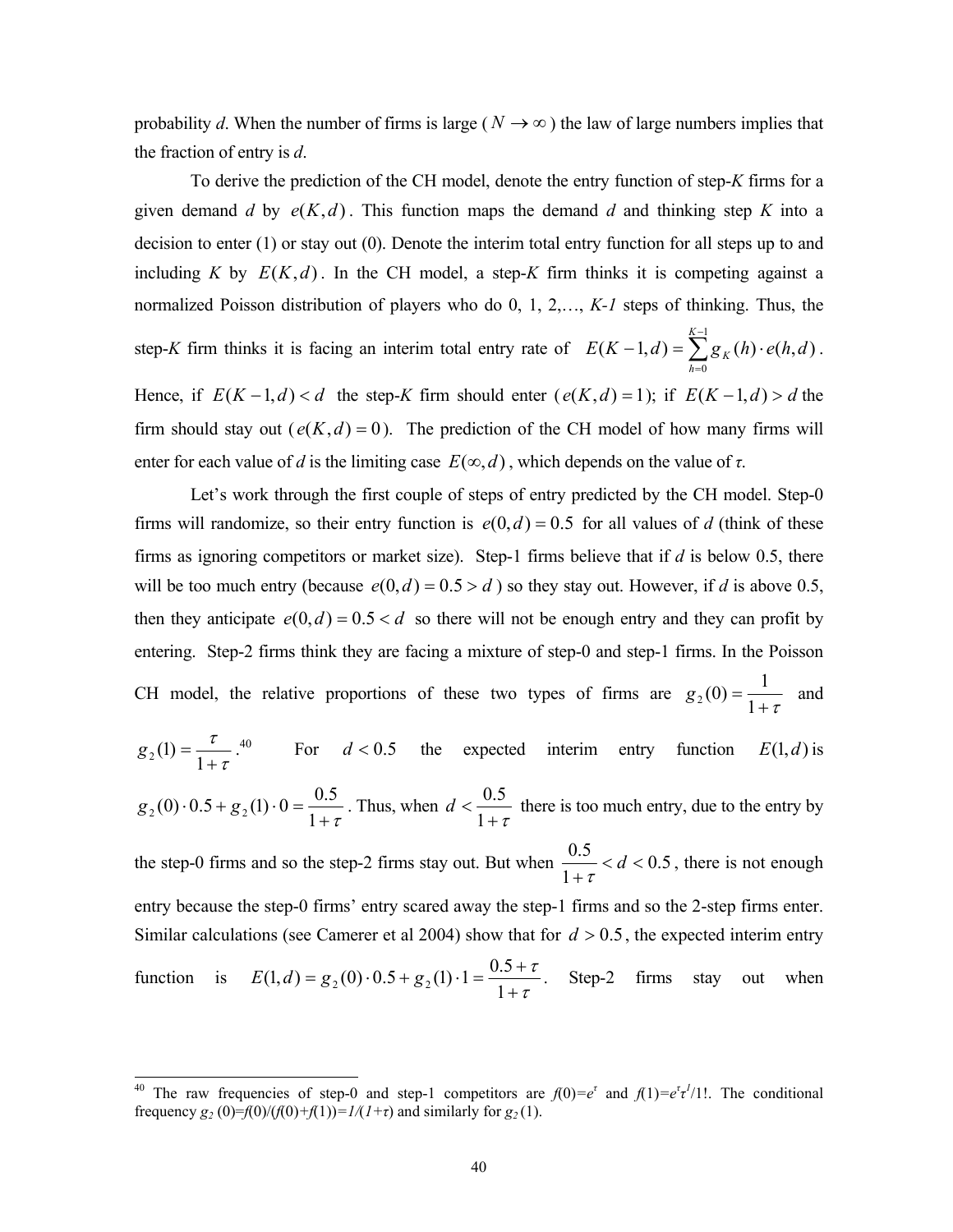τ τ +  $d < \frac{0.5 + 1}{1}$ 1  $0.5 < d < \frac{0.5 + \tau}{1 + \tau}$  and enter when  $d > \frac{0.5 + \tau}{1 + \tau}$ τ +  $> \frac{0.5 + }{1}$ 1  $d > \frac{0.5 + \tau}{\tau}$ . If  $\tau = 1.5$ , then step-2 firms enter for  $0.2 < d < 0.5$  and for  $d > 0.8$ .

Figure 1 below illustrates the entry functions  $e(0, d)$ ,  $e(1, d)$ ,  $e(2, d)$  and  $E(2, d)$  for the value of  $\tau$ =1.5. The interim entry function  $E(2,d)$  (the thickest bold line) which mixes entry from the step-0 to step-2 firms is a step function which crudely approximates the NE prediction, which is the identity line (not shown) at which entry equals *d*. The key point is that the step-2 firm ``smoothes'' the entry function *E*(2,*d*), bringing it closer to the identity line than the interim function  $E(1, d)$  (not shown). Adding in the step-3 and higher-step firms smoothes the entry function even more.



In actual experiments conducted on market entry games like this, there are three empirical regularities (see Rapoport and Seale forthcoming and chapter 7 in Camerer 2003):

- 1. Entry tends to be monotonically increasing in demand *d*, even in one-shot games and early periods of repeated games;
- 2. There is too much entry for low values of *d*, and too little entry for high values of *d*;
- 3. Individual profiles of entry rates for different *d* values in within-subject designs (where players choose whether to entry for different *d* values) tend to show some simple step functions (like the 1-step players) and more jagged out-in-out-in step functions (e.g. Rapoport et al 2002).

The first regularity is surprising. We usually expect equilibration to take learning, communication, evolution or some other dynamic process. But approximating the equilibrium of *d* entering happens even in one-shot games with no communication or dynamics. Remarking on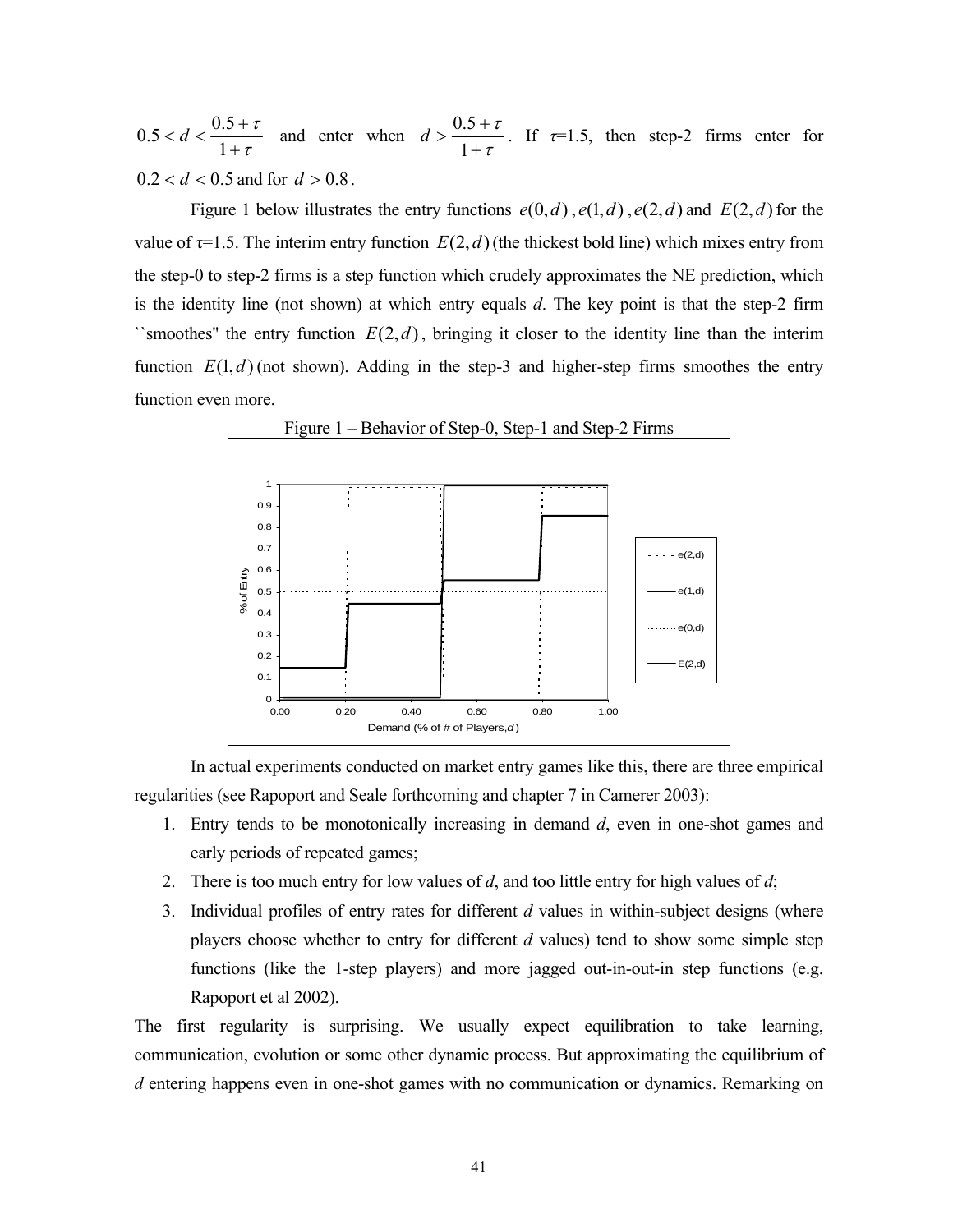the surprising similarity between predicted entry rates across values of *d* and actual entry in pilot experiments he conducted, Kahneman (1988) wrote that ``to a psychologist, it looks like magic". The CH model can explain this magic that Kahneman noted.<sup>41</sup> Suppose the market entry game was played sequentially with a smaller group of say, 20 firms. If the demand *d* was 40% (so that 8 out of 20 firms could profit), then after 8 firms have entered, the rest would stay out. While the game is not actually played sequentially, the higher-step firms *anticipate* what lower-step thinking firms will do, which smoothes out the entry function in a "pseudo-sequential" way. It is as if the higher-step firms make entry decisions *after* the lower-step firms do, smoothing the entry function.

 Moreover, the CH model also explains the second and third regularities. The second regularity results because of the lingering effect of the 0-step firms, which over-enter at low values of *d* and under-enter at high values of *d*. The third regularity is evident from Figure 1: As firms do more steps of thinking, their entry functions become more jagged, or nuanced - they are sensitive to subtle differences in which levels of demand *d* are attractive for entry. Figure 2 below shows that the CH model (for  $\tau$ =1.5) captures the three regularities for the experimental data in Camerer et al (2004).



Figure 2 – Comparison of CH with Empirical Data

The *p*-beauty contest discussed in 6.1 and 6.2 shows how a model like CH can explain limited equilibration, in which one-shot or first-period data are far from the NE. The market entry game requires exactly the opposite explanation - the puzzle is the "magic" of how players get so close to equilibrium instantly, not why they are so far away. The fact that the same CH model can

<sup>&</sup>lt;sup>41</sup> The entry rate  $E(\infty, d)$  is monotonically increasing in *d* if and only if  $1+2\tau < e^{\tau}$ , or  $\tau < 1.25$  (Camerer et al 2004). While this value is slightly lower than is typically estimated econometrically from experimental data, the only non-monotonicity is a small dip in which more firms may enter for *d* just below 0.5 than for *d* just above 0.5.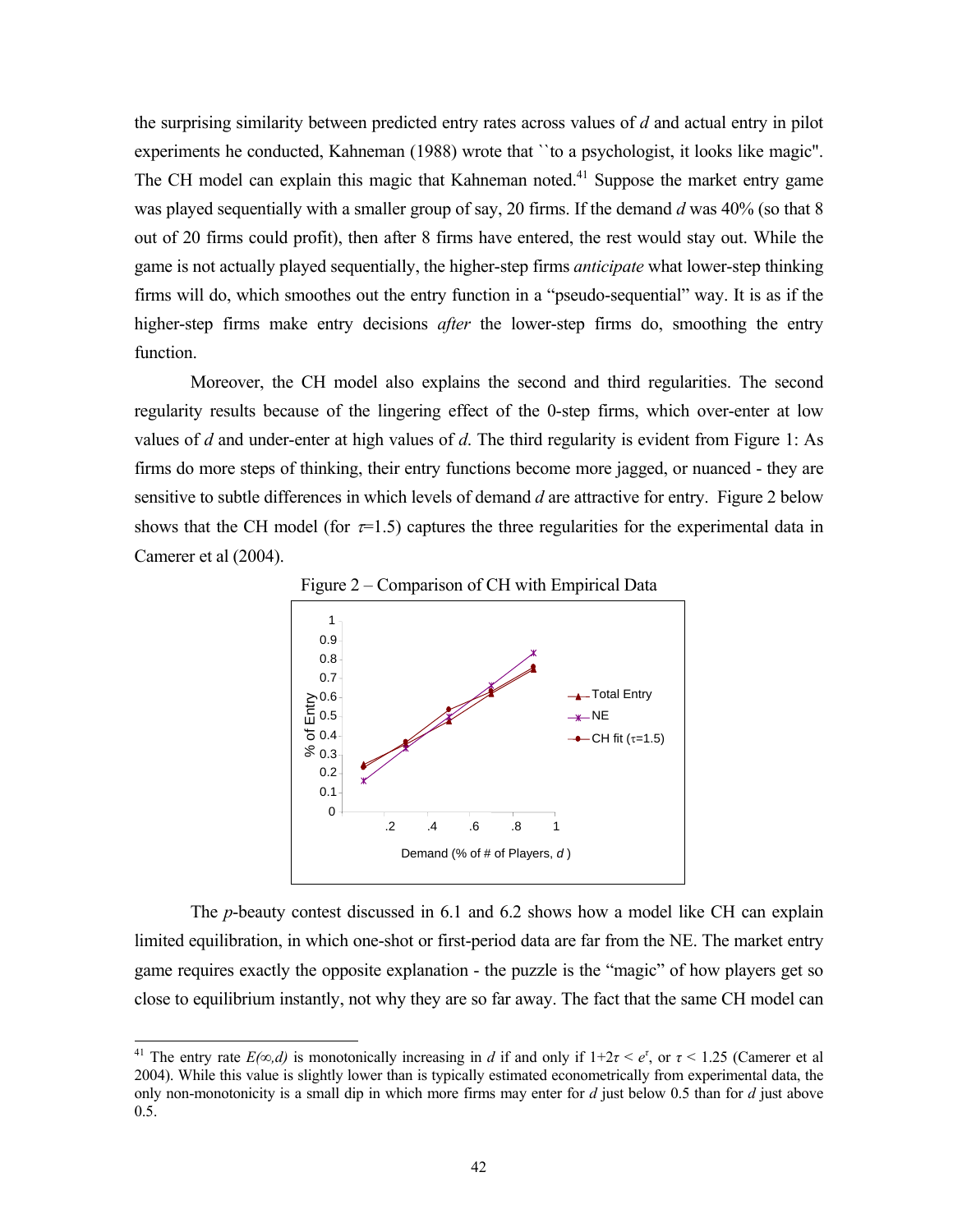explain both rapid equilibration in the market entry games and the lack of equilibration in the *p*beauty contest shows the generality of the model. While the behavioral economics approach is generally critical of the empirical limits of the rational-choice approach, good models should also be able to explain when rational-choice emerges in the limit, or surprisingly quickly;<sup>42</sup> and the CH model can do so.

## **7. LEARNING**

l

## **7.1 Behavioral Regularities**

Equilibrium concepts like NE study behavior after equilibration, at the point where players have come to guess accurately what other players do. One force that produces equilibration is learning from feedback. That is, players' actions at a point in time reflect their past experiences with those actions, which are used to anticipate future actions of others. An example that illustrates learning is the "median-action" coordination game studied by Van Huyck et al (1991). This game involves a group of *n* players (where *n* is an odd number). The choice of each player *i* consists of choosing an integer action  $x_i$  from 1 to 7. Let *M* denote the median of all the players' actions. The payoff function for each player is given by  $\pi_i$ ,  $(x_i, M) = 0.1 M - 0.05(M - x_i)^2 + 0.6$ . The possible payoffs are given in Table 13 below:

| <b>Median Value of X Chosen</b>          |   |         |         |      |      |      |         |         |  |  |  |  |
|------------------------------------------|---|---------|---------|------|------|------|---------|---------|--|--|--|--|
|                                          |   |         | o       |      | 4    |      |         |         |  |  |  |  |
| X<br>Choice<br>旨<br>$\bar{\mathbf{Y}}$ o | 7 | 1.30    | 1.15    | 0.90 | 0.55 | 0.10 | $-0.45$ | $-1.10$ |  |  |  |  |
|                                          | 6 | 1.25    | 1.20    | 1.05 | 0.80 | 0.45 | 0.00    | $-0.55$ |  |  |  |  |
|                                          | 5 | 1.10    | 1.15    | 1.10 | 0.95 | 0.70 | 0.35    | 0.10    |  |  |  |  |
|                                          |   | 0.85    | 1.00    | 1.05 | 1.00 | 0.85 | 0.60    | 0.25    |  |  |  |  |
|                                          | 3 | 0.50    | 0.75    | 0.90 | 0.95 | 0.90 | 0.75    | 0.50    |  |  |  |  |
|                                          | 2 | 0.05    | 0.40    | 0.65 | 0.80 | 0.85 | 0.80    | 0.65    |  |  |  |  |
|                                          |   | $-0.50$ | $-0.05$ | 0.30 | 0.55 | 0.70 | 0.75    | 0.70    |  |  |  |  |

Table 13: Payoffs for the Median-Action Game

 This game captures the key features of economic situations in which there is a motive for conformity, because players are penalized for choosing  $x_i$  which is different than the median *M* (through the penalty of  $0.05(M - x_i)^2$ ). At the same time, players have a common

 $42$  A remarkable study with ducks (Harper 1982) makes the same point. Two behavioral ecologists went to a pond in England where ducks gather. One experimenter tossed small bread balls to the ducks every five seconds, and another tossed bread balls nearby every 10 seconds. In equilibrium, twice as many ducks should gather where balls are being tossed every five seconds (since the rate of reward is twice as fast). In fact, the ducks sorted into two groups, approximating the equilibrium, in less than a minute, which suggests there may be some variation in duck rationality much as in the simple CH model (and as seen in humans playing for money rewards).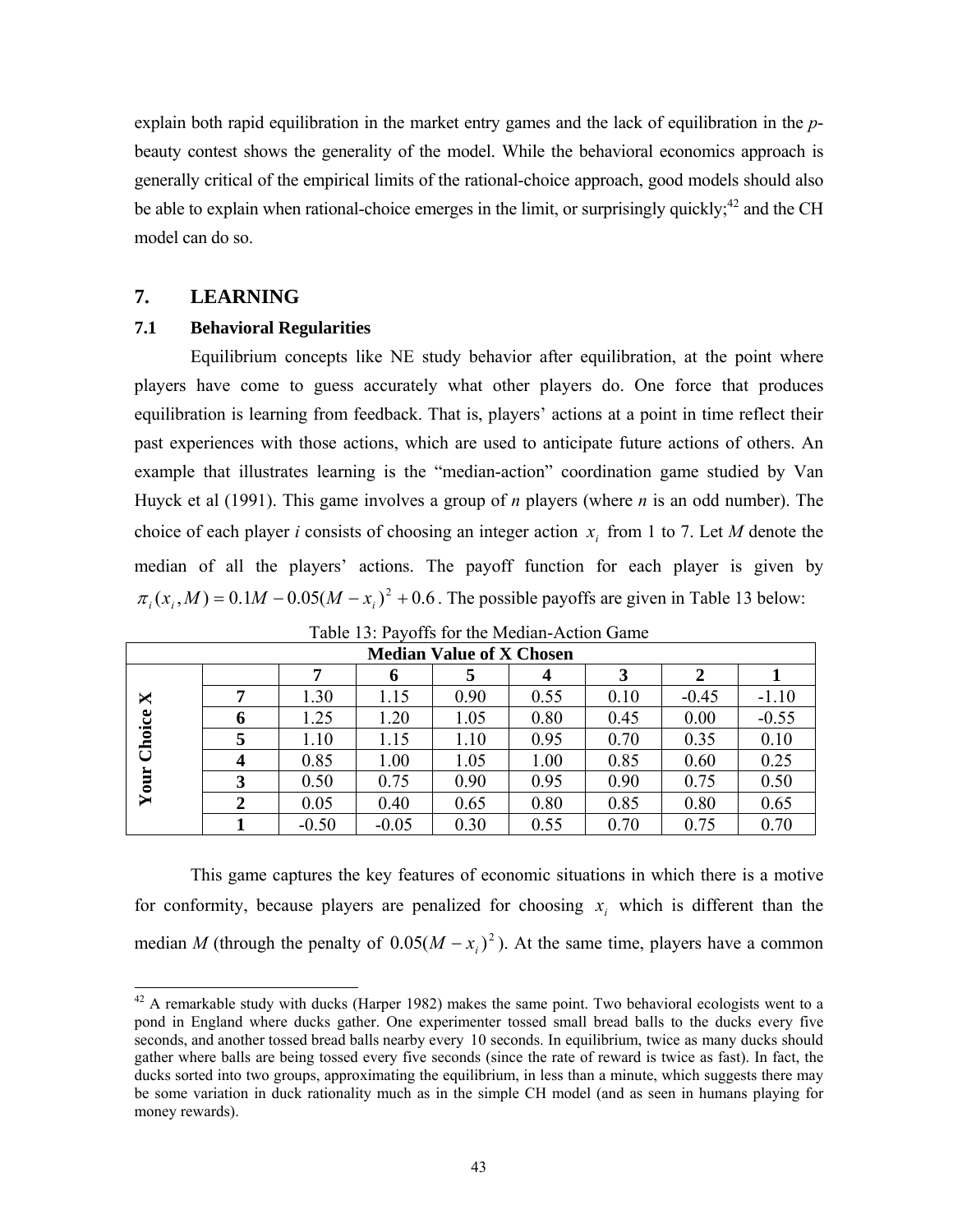incentive to coordinate on a higher median choice, because of the premium 0.1*M* added to profits. So all the players want the median number to be high, which creates a motive to choose a large number, but nobody wants to choose a number larger than what they expect the median will be.

In this game there are many NE: For each of the values 1 to 7, if players think the median will equal that value, then the best response is  $x_i = M$ , so the median M will result. So all of the integers 1 to 7 are pure-strategy NE (there are many mixed equilibria as well). Hence, the seven cells on the diagonal of Table 13 represent the possible pure-strategy NE outcomes. In this example, the NE is not precise at all. This imprecision leaves room for an empirical theory to pin down what happens when players play for the first time (like the CH theory described in the previous section), and to specify a path of play over time as players learn. Before theories of limited strategizing and learning came along in behavioral game theory, however, theorists were inclined to ask which general deductive principles players might use to select among one of many equilibria (these are called "selection principles").

Three deductive principles of equilibrium selection may be useful in predicting what will be chosen in the median-action game. The first selection principle is "payoff dominance" players will choose the equilibrium that is best for everyone. The payoff dominant equilibrium is for everyone to choose 7, earning \$1.30 each. The second selection principle is based on the concept that people will maximize their "security" and choose the action whose smallest payoffs is the largest (maximizing the minimum payoff). Choosing 3 guarantees a player will make a minimum of at least \$0.50, and since this is the highest guaranteed payoff for any strategy, the maximin rule selects the strategy of 3. The third selection principle is the 1-step rule introduced previously, which chooses the strategy with the highest expected value, assuming all medians are equally likely. The 1-step rule selects the strategy of 4.

Van Huyck et al (1991) conducted six experimental sessions in which a group of nine players made decisions for ten periods using the above payoff table.<sup>43</sup> The median choice in each period for each session is given in Table 14 below:<sup>44</sup>

<sup>&</sup>lt;sup>43</sup> In the experiments each of the nine subjects chooses an action simultaneously and the median is then announced. Hence subjects only have the histories of their own actions and the medians. 44 The data are taken from the first six rows (Treatments Gamma and Gammadm) of Table III in Van Huyck

<sup>(1991).</sup>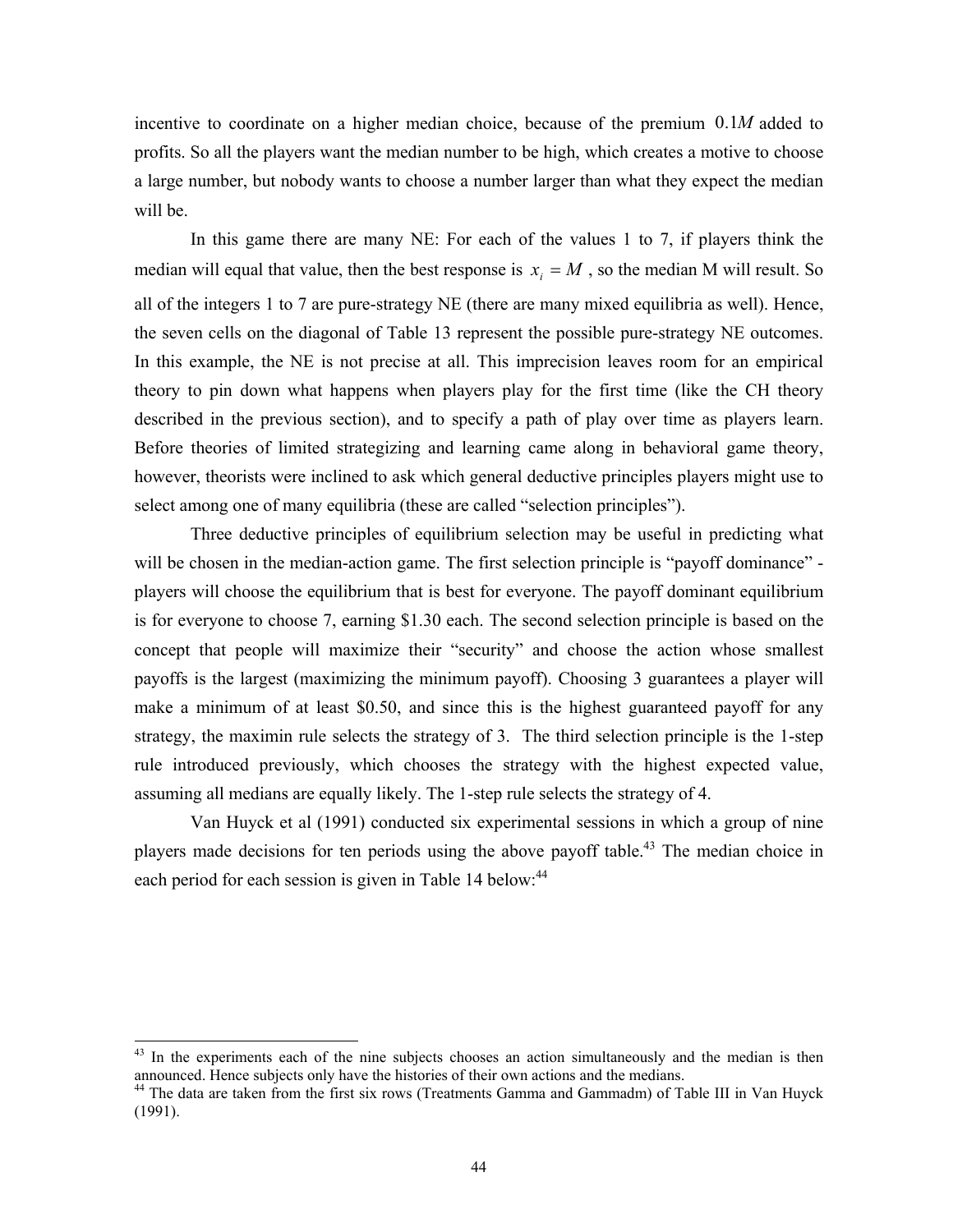|                  | <b>Period</b> |  |  |    |    |    |      |      |    |    |  |  |
|------------------|---------------|--|--|----|----|----|------|------|----|----|--|--|
|                  |               |  |  |    |    |    |      |      |    | ΙU |  |  |
| <b>Session 1</b> |               |  |  |    |    |    | $4*$ |      | 4* | 4* |  |  |
| <b>Session 2</b> |               |  |  |    |    |    |      |      |    |    |  |  |
| <b>Session 3</b> |               |  |  |    |    |    |      |      |    | 5* |  |  |
| <b>Session 4</b> |               |  |  |    |    | 4* | $4*$ | $4*$ | 4* | 4* |  |  |
| <b>Session 5</b> |               |  |  | 4* | 4* | 4* | $4*$ | 4*   | 4* | 4* |  |  |
| <b>Session 6</b> |               |  |  |    |    |    |      | 5*   | 5* | 5* |  |  |

Table 14: Median Choice in the Median-Action Game across Ten Periods

\*indicates a session in which all nine players choose the same action.

The results exhibit four regularities: first, the principles of payoff dominance and secure (maximin) actions are not supported: the medians were never 7 nor 3 in any period. Second, the median choices in each session are strongly influenced by the initial median (in all cases, the period 10 median is exactly the initial period 1 median). Third, not only does pure-strategy NE fail to provide a determinate prediction, but it also performs rather poorly as all the players choose the same action in only 19 out of 60 total periods (those periods are denoted by an "\*" in Table 14). Last and most importantly for our purpose, equilibration seems to result from learning over time, because the NE (in which all subjects play the same strategy) are more likely to be played in the later periods. In the following section we present a model that is able to capture some of these dynamics.

## **7.2 The Generalized Model**

Before we begin, some notation is necessary. For player  $i$ , there are  $m_i$  strategies, denoted  $s_{ij}$  (the *j*-th strategy for player *i*). Strategies actually chosen by *i* in period *t*, and by all other players (who are denoted *−i*) are *s* (*t*) *<sup>i</sup>* and *s* (*t*) <sup>−</sup>*i* respectively. Player *i*'s ex-post payoff of choosing strategy  $s_{ij}$  in time *t* is  $\pi_i(s_{ij}, s_{-i}(t))$  and the actual payoff received is  $\pi_i(s_i(t), s_{-i}(t)) \equiv \pi_i(t)$ . For player *i*, strategy *j* has a numerical attraction  $A_{ii}(t)$  at the end of period *t* after updating from the period's experience.  $A_{ii}(0)$  is the initial attraction before the game starts. Attractions of period *t* determine choice probabilities in period *t+1* through a logistic stochastic response function:

$$
P_{ij}(t+1) = \frac{e^{\lambda.A_{ij}(t)}}{\sum_{k=1}^{m_i} e^{\lambda.A_{ik}(t)}}
$$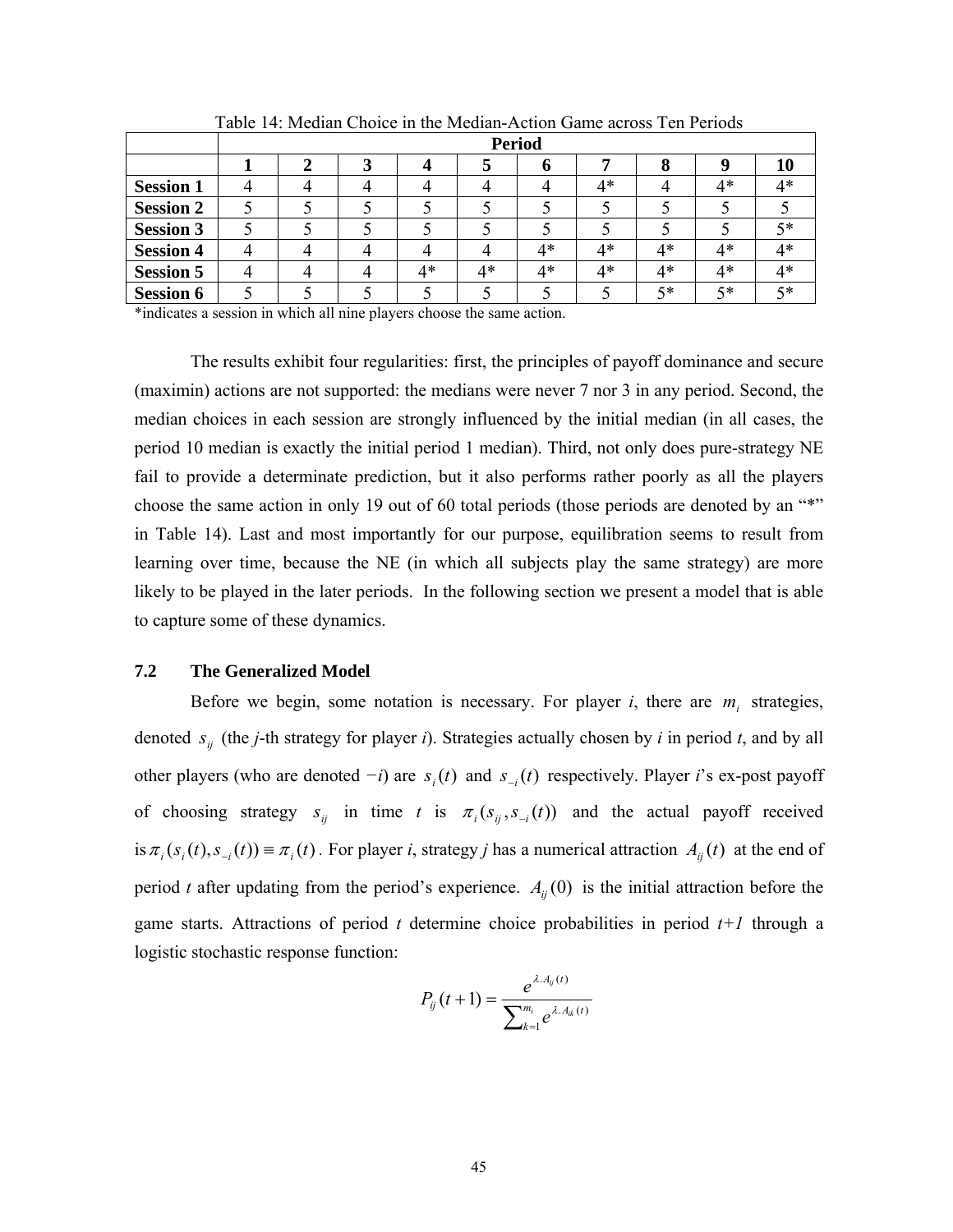where  $\lambda$  measures the degree of payoff sensitivity. Note that as in the QRE model discussed earlier,  $\lambda = 0$  is a random response and  $\lambda = \infty$  is best response. In the self-tuning EWA model, attractions are updated by

$$
A_{ij}(t) = \frac{\phi_i(t)N(t-1) A_{ij}(t-1) + [\xi_{ij}(t) + (1 - \xi_{ij}(t)) I(s_{ij}, s_i(t))] \cdot \pi_i(s_{ij}, s_{-i}(t))}{\phi_i(t)N(t-1) + 1}
$$

where  $I(x, y)$  is an indicator function (equal to one if  $x=y$  and zero otherwise) (see Camerer and Ho, 1998; Camerer and Ho 1999, Camerer et al 2002, Ho et al 2004). That is, previous attractions are multiplied by an experience weight  $N(t - 1)$ , decayed by a weight  $\phi_i(t)$ , incremented by either the actual payoff received (when  $I(s_{ij}, s_i(t)) = 1$ ) or by  $\xi(t)$  times the payoff that could have been received (when  $I(s_{ij}, s_i(t)) = 0$ ), and normalized by dividing by  $\phi_i(t)N(t-1)$ . Note that an equilibrium model is a special case of non-learning in which the initial attractions  $A_{ij}(0)$  are derived from equilibrium calculations, and the initial experience weight *N(0)* is very large.

EWA is a hybrid of reinforcement and fictitious play (belief-learning) models. Standard reinforcement models assume that only actual choices are reinforced (i.e., when  $\xi_{ij}(t) = 0$ ) (Erev and Roth 1998). The weighted fictitious play belief learning model corresponds to a case in which all choices are reinforced with equal weights (i.e., all foregone payoffs are reinforced by a weight of  $\xi(t) = 1$ ). We initialize  $N(0)$  by setting it equal to one and update it according to  $N(t) = \phi_i(t)N(t-1) + 1$ . The initial attractions  $A_{ij}(0)$  are computed numerically by using the C-H model with  $\tau = 1.5$ .<sup>45</sup>

$$
A_{ij}(t) - A_{ij}(t-1) = \frac{[\xi_{ij}(t) + (1 - \xi_{ij}(t)) I(s_{ij}, s_i(t))](\pi_i(s_{ij}, s_{-i}(t)) - A_{ij}(t-1))}{\phi_i(t) N(t-1)}
$$

<sup>&</sup>lt;sup>45</sup> The EWA model can also be written in a slightly different "temporal difference" form which links it to models in machine learning and neuroscience, like so:

In this form, the updating implies that attractions are changed by a fraction of the "prediction error"  $\pi_i(s_i, s_{-i}(t)) - A_i(t-1)$ , the difference between the received payoff and the attraction. These models interpret attractions as predictions which are constantly revised in response to feedback. Dividing the weighted prediction error by  $\phi(t)N(t-1)$  means that, since  $N(t-1)$  is increasing over time, the weight on incremental prediction errors is steadily falling, so the rate of learning is slowing down.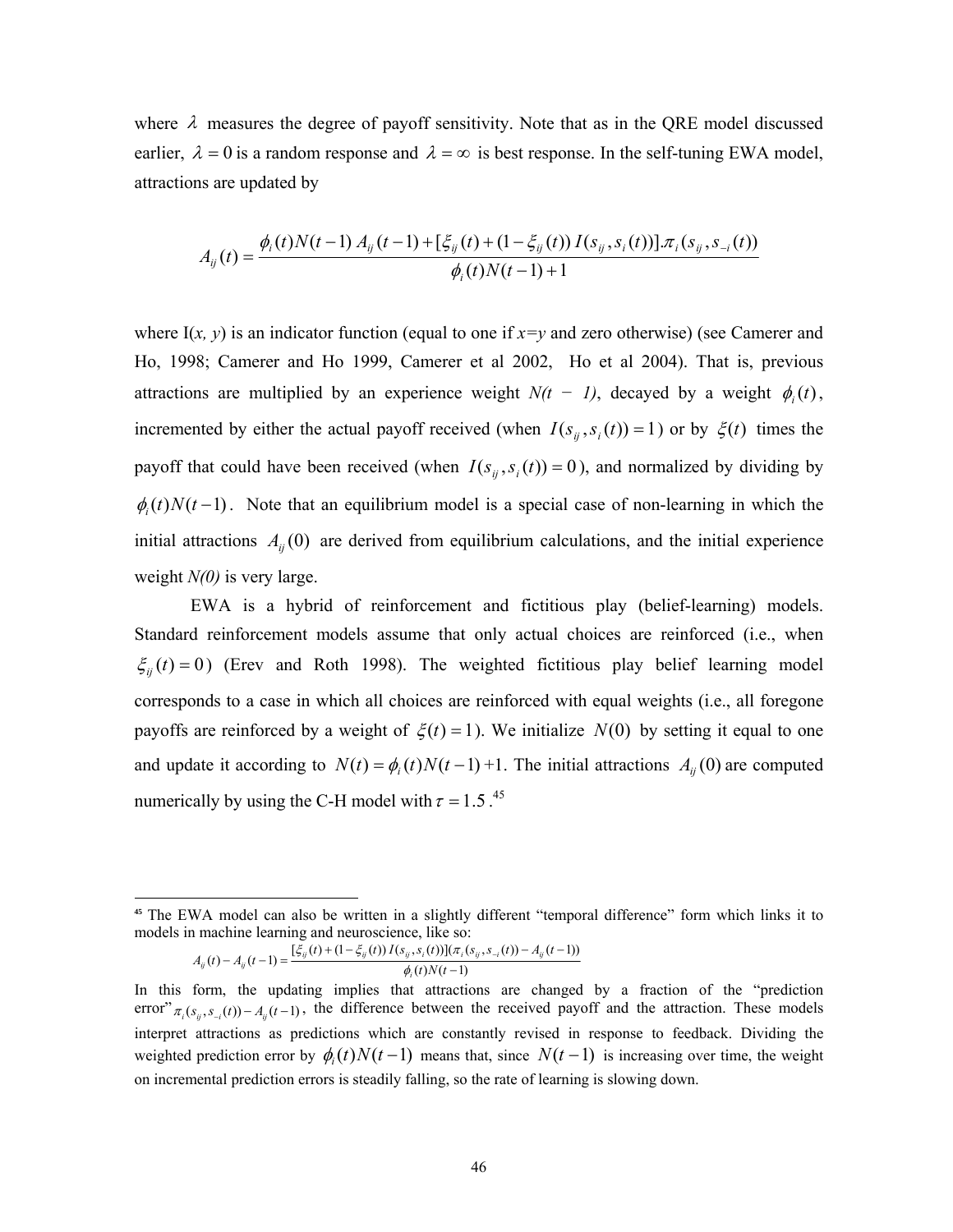#### The change-detector function  $\phi_i(t)$

The decay rate  $\phi_i(t)$  which weights lagged attractions is often called "forgetting". While forgetting obviously does occur, the more interesting variation in  $\phi_i(t)$  is a player's perception of how quickly the learning environment is changing. The function  $\phi_i(t)$  should therefore be capable of "detecting change". When a player sense that other players are changing, a self-tuning  $\phi_i(t)$  should dip down, putting less weight on old "stale" experience. However, this self-tuning process should also not over-react to small changes due to fluctuations.

The core of the  $\phi_i(t)$  change-detector function is a "surprise index", which is the difference between other players' recent strategies and their strategies in previous periods. Define a history vector, across the other players' strategies *k*, which records the historical frequencies (including the most recent period *t*) of the choices made by other players. A vector

element is *t*  $I(s_{-ik}, s)$  $h_{ik}$   $(t$ *t*  $ik$ <sup>*,* $\sigma$ </sup> $-i$ *ik*  $\mathcal{L}(t) = \frac{\sum_{\tau=1}^{t} I(s_{-ik}, s_{-i}(\tau))}{\tau}$ . The recent 'history'  $r_{ik}(t)$  is a vector of 0's and 1's which has a one for strategy  $s_{-ik} = s_{-i}(t)$  and 0's for all other strategies  $s_{-ik}$  (i.e.  $r_{ik}(t) = I(s_{-ik}, s_{-i}(t))$ . The surprise index  $S_i(t) = \sum_{k}^{m_{-i}} (h_{ik}(t) - r_{ik}(t))^2$  sums up the squared deviations between the cumulative history vector  $h_{ik}(t)$  and the immediate recent history vector  $r_{ik}(t)$  across all the strategies.

This surprise index varies from zero to two. To map it into a sensible change detection value, we use

$$
\phi_i(t) = 1 - 0.5S_i(t)
$$

Because  $S_i(t)$  is between zero and two,  $\phi_i(t)$  is always (weakly) between one and zero. The numerical boundary cases illuminate intuition: If the other player chooses the strategy she has always chosen before, then the history and recent history vectors are exactly the same, and *S<sub>i</sub>*(*t*) = 0 (player *i* is not at all surprised) so  $\phi_i(t) = 1$  (player *i* does not decay the lagged attraction at all, since what other players did previously is presumed to be informative). If the other player has been choosing a single strategy in *n-1* previous periods, then suddenly switches to a brand new strategy, the decay rate is  $\phi_i(t) = \frac{(2n-1)}{n^2}$ *n*  $\phi_i(t) = \frac{(2n-1)}{2}$ . Hence,  $\phi_i(t) = 0.36$  when *n*=5 and  $\phi_i(t) = 0.19$  when  $n=10$ . As *n* grows larger,  $\phi_i(t)$  converges to zero (player *i* decays the lagged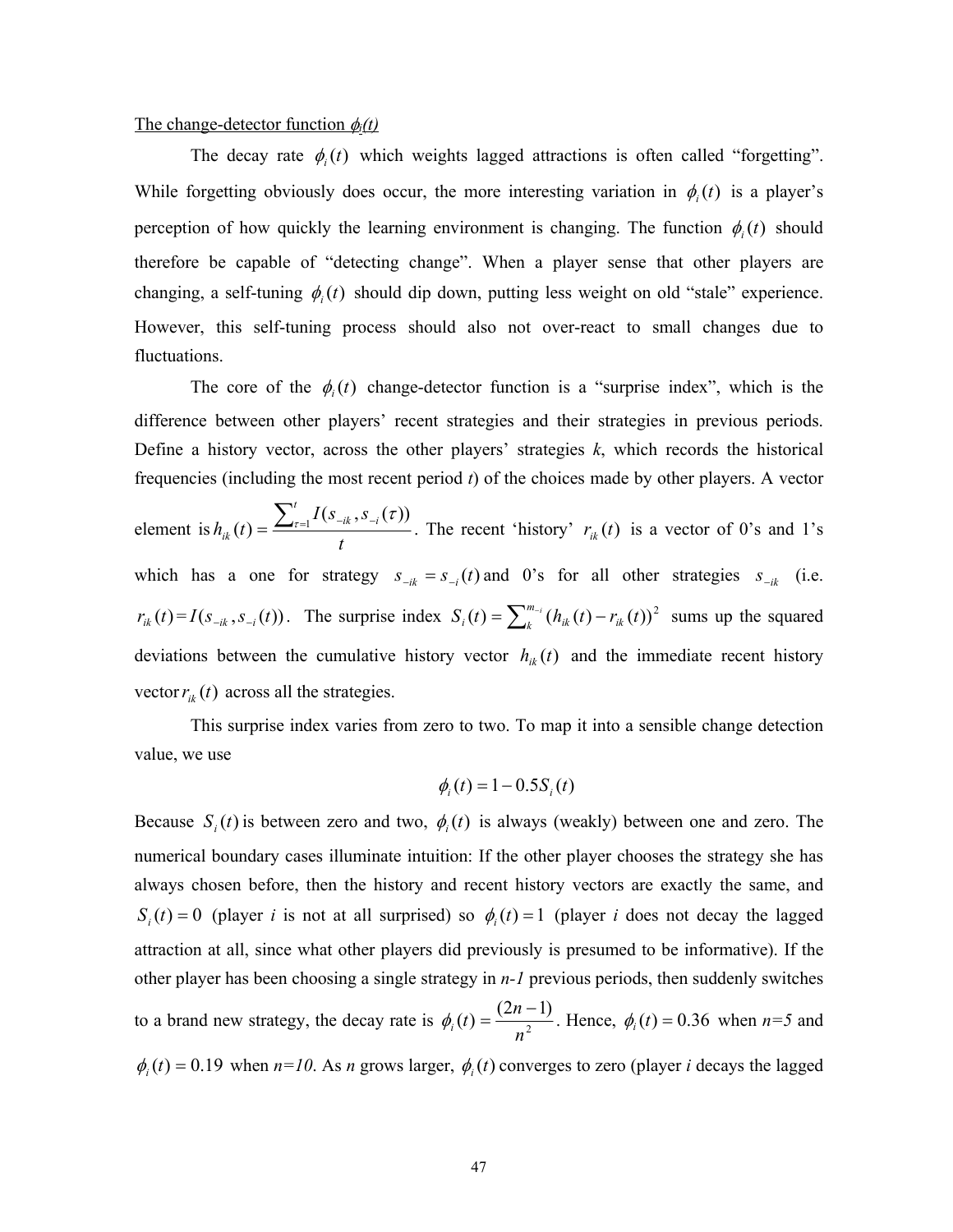attraction completely and 'starts over'). In general, the longer the previous stable history, the bigger is the surprise when another player switches, and the lower the decay rate  $\phi_i(t)$ .

## The attention function ξ*ij(t)*

The parameter  $\xi_{ij}(t)$  is the weight on foregone payoffs. Presumably this is tied to the attention subjects pay to alternative payoffs, ex-post. Subjects who have limited attention are likely to focus on strategies that would have given higher payoffs than what was actually received, because these strategies represent missed opportunities. To capture this property, define  $\xi_{ii}(t) = 1$  if  $\pi_i(s_{ii}, s_{-i}(t)) \ge \pi_i(t)$  and 0 otherwise. That is, subjects reinforce chosen strategies (where the payoff inequality is always an equality) and all unchosen strategies which have better payoffs (where the inequality is strict) with a weight of one. They reinforce unchosen strategies with equal or worse payoffs by zero.

Note that this  $\xi_{ii}(t)$  can transform the self-tuning rule into special cases over time. If subjects are strictly best-responding (ex post), then no other strategies have a higher ex-post payoff so  $\xi_{ij}(t) = 0$  for all strategies *j* which were not chosen, which reduces the model to choice reinforcement. However if they always choose the worst strategy, then  $\xi_{ii}(t) = 1$ , which corresponds to weighted fictitious play. If subjects neither choose the best nor the worst strategy, the updating scheme will push them (probabilistically) towards those strategies that yield better payoffs, as is both characteristic of human learning and normatively sensible. These dynamics resemble the adaptive decision making by individuals that has been extensively studied by marketers (e.g. Payne et al 1988). They suggest that consumers choose among decision rules of various complexity by using simple rules and switching to complex rules when there is a benefit from doing so. The  $\xi_{ij}(t)$  function is similar. When a player is bestresponding it doesn't pay to waste attention on foregone payoffs and she does not. But when a player is responding badly, she should attend to other strategies' payoffs, and she does.

 The self-tuning EWA model is able to capture the dynamics of the median-action game described in 7.1. Figure 3 shows the empirical frequency for each of the 7 strategies across time for all the six sessions. This aggregate data show that the initial choices were relative more diffuse and converges towards NE behavior (around 4 and 5) in the later rounds. Figure 4 shows how self-tuning EWA model tracks these changes over time. Ho et al (2004) also show how the same model captures learning dynamics in other games ranging from coordination, dominance-solvable to games with a unique mixed-strategy equilibrium. So as in economics and game theory, a single learning model has generality because it can be applied to games with very different structures.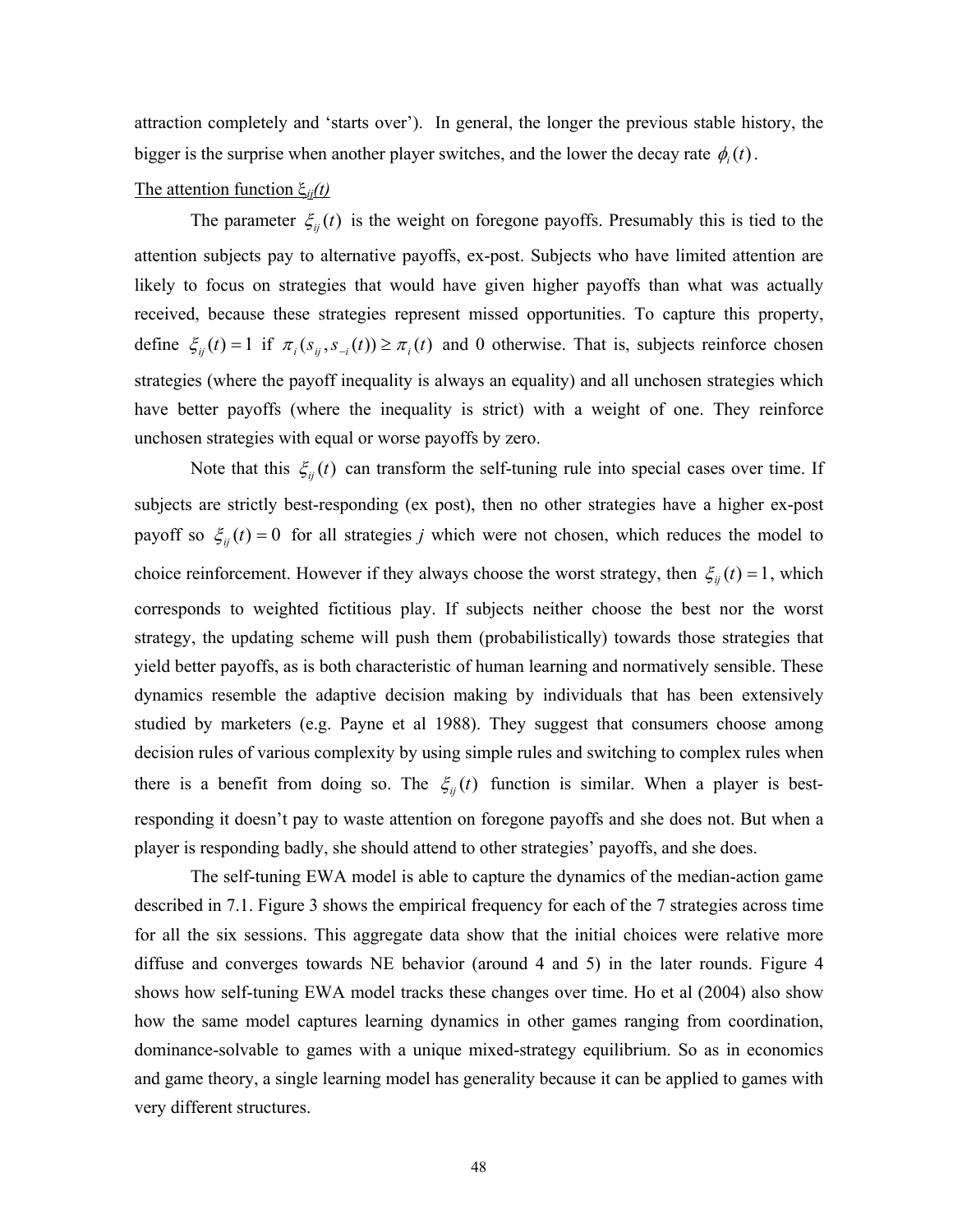

#### **7.3 Marketing Application: Price-Matching with Loyalty**

 Capra et al (1999) experimentally studied a type of price-matching competition (first introduced by Basu 1994). In this game two firms must choose an integer price between marginal cost and a reservation price which is common to all customers. If the prices are equal, each firm receives the common price as its payoffs (i.e., the sales volume is normalized to one). If the prices are unequal, each of them receives the *lower* of the two prices. In addition, the firm that charges the lower price receives a bonus *R* and the firm that charges the higher price pays a penalty of *R*. Hence, this type of competition is akin to a duopoly where the two sellers promise customers that their posted prices are the lowest and offer lowest-price guarantees in the form of price-matching to underpin their claims. Since customers believe that firms that offer such guarantees have the lowest price (Jain and Srivastava 2000), the firm that charges the lowest price earns a goodwill reward while the high-price firm suffers a reputation loss when customers compare their posted prices (see Ho and Lim 2004 for a generalization of this game). As long as  $R>1$ , the unique NE for this game is that equilibrium prices will be at marginal costs. The proof is simple: If another firm is expected to choose a price *P*, then by undercutting *P* by one unit, the lower price firm earns *P-1+R*, which is more than it can earn by matching *P* (and therefore earning *P*) or overpricing (earning *P-R*). Because both firms always want to undercut by one unit, there is a "race to the bottom", in theory. Strikingly, this prediction is also invariant to the size of the penalty/reward factor *R*.

The authors tested the NE prediction of this game where *R* was varied at six different levels (5, 10, 20, 25, 50, 80). Subjects grouped randomly in pairs were told to simultaneously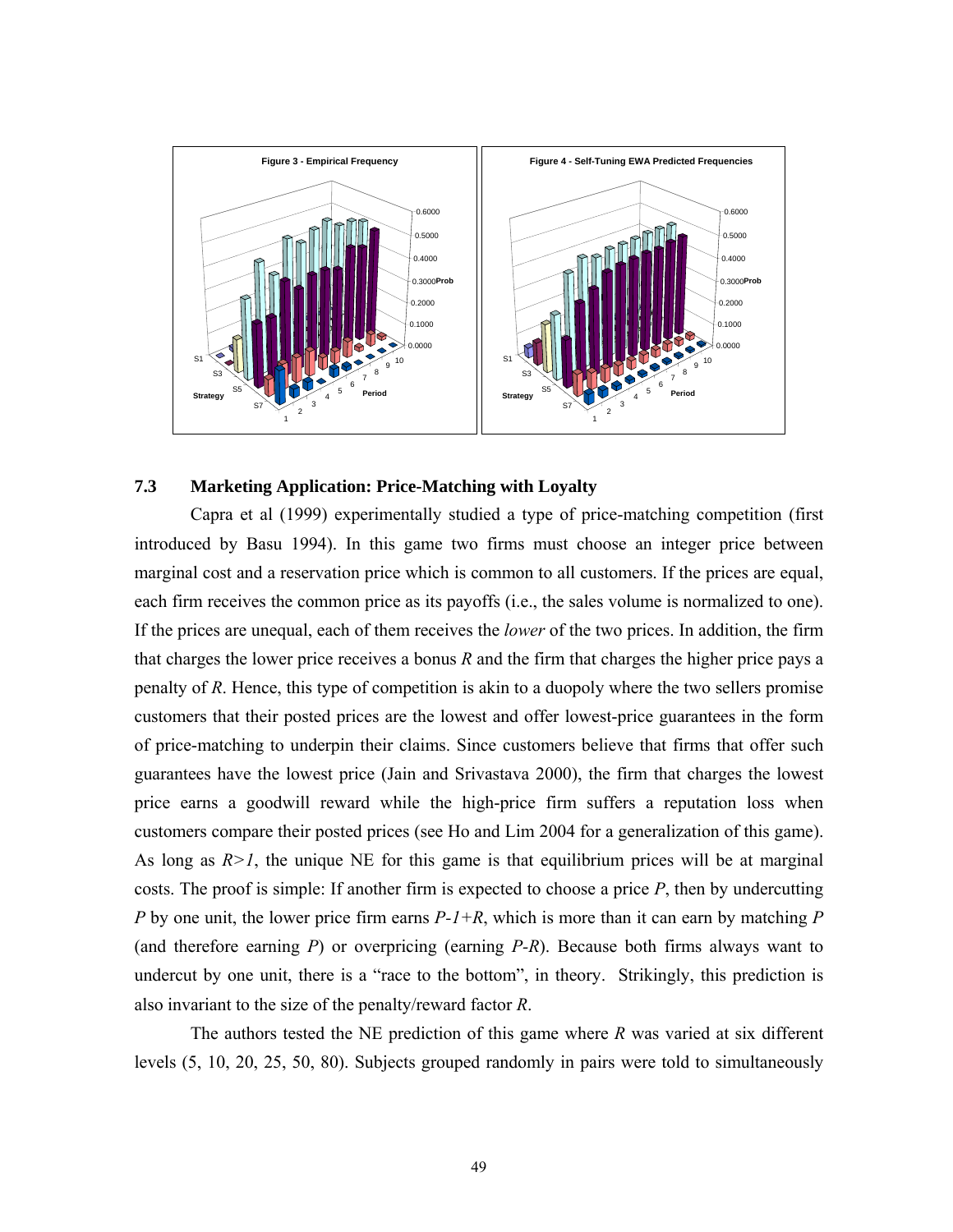name a price from 80 to 200. Each subject played the game for 10 rounds for each level of *R*. Figure 5 shows empirical frequencies for *R=50*.

A wide range of prices are posted in the early rounds. Prices gradually fall, between 91- 100 in rounds 3-5, 81-90 in rounds 5-6, towards the NE prediction of 80 in later rounds. As shown in Figure 6, the self-tuning EWA model captures the data well.<sup>46</sup> It is able to capture, given the initial dispersion of prices, the dynamics of equilibration and the high proportion of NE outcomes in the later rounds (around 80% choose the NE in the last round).



#### **8. MARKETING APPLICATIONS**

In Sections 2-7, we described a marketing-related application of each of the new models we presented. Our goal was to show exactly how each new model was used and its application could lead to new insights. This section extends and speculates on how these new tools can be more broadly applied to determining and influencing the four main marketing-mix decisions (i.e., decisions on price, product, promotion and place).

## **8.1 Pricing**

l

The concepts of reference price and asymmetric price effects, which have been ascribed to reference-dependence and loss aversion, is one of the most well-known empirical regularities in marketing (Winer 1986, Mayhew and Winer 1992, Hardie et al 1993, Kalyanaram and Winer

<sup>&</sup>lt;sup>46</sup> In Figure 6, the initial attractions are "burned in" from the initial period data rather than computed from the CH model. Using the CH fit, which is a mixture of random prices (from 0-step thinkers) and prices at 200-2R- (K-1) from K-step thinkers, gives a worse initial fit for the first couple of periods but picks up the learning path well after that.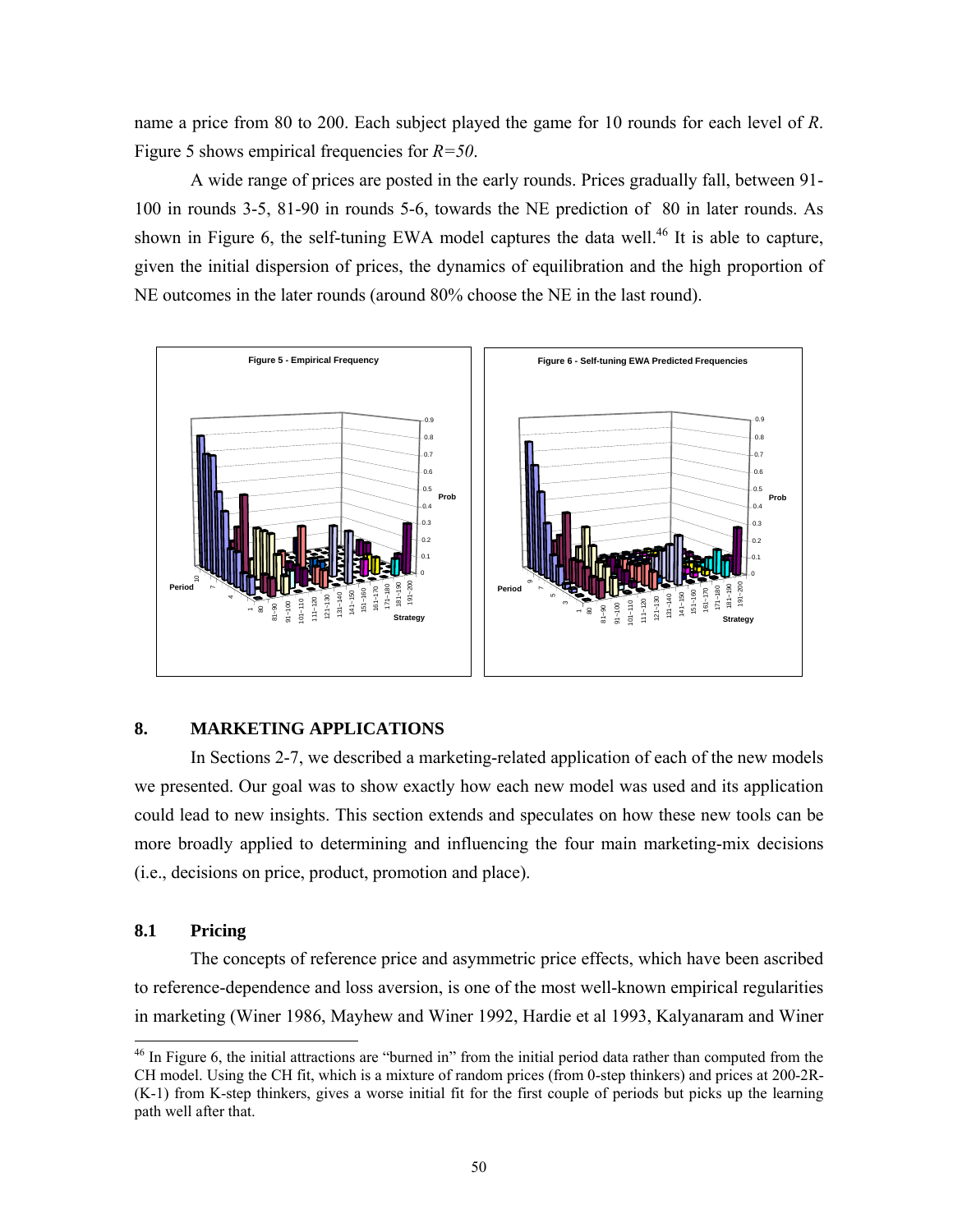1995). Yet with the exception of Greenleaf (1995), there has been virtually no analytical research on how past prices or the magnitude of loss aversion affects firms' pricing strategies, particularly in the contexts of competition and inter-temporal pricing. For example, does reference-dependence predict that prices should move in cycles and decline within each cycle as in the case of a monopoly? More importantly, can marketing researchers formulate pricing strategies for reference-dependent customers for new products or for those products in which customers do not have price histories? Koszegi and Rabin (2004) have developed a nice model of reference-dependent preferences that assumes that the customer's reference point is not based on past prices, but on whether she *expects* to purchase a certain product on a particular shopping trip. Their framework provides us with a natural way to view advertising and other practices as a means to influence customer expectations of purchase and willingness-to-pay. Marketing practices like free 30-day trials, and test drives of cars, can be seen as attempts to shift the reference point, so that *not* buying the product is perceive as a loss.

 Heidhues and Koszegi (2005) study the influence of reference-dependence on pricing. They show that if consumers are sufficiently loss-averse, then firms should not adjust prices continuously as costs change (prices are "sticky"). The reason is that cutting a price when costs shrink creates a low reference point for future purchases, which makes it hard to get consumers to accept a future price increase even if costs change; so firms should just keep prices fixed. There are many studies of price stickiness, which often ascribe stickiness to exogenous "menu costs"; their paper derives stickiness *endogenously* from loss-averse consumer preferences and optimal firm behavior. They also show that price-cost markups vary in a counter-cyclical fashion, shrinking in booms and growing in recessions.

 Another area of research is to study how firms should price products in the presence of customers who are hyperbolic discounters. In a recent paper, Oster and Morton (2004) studied the prices of about 300 magazines in the US. They found that the ratio of subscription to newsstand prices are higher for "investment" magazines like *Forbes* compared to "leisure" magazines like *Entertainment Weekly*. This can be explained by the fact that the sophisticated time-inconsistent customers require only relatively small subscription discounts to induce them to subscribe to the "investment" magazines.

Another research question concerns the pricing of durable goods by a monopoly. One question is the optimal price path for a rational firm that sells to hyperbolically- discounting customers. Another interesting case is when decision-makers at the firm are hyperbolic discounters (a strong possibility as many firm leaders face pressure from the stock market to deliver short-term profits) or when customers mistakenly believe that the firm's managers have hyperbolic time preferences.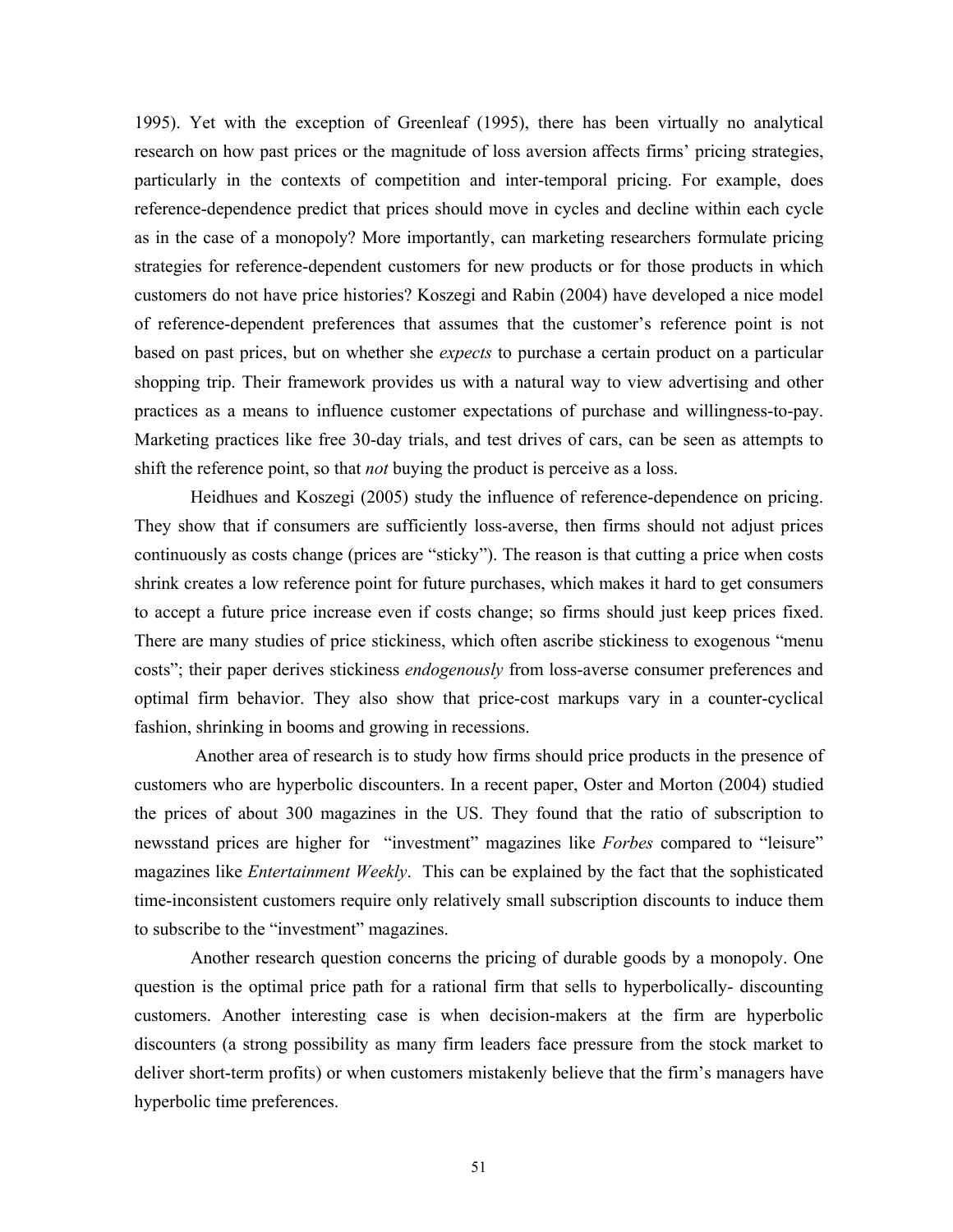Finally, *all* the existing models of price competition in marketing we are aware of use NE as a tool to generate descriptive and prescriptive predictions. Applying alternative solution concepts such as QRE or CH models represents a potentially fruitful area of research as they more accurately represent the presence of latent payoffs or cognitive limitations of decisionmakers respectively. A recent paper in the field of industrial organization (Baye and Morgan 2004) has applied the QRE to Bertrand competition and showed that above marginal-cost prices and even persistent price dispersion can exist even when search costs are zero (such as when customers can use engines to search lowest prices on the Internet).

#### **8.2 Product**

 Many customers are offered the option of buying extended product or service warranties when they purchase consumer durables. These extended warranties are marketed as ways to augment the basic warranty (usually provided free-of-charge by the manufacturer for a limited period) in order to "insure" the value of the new purchase. They are either offered by the manufacturer of the product or by third-party companies, and either increases the scope or length of the basic warranty (or both). One of the open research questions is why customers buy these warranties in the first place – while many articles in the practitioner literature have suggested that the additional coverage is not worth the price of the premiums, this has not been studied formally. Are customers driven by extreme risk aversion or is it more likely loss aversion (as we believe) that drives the demand for such warranties? Specifically, are customers loss-averse with respect to losing their newly owned products (with the value of the product inflated through the endowment effect) such that they are willing to buy or even pay extra for the extended warranties? Or do they overweight the small probabilities of breakdown (as in the prospect theory  $\pi(p)$  weighting function)?

 The Bass diffusion model is one of the most widely-used marketing tools to predict and explain the rate of product adoption of a product at an aggregate level. Chatterjee and Eliashberg (1990) provided a theoretical underpinning to the Bass diffusion model by using a rational framework to model the adoption process of individual potential customers. We believe that this "micro-modeling" approach can be naturally extended to incorporate boundedrationality on the part of the consumers. For example, the  $(\beta, \delta)$  model of Section 4.2 can be adapted to capture not only customers who seek immediate gratification and make early purchases but also customers who have decided to buy but keep putting off purchases.

Perhaps the most straightforward application of behavioral economics in the area of product management is to model customers who are hyperbolic discounters in the consumer goods industry (see Hoch and Loewenstein 1991 for early work). For example, decisions of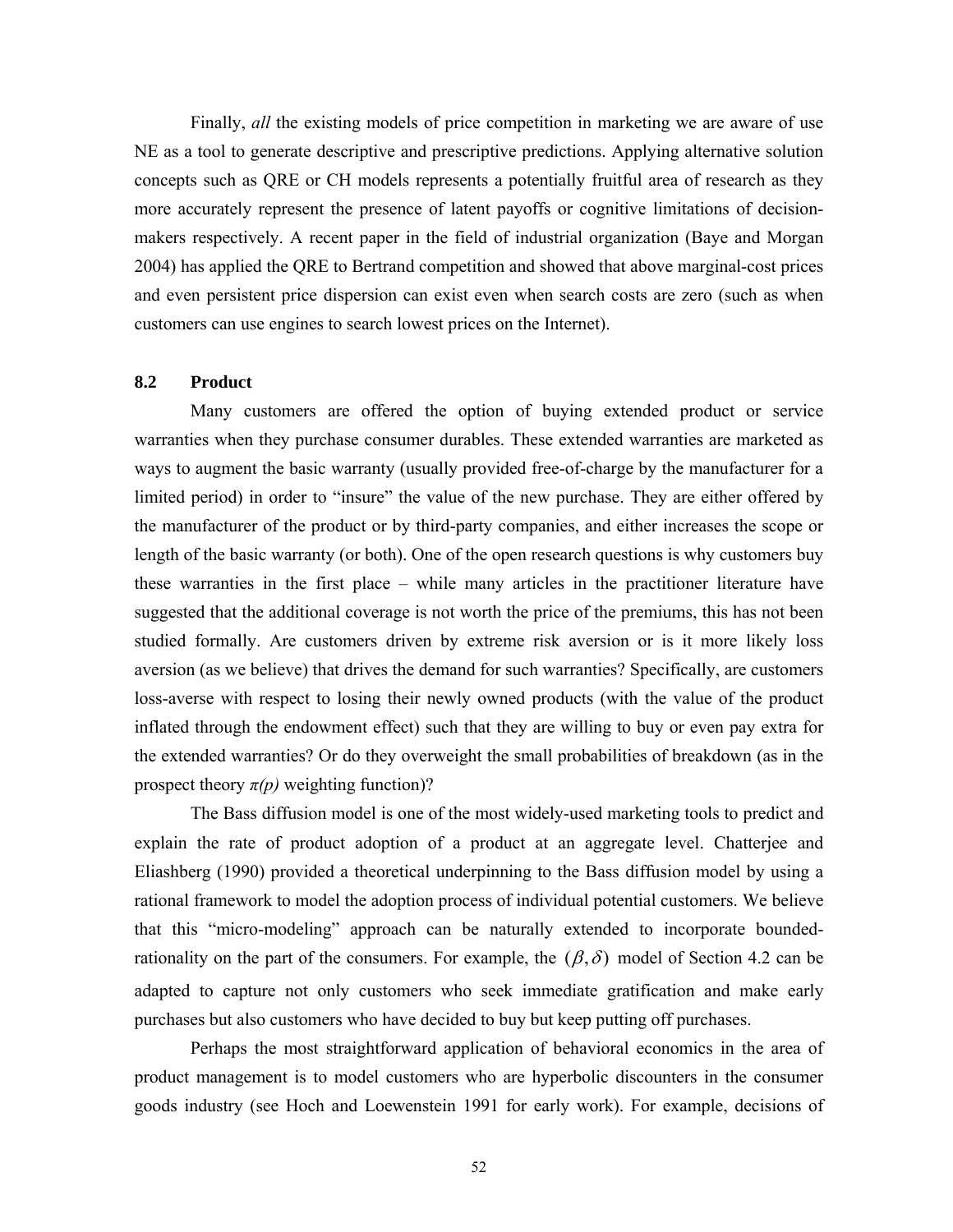product assortment and inventory control in a category can be made based on the purchase behavior of segments of naïfs and sophisticates. For goods that are harmful in the long run, sophisticates will prefer small package sizes to aid self-control (Wertenbroch 1998). Certain types of products are probably also more prone to impulse purchase (i.e., they trigger low values of  $\beta$  or limbic activity) and hence are ideally placed near a cash register. Furthermore, how should a manager determine the optimal mix of different packaging sizes given the existence of the various customer segments?

### **8.3 Promotion**

l

One of the key questions in promotions is the frequency and depth of price promotions. Narasimhan (1988) and Raju et al (1990) have shown that when two stores have their own loyal customers and compete for "switchers" by setting prices, the NE solution is characterized by a mixed-strategy profile that has been interpreted as price promotion (Rao et al 1995). Results of experimental games by Choi and Messinger  $(2005)$  and the first two authors of this paper<sup>47</sup> suggest however that while NE is a fairly good predictor of mean prices, it predicts the *distribution* of prices poorly, and it is the distribution determines the depth and frequency of price promotions. One of the regularities in Choi and Messinger (2005) that cannot be explained by NE is that prices start high initially, decline over time, then increase abruptly again, with this cycle repeating over the experimental rounds. Closer examination of the data reveals that in each period, subjects appear to condition their price on those that had been chosen by their rivals in the previous round. They try to undercut their rival's most recent price, a dominant strategy if their rival's price remains unchanged.<sup>48</sup> This is one of the clearest demonstration of the breakdown of the mutual consistency assumption of NE, for subjects fail to account for the fact that their rivals would have anticipated these actions *fully* and revised their prices accordingly. Both the CH and EWA models could be applied to these dynamic processes and could potentially predict the pattern of prices better than NE, by taking into account limited strategizing by decision makers, and how they learn from experience.

Another popular promotional vehicle is the use of price rebates to induce customers to accelerate purchase. Customers would usually have to pay the "full price" for the product, but can receive a cash refund if they redeem the rebate by mailing in their proof of purchase within a stipulated period of time. An interesting issue is how rebate redemption behavior will change if firms vary the length of time they allow customers to redeem the rebate and the monetary size

 $47$  The data is available from the authors of this paper upon request.

 $48$  The experiments in Choi and Messinger (2005) involved pairs of subjects that set prices in a repeated setting.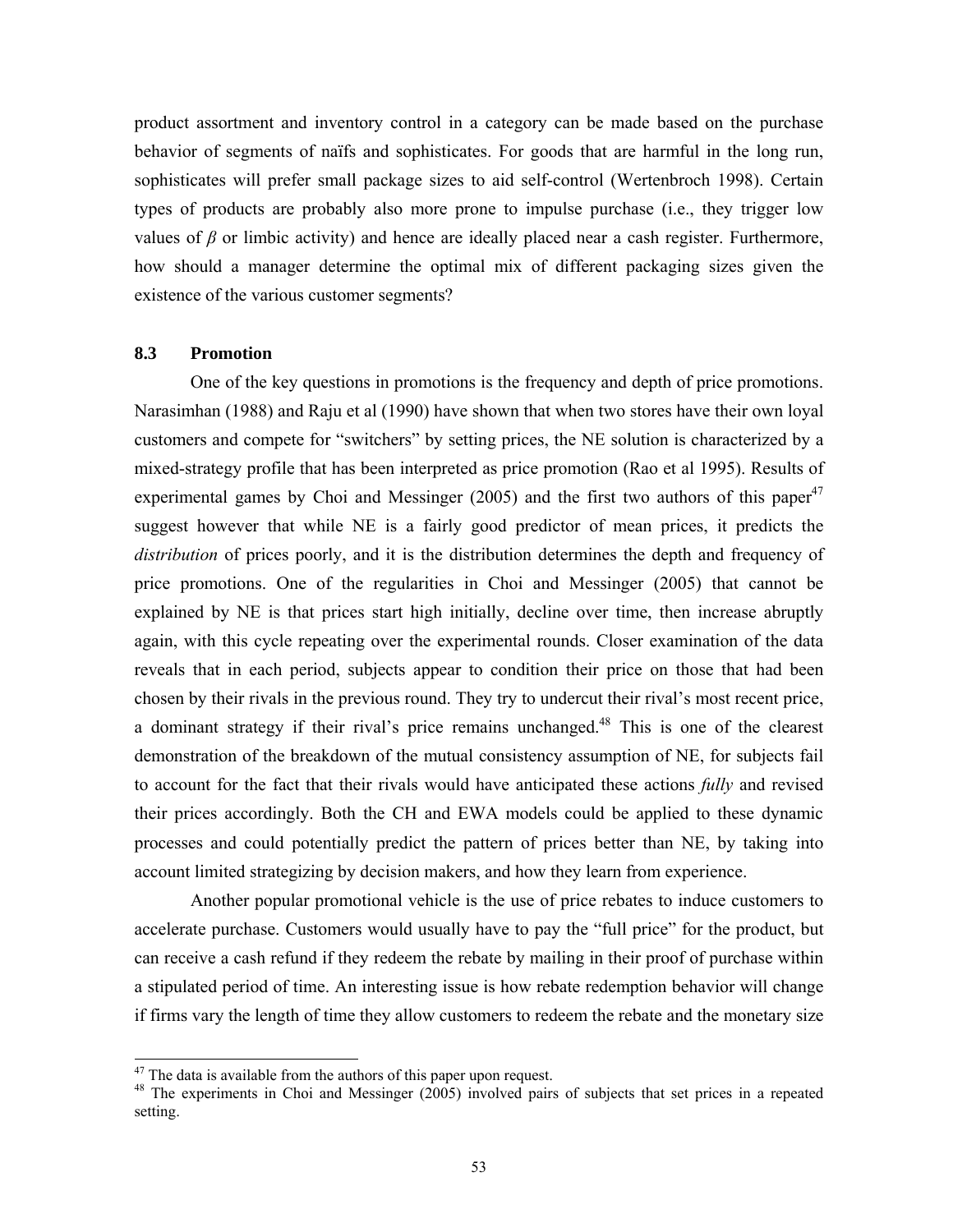of these rebates if the customers consist of naïf and sophisticated hyperbolic discounters. For instance, should the profit-maximizing firm extend the redemption period and increase the size of the rebate to attract the naïf customers, knowing that they are more likely to delay or forget (if it is a function of delay) to redeem the rebate and end up paying the full price? And how should this be reconciled with the desires of the sophisticates for tighter redemption deadlines or even "instant" rebates as forms of commitment devices? These questions have yet to be formally analyzed.

#### **8.4 Place**

The study of marketing distribution channels has been heavily dominated by theoretical modeling. Compared to areas like consumer behavior, there is relatively little empirical research on channels. The study of channels presents marketing researchers unique opportunities to combine empirical and especially experimental work (Anderson and Coughlan 2002) with the modeling tools in behavioral economics. Existing models of channel relationships can be generalized following careful empirical studies that challenge the predictions of orthodox economic theory.

 For example, firms in an independent channel cannot capture all the possible profits in the channel by using a linear price contract (this is the double marginalization (DM) problem mentioned in section 2.3). Pioneering work by Jeuland and Shugan (1983) and Moorthy (1987) showed theoretically that more complex nonlinear contracts such as quantity discounts and twopart tariffs can eliminate the DM problem. One of the fundamental questions that arise from this stream of research is: given that there are many forms of quantity discount contracts that are used in practice, should some contracts be preferred over others? Using standard experimental economics methodology, Lim and Ho (2004) compared two popular quantity discount contracts, the two-block and three-block declining tariffs, which are theoretically equally good in solving the DM problem. They found that the three-block tariff yields higher channel profits than the two-block tariff. Using elements of reference-dependence and the EWA model (which captures the fact that players in a game care about counterfactual or forgone payoffs), the authors showed that the results can be consistent with an equilibrium where the downstream firm in the channel cares about the (additional) counterfactual profits it would have earned if the lower marginal price in the adjacent block were to be applied to the current block of the tariff. This research also leads to the more general and wide-open question of whether the structures of different nonlinear contracts induce different forms of preferences, or if there exists a single generalized model can account for the relative performances of different contracts.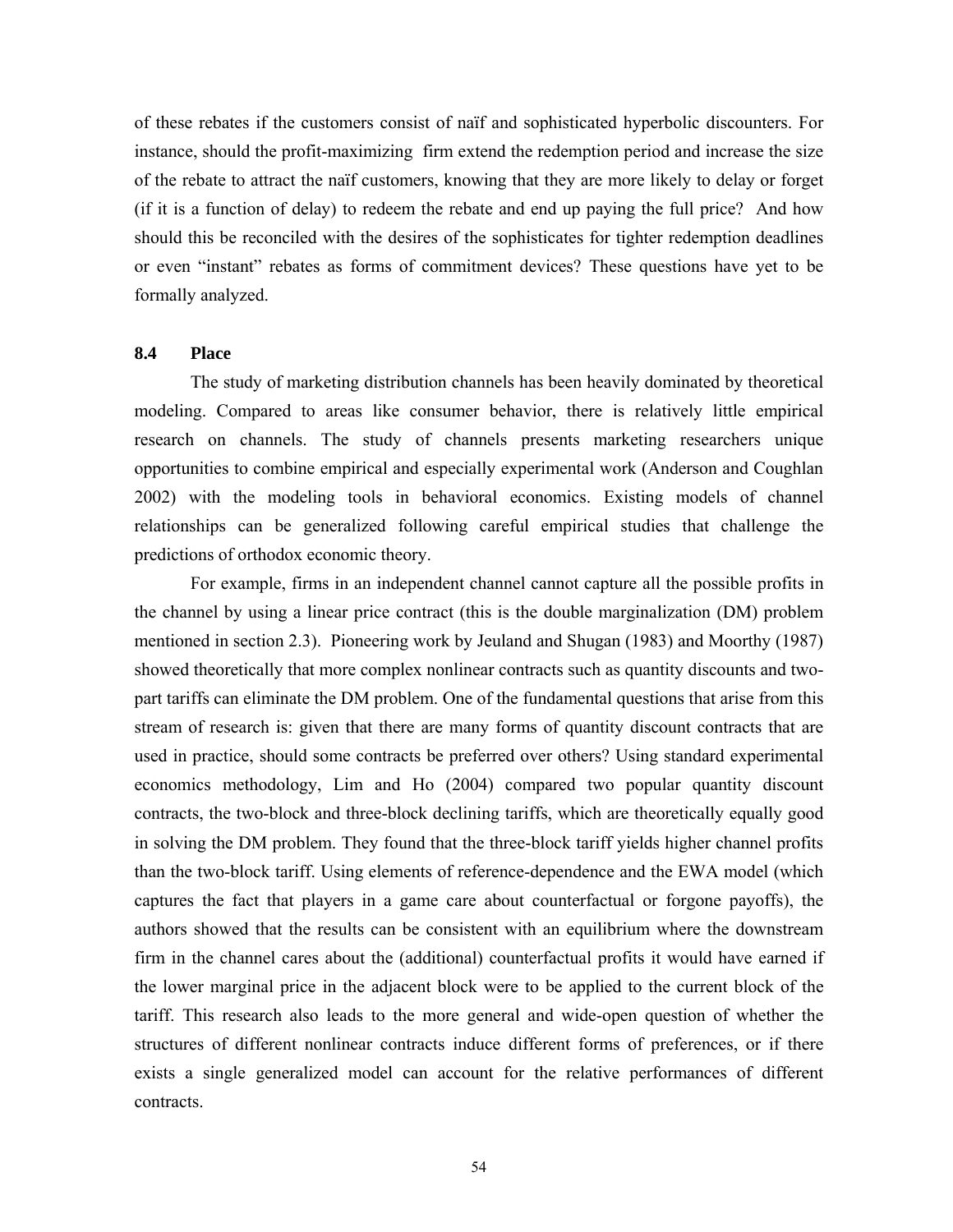In a different behavioral approach to DM, Cui et al (2004) notes that the DM problem may not create inefficiency, in practice, even with a linear price contract if channel members are not purely self-interested. The authors show that if firms are sufficiently inequity averse (as in Fehr and Schmidt 1999), the efficient outcome that is reached by a vertically-integrated monopoly can be achieved with separate firms, so that complex nonlinear contracts are superfluous.

 Another potentially rich area for applying the models of behavioral economics is in sales-force management. Questions that can be studied include how the structure of individual or team compensation plans changes, or how sales territories can be divided, if salespersons have social preferences and care about the payoffs of both the firm and/or other salespersons, or are intrinsically motivated (see Camerer and Malmendier forthcoming).

#### **9. RESEARCH IMPLICATIONS**

In this paper, we show how the standard utility function of decision makers like customers or managers can be generalized to capture three well-established empirical regularities about people: they care both about absolute and changes in outcomes relative to some reference point; they care both about their own and others' payoffs, and they exhibit a taste for immediate gratification. Recent advances in neuroscience suggest that these empirical regularities can be traced to the way our brain operates. These utility modifications have been increasingly popular in economics because they have one or two additional parameters over the standard models, which make them amenable to empirical testing and estimation.

We also provide three alternatives to the standard NE solution concepts in competitive situations. The QRE model generalizes the standard equilibrium concepts by allowing decision makers to better-respond instead of best-respond. The CH model relaxes the mutual consistency assumption of NE to allow decision makers to encounter surprises (since their beliefs of what others will do may not be the same as what others actually do). The self-tuning EWA model captures how decision makers might respond to experience over time when they compete in repeated interactions. These empirical alternatives have been shown to predict behavior significantly better in controlled laboratory settings and have shown some promise to perform well in field settings. Again, each alternative comes with only one additional parameter relative to NE can be effectively used for predicting market behavior.

We would like to emphasize that the proposed models are by no means the final or complete models that capture all documented behavioral regularities. In fact, research in psychology and economics is still actively delineating the boundaries of these behavioral regularities (e.g. see Novemsky and Kahneman 2005 on loss aversion). It is also important to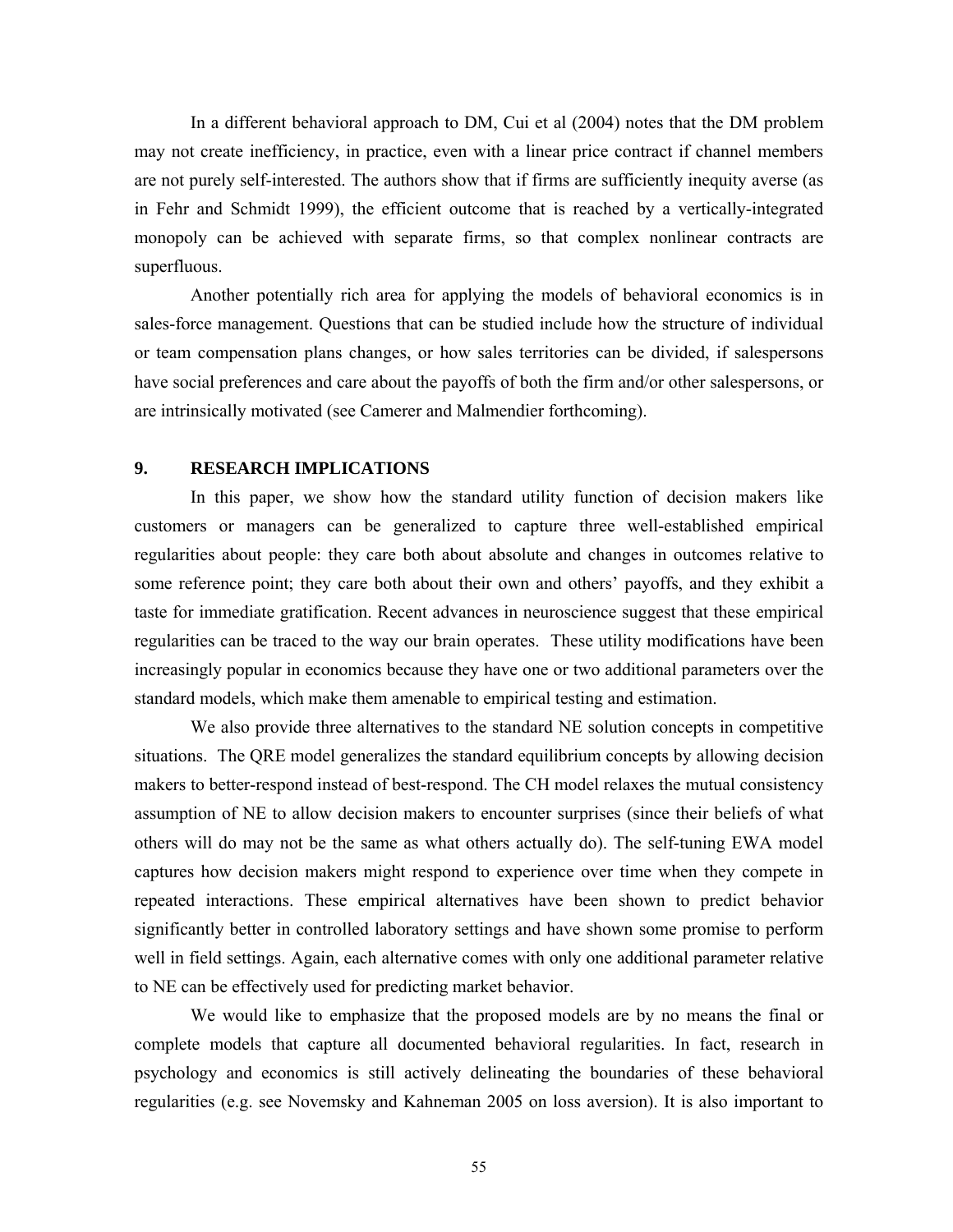continue to test the predictions of standard models. More tests give more facts about when and how the standard models fail (and when they succeed), which are useful because behavioral alternatives are still being proposed and refined. Tests which include rational models as special cases (which most models in sections 2-7 do) also give estimates of the values of the additional parameter(s) introduced in the behavioral models, and can also serve as a check of whether these behavioral models are well-specified (e.g. showing whether the parameter values obtained from the data are psychologically plausible). The recent trend towards testing well-specified theories in the laboratory (e.g. Amaldoss et al 2000, Ghosh and John 2000, Srivastava et al 2000, Ho and Zhang 2004, Lim and Ho 2004) is a promising avenue for future research and often makes it easier to clearly separate rational and behavioral predictions.

Marketing is inherently an applied field. Its rich sources of field data are as useful as those in any discipline for testing behavioral models. A lesson can be learned from the phenomenal success of conjoint analysis. Conjoint analysis is the most celebrated marketing research tool in marketing because its proponents understand that it is important for it to be precise, general, and empirical (see Leeflang et al. 2000 and Bradlow et al (2004a, 2004b)). In particular, it is crucial to subject the existing models to serious empirical testing and fine-tune them through simple extensions. This is how we see the accumulation of knowledge occurring through behavioral economics models. The basic point of this paper is that the empirical power of the standard models can be enhanced by adopting these modifications, and combines the best of psychological insight with the power of mathematical formality.

### **9.1 Implications for behavioral researchers**

We believe it is crucial for behavioral researchers to continue to document robust violations of standard models. However, showing the existence of an important behavioral regularity is only the necessary first step towards its wide applicability in marketing. To receive wide applicability, it is necessary that the regularity be precisely specified in a formal model. This formal specification process requires an active collaboration between the behavioral and quantitative researchers. Such collaboration, whether in the form of co-authorship or mutual influence from a common understanding of facts and modeling language, is a promising area for future research.

This paper also implies that it is important for the behavioral researchers to demonstrate important behavioral regularities in the field. The field experimentation approach allows one to test the idea that "bounded rationality" may not survive in the marketplaces because the latter rewards rationality more.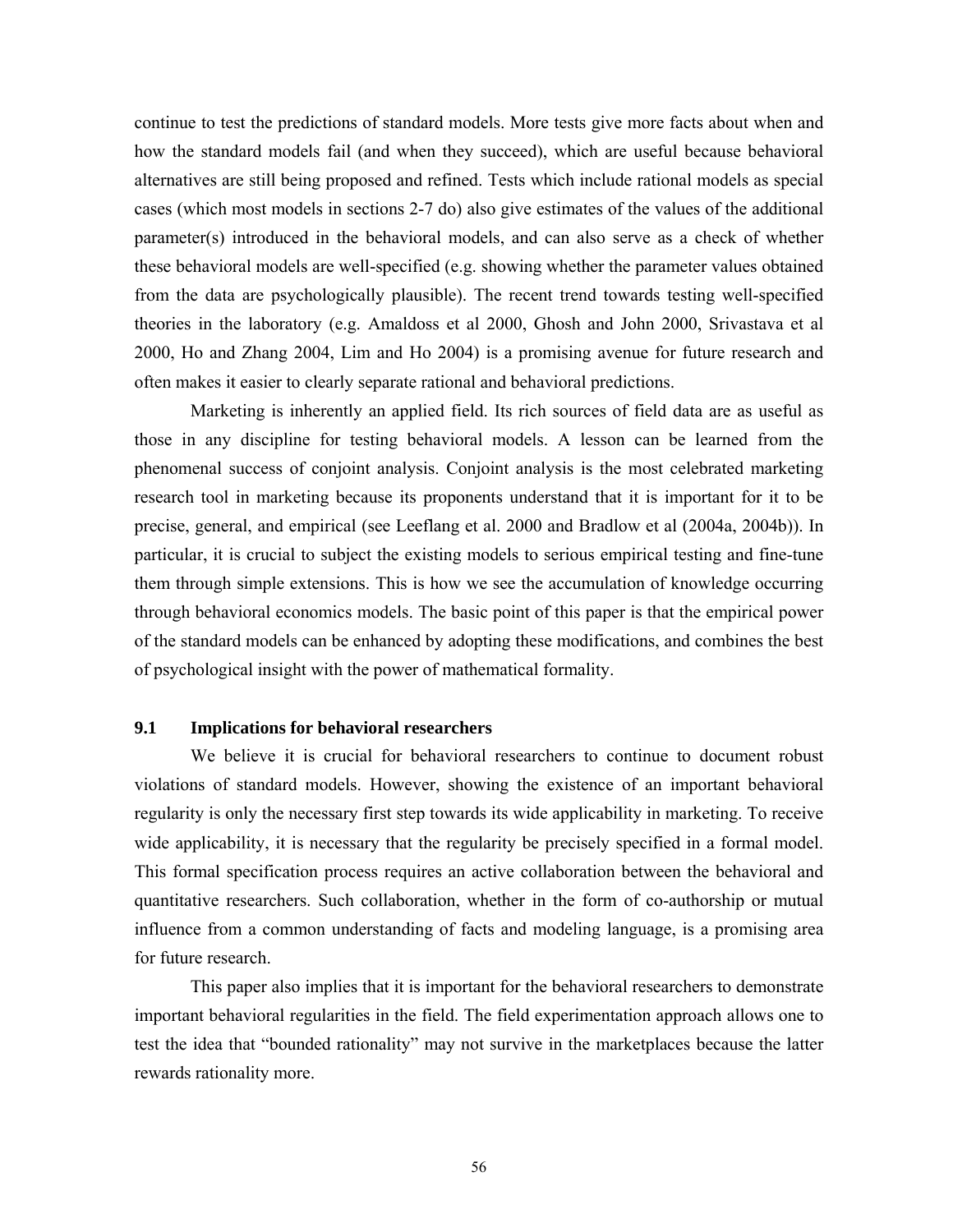## **9.2 Implications for empirical researchers**

Empirical researchers in marketing have been very successful in testing standard economic models using the field datasets. We believe our proposed revised utility functions should be used in future empirical testing because they nest the standard models. The empirical tests will provide useful information as to when and how the standard models fail. We believe this is an extremely fertile area of research.

The C-H and QRE models can be used to study off-equilibrium path behavior in the framework of New Empirical Industrial Organization, which is an active area of research for marketing. These revised models offer two advantages. First, they allow researchers to empirically check a foundational assumption of the field – that is, firms always play pure equilibrium strategies and never encounter surprises and make mistakes. We speculate that this standard assumption is likely to be true in mature industries and less so in developing industries. To the extent that this assumption is problematic, the new approaches provide a way to handle this inadequacy. Second, these new methods of game-theoretic analysis allow us to include and study off-equilibrium path behavior. This could significantly change the estimated demand model and the implied price elasticities.

 There is room for applying the EWA learning models to capture how managers and customers learn over time. For instance, Ho and Chong (2003) apply the EWA model to predict consumers' product choices and show that it outperforms several existing models including Guadagni and Little (1983) in an extensive dataset involving more than 130,000 purchases across 16 product categories.

## **9.3 Implications for analytical researchers**

We believe there is a huge opportunity for analytical modelers to incorporate the revised utility and game-theoretic functions in their modeling work. For example, it will be fruitful to investigate how a firm's marketing mix actions will change when it faces a group of customers who have reference-dependent preferences, care about fairness, and are impatient. How would the market structure and degree of competition vary as a result of these changes? We believe incorporating these changes might provide explanations to many seemingly market paradoxes that cannot be explained using standard economic models. For example, Rotemberg (2005) show that if customers care about fairness, it is optimal for firms to engage in temporary sales events and they should announce their intention of increasing prices before actually doing so.

 Similarly, we believe the analytical modelers can apply both the CH and the QRE models to analyze how firms might compete in a specific market setting. These models will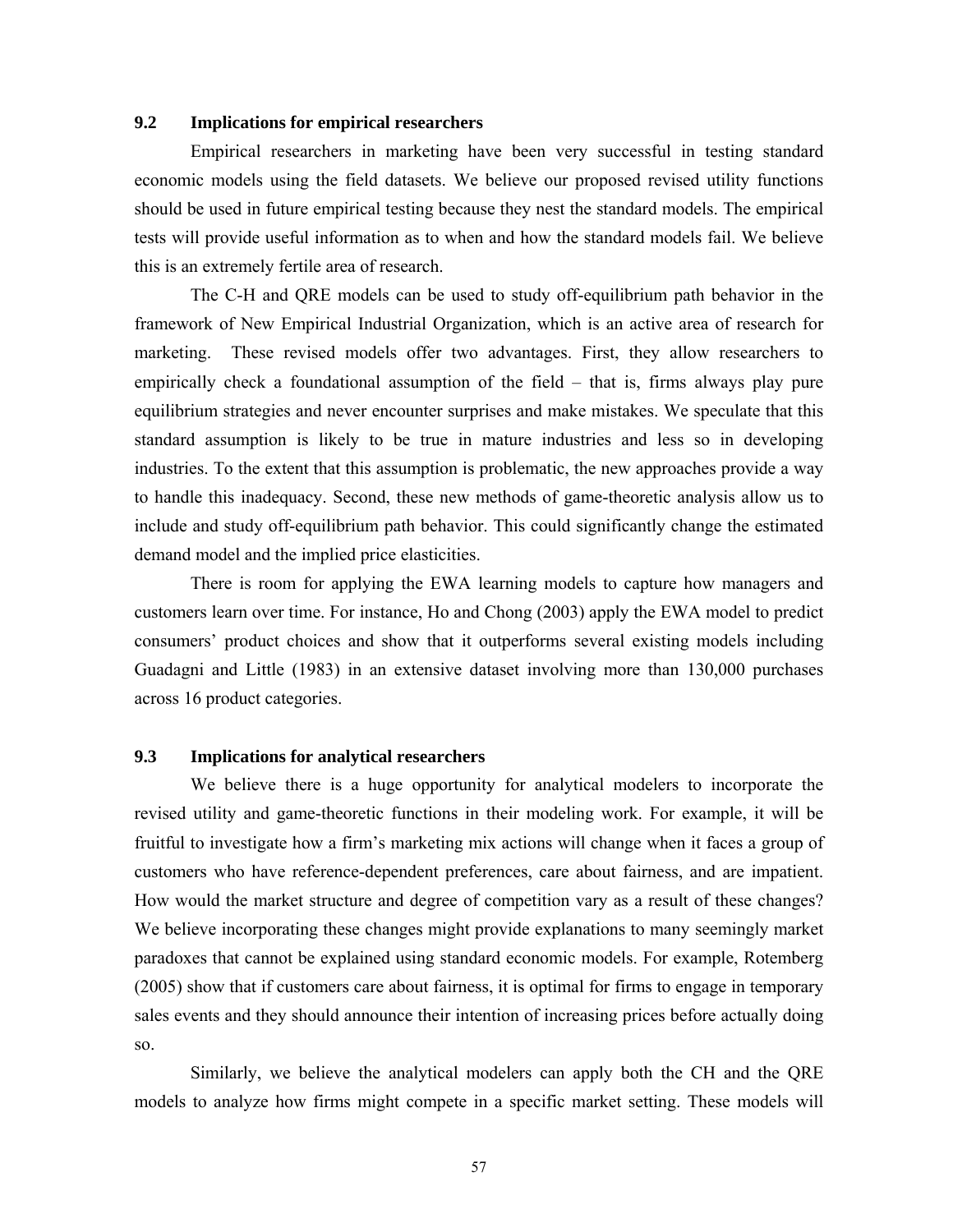allow us to capture behavior that would otherwise be suppressed by the stringent requirements of no surprises and zero mistakes. Both seem particularly promising in modeling rapidly changing product markets and in markets where firms may not have a sufficient knowledge of actual demand and supply conditions.

 Besides the six topics we have narrowly focused on, there are many more rich questions about applicability of behavioral economics to market-level outcomes which marketing modelers are well-equipped to study. A rapidly-emerging question is how firms should make marketing mix choices when consumers exhibit various types of bounds on rationality. As Ellison (2005) notes, if consumers exhibit various biases relative to rational choice, from the firm's point of view these biases will have the same practical importance as product differentiation—except an identical product might be "differentiated" by idiosyncrasies in consumer cognition, rather than in tastes. This insight suggests familiar models might be adapted to study the behavioral economics of firm marketing behavior in the face of consumer rationality limits.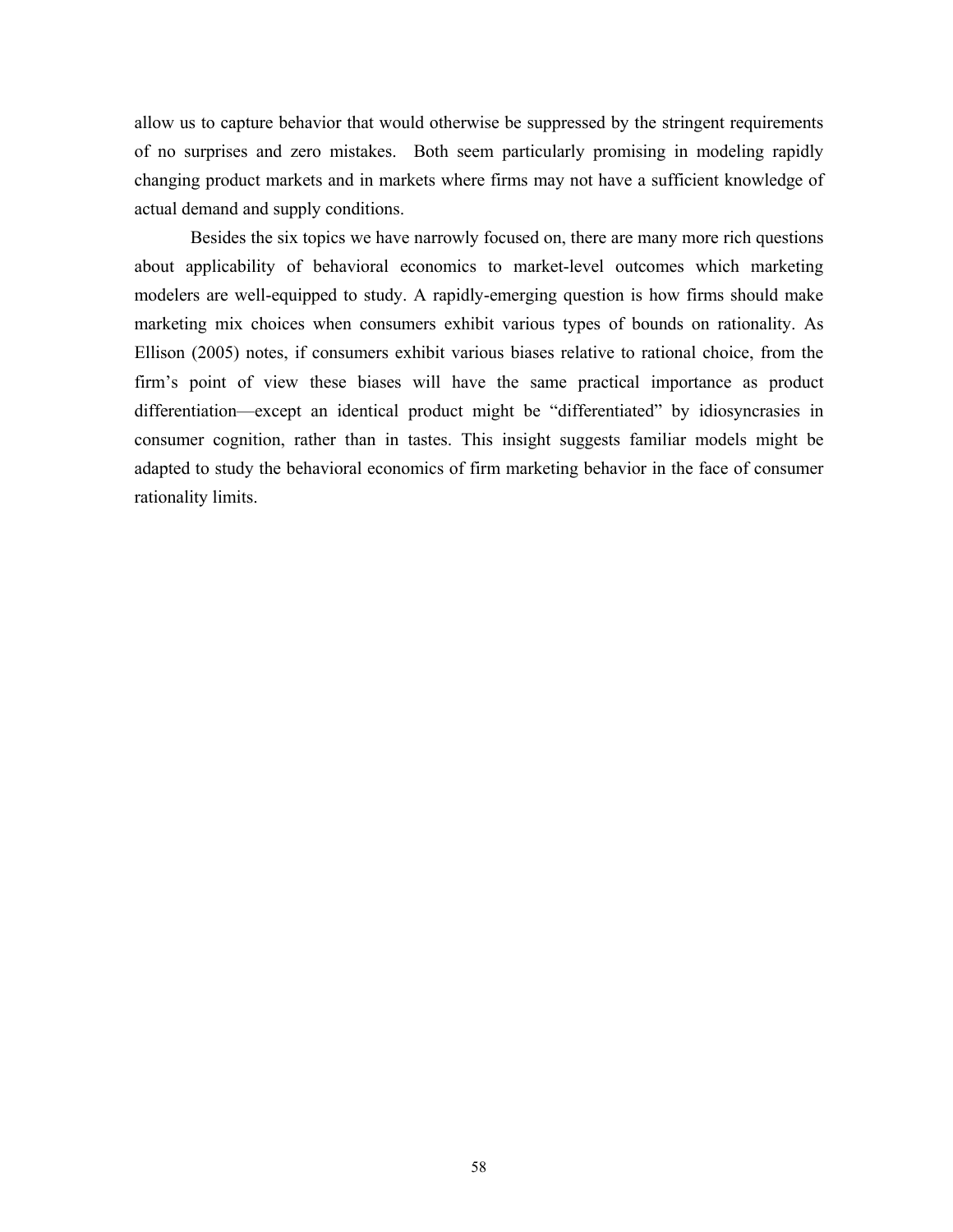## **REFERENCES**

Ainslie, G. (1975), "Specious Reward: A Behavioral Theory of Impulsiveness and Impulse Control", *Psychological Bulletin*, 82 (4), 463-496.

Amaldoss, W., Meyer R., Raju J. and A. Rapoport (2000), "Collaborating to Compete A Game-Theoretic Model and Experimental Investigation of the Effect of Profit-Sharing Arrangement and Type of Alliance," *Marketing Science*, 19 (2), 105-126.

Anderson, E. and A. Coughlan (2002), "Channel Management: Structure, Governance and Relationship Management", in Weitz, B. and R. Wensley (eds.), *Handbook of Marketing*, London: Sage Publications.

Ariely, D. and K. Wertenbroch (2002), "Procrastination, Deadlines, and Performance: Self-control by Precommitment", *Psychological Science*, 13 (3), 219-224.

Babcock, L. and G. Loewenstein (1997), "Explaining Bargaining Impasse: The Role of Self-Serving Biases", *Journal of Economic Perspectives*, 11 (1), 109-126.

Barberis, N. and R. Thaler (2003), "A Survey of Behavioral Finance", in Constantinides, G., Harris, M. and R. Stultz (eds.), *Handbook of the Economics of Finance*, Elsevier Science, North Holland, Amsterdam.

Basu, A., Lal, R., Srinivasan, V. and R. Staelin (1985), "Salesforce Compensation Plans: An Agency Theoretic Perspective", *Marketing Science*, 4 (4), 267-291.

Basu, K. (1994), "The Traveler's Dilemma: Paradoxes of Rationality in Game Theory", *American Economic Review*, 84 (2), 391-395.

Bateman, I., Kahneman, D., Munro, A., Starmer, C. and R. Sugden (forthcoming), "Testing Competing Models of Loss Aversion: An Adversarial Collaboration", *Journal of Public Economic*s.

Baye, M. and J. Morgan (2004), "Price-Dispersion in the Lab and on the Internet: Theory and Evidence", *RAND Journal of Economics*, 35 (3), 449-466.

Benartzi, S. and Thaler, R. (1995), "Myopic Loss Aversion and the Equity Premium Puzzle", *Quarterly Journal of Economics*, 110 (1), 73-92.

Benzion, U., Rapoport, A. and J. Yagil (1989), "Discount Rates Inferred from Decisions: An Experimental Study", *Management Science*, 35, 270-284.

Bhatt, M., and C. Camerer (forthcoming), "Self-Referential Thinking and Equilibrium as a State of Mind: fMRI Evidence from Games," *Games and Economic Behavior*.

Bolton, G. and A. Ockenfels (2000), "ERC: A Theory of Equity, Reciprocity and Competition", *American Economic Review*, 90, 166-193.

Bradlow, E., Hu, Y. and T. Ho (2004a), "Modeling Behavioral Regularities of Consumer Learning in Conjoint Analysis", *Journal of Marketing Research,* 41, 392-396.

Bradlow, E., Hu, Y. and T. Ho (2004b), "A Learning-based Model for Imputing Missing Levels in Partial Conjoint Profiles", *Journal of Marketing Research,* 41, 369-381.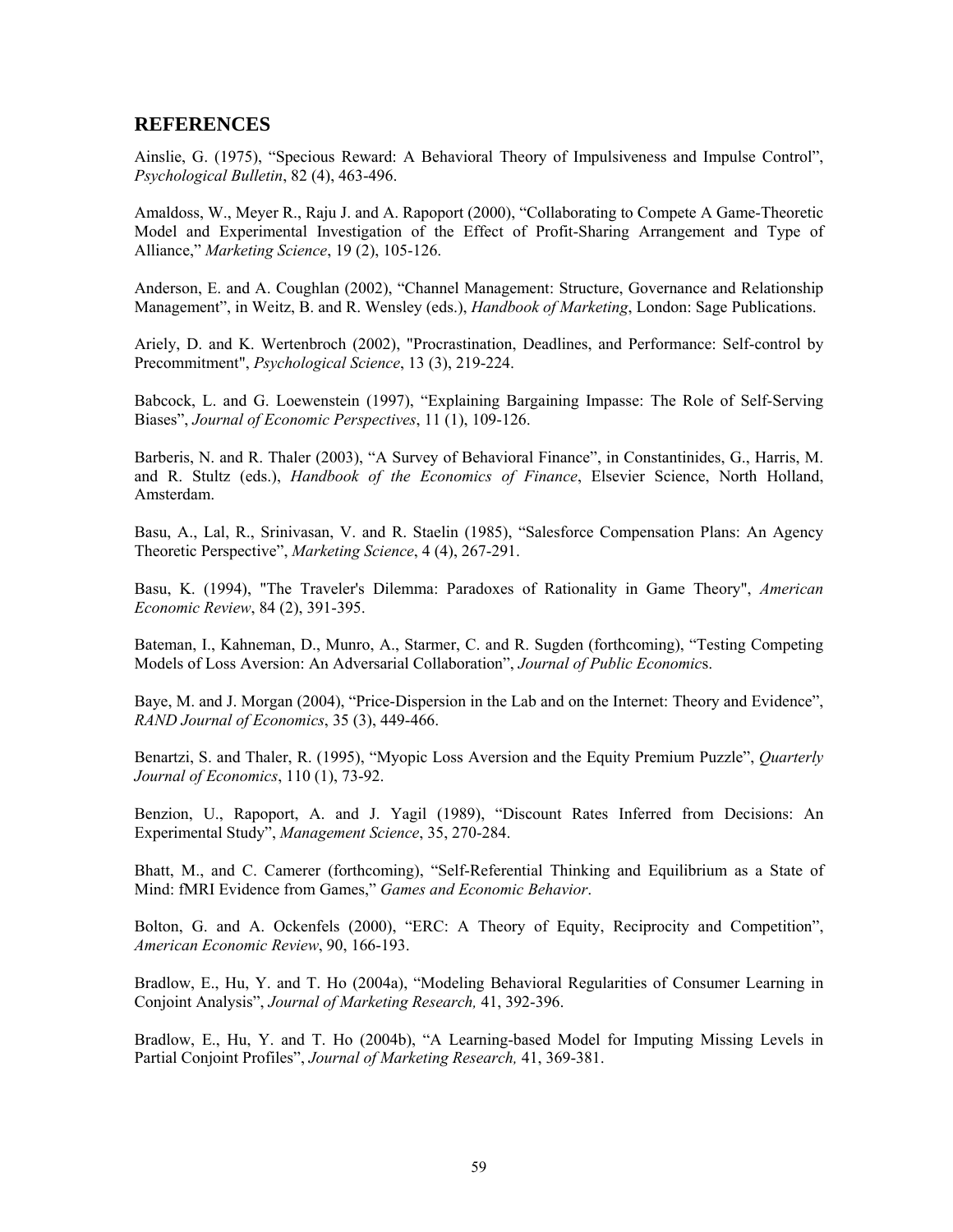Camerer, C. (1988), "An Experimental Test of Several Generalized Utility Theories", *Journal of Risk and Uncertainty*, 2, 61-104.

Camerer, C. (1995), "Individual Decision Making", chapter 8 in Kagel, J. and A. Roth (eds.), *Handbook of Experimental Economics*, Princeton: Princeton University Press.

Camerer, C. (1999), "Behavioral Economics: Reunifying Psychology and Economics", *Proceedings of the National Academy of Sciences*, 96, 10575-10577.

Camerer, C. (2001), "Prospect Theory in the Wild: Evidence from the Field", in Kahneman, D. and A. Tversky (eds.), *Choices, Values and Frames*, Cambridge: Cambridge University Press.

Camerer, C. (2003), *Behavioral Game Theory: Experiments in Strategic Interaction*, Princeton: Princeton University Press.

Camerer, C. (2005), "Three Cheers – Psychological, Theoretical, Empirical- for Loss Aversion", *Journal of Marketing Research*, 42, 129-133.

Camerer, C. and T. Ho (1998), "EWA Learning in Coordination Games: Probability Rules, Heterogeneity, and Time Variation", *Journal of Mathematical Psychology*, 42, 305-326.

Camerer, C. and T. Ho (1999), "Experience-Weighted Attraction Learning in Normal Form Games", *Econometrica*, 67, 837-874.

Camerer, C. and D. Lovallo (1999), "Overconfidence and Excess Entry: An Experimental Approach", *American Economic Review*, 89, 306-318.

Camerer, C. and U. Malmendier (forthcoming), "Behavioral Economics of Organizations", in Diamond, P. and H. Vartiainen (eds.), *Economic Institutions and Behavioral Economics*, Yrjö Jahnsson Foundation, Princeton University Press.

Camerer, C., Babcock, L., Loewenstein, G. and R. Thaler (1997), "Labor Supply of New York City Cab Drivers: One Day at a Time", *Quarterly Journal of Economics*, 112, 407-442.

Camerer, C., Ho, T. and J. Chong (2002), "Sophisticated EWA Learning and Strategic Teaching in Repeated Games", *Journal of Economic Theory*, 104, 137-188.

Camerer, C., Issacharoff, S., Loewenstein, G. and T. O'Donoghue (2003a), "Regulation for Conservatives: Behavioral Economics and the Case for Asymmetric Paternalism", *University of Pennsylvania Law Review*, 151, 1211-1254.

Camerer, C., Loewenstein, G. and M. Rabin (eds.) (2003b), *Advances in Behavioral Economics*, Russell Sage Foundation, Princeton University Press.

Camerer, C., Ho, T. and J. Chong (2004), "A Cognitive Hierarchy Model of Games", *Quarterly Journal of Economics*, 119, 861-898.

Capra, M., Goeree, J., Gomez, R. and C. Holt (1999), "Anomalous Behavior in a Traveler's Dilemma?", *American Economic Review*, 89, 678-690.

Charness, G. and M. Rabin (2002) "Understanding Social Preferences with Simple Tests", *Quarterly Journal of Economics*, 117, 817-869.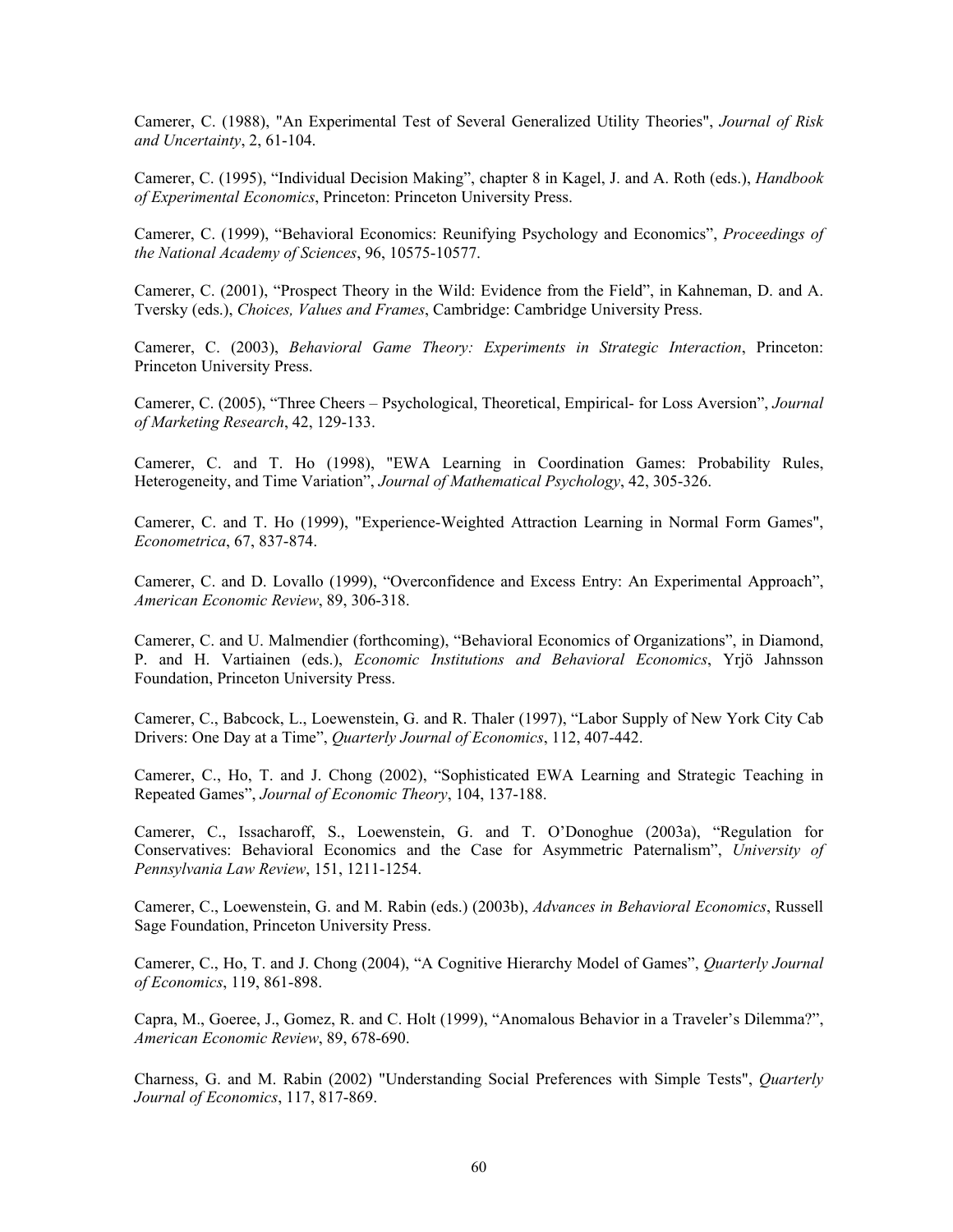Chatterjee, R. and J. Eliashberg (1990), "The Innovation Diffusion Process in a Heterogeneous Population: A Micromodeling Approach", *Management Science*, 36 (9), 1057-1079.

Chua, Z. and C. Camerer (2004), "Experiments on Intertemporal Consumption with Habit Formation and Social Learning", unpublished research paper.

Chen, K., Lakshminarayanan, V. and L. Santos (2005), "The Evolution of Our Preferences: Evidence from Capuchin-Monkey Trading Behavior", Working Paper, Yale School of Management.

Choi, S. and P. Messinger (2005), "Edgeworth Promotional Cycles in the Loyal-Switcher Game", Working Paper, Marketing Department, University of Alberta.

Cui, H., Raju, J. and J. Zhang (2004), "Fair Channel", Working Paper, Marketing Department, Wharton School, University of Pennsylvania.

Degeorge, F., Patel, J. and R. Zeckhauser (1999), "Earnings Management to Exceed Thresholds", *Journal of Business*, 72 (1), 1-33.

Della Vigna, S. and U. Malmendier (2004), "Contract Design and Self-Control: Theory and Evidence", *Quarterly Journal of Economics*, 119, 353-402.

Dufwenberg, M. and G. Kirchsteiger (2004), "A Theory of Sequential Reciprocity", *Games and Economics Behavior*, 47, 268-298.

Ellison, G. (2005), "Bounded Rationality in Industrial Organization", presented at 2005 World Congress of the Econometric Society, www.econ.ucl.ac.uk/eswc2005.

Erev, I. and A. Roth (1998), "Predicting How People Play Games: Reinforcement Learning in Experimental Games with Unique Mixed-Strategy Equilibria", *American Economic Review*, 88, 848- 881.

Farber, H. (2004), "Reference-Dependent Preferences and Labor Supply: The Case of New York City Cab Drivers", Working Paper #497, Industrial Relations Section, Princeton University.

Farber, H. (2005), "Is Tomorrow Another Day? The Labor Supply of New York City Cab Drivers", *Journal of Political Economy*, 113 (1), 46-82.

Fehr, E. and K. Schmidt (1999), "A Theory of Fairness, Competition and Cooperation", *Quarterly Journal of Economics*, 114, 817-868.

Fehr, E., Klein, A. and K. Schmidt (2004), "Contracts, Fairness and Incentives", Discussion Paper 2004- 07, Department of Economics, University of Munich.

Friedman, J., Palfrey T. and J. Thisse (1995), "Random Choice Behavior in Continuum Models", unpublished research note.

Frederick, S., Loewenstein, G. and T. O'Donoghue (2002), "Time Discounting and Time Preference: A Critical Review", *Journal of Economic Literature*, 40, 351-401.

Genesove, D. and C. Mayer (2001), "Loss Aversion and Seller Behavior: Evidence from the Housing Market", *Quarterly Journal of Economics*, 116, 1233-1260.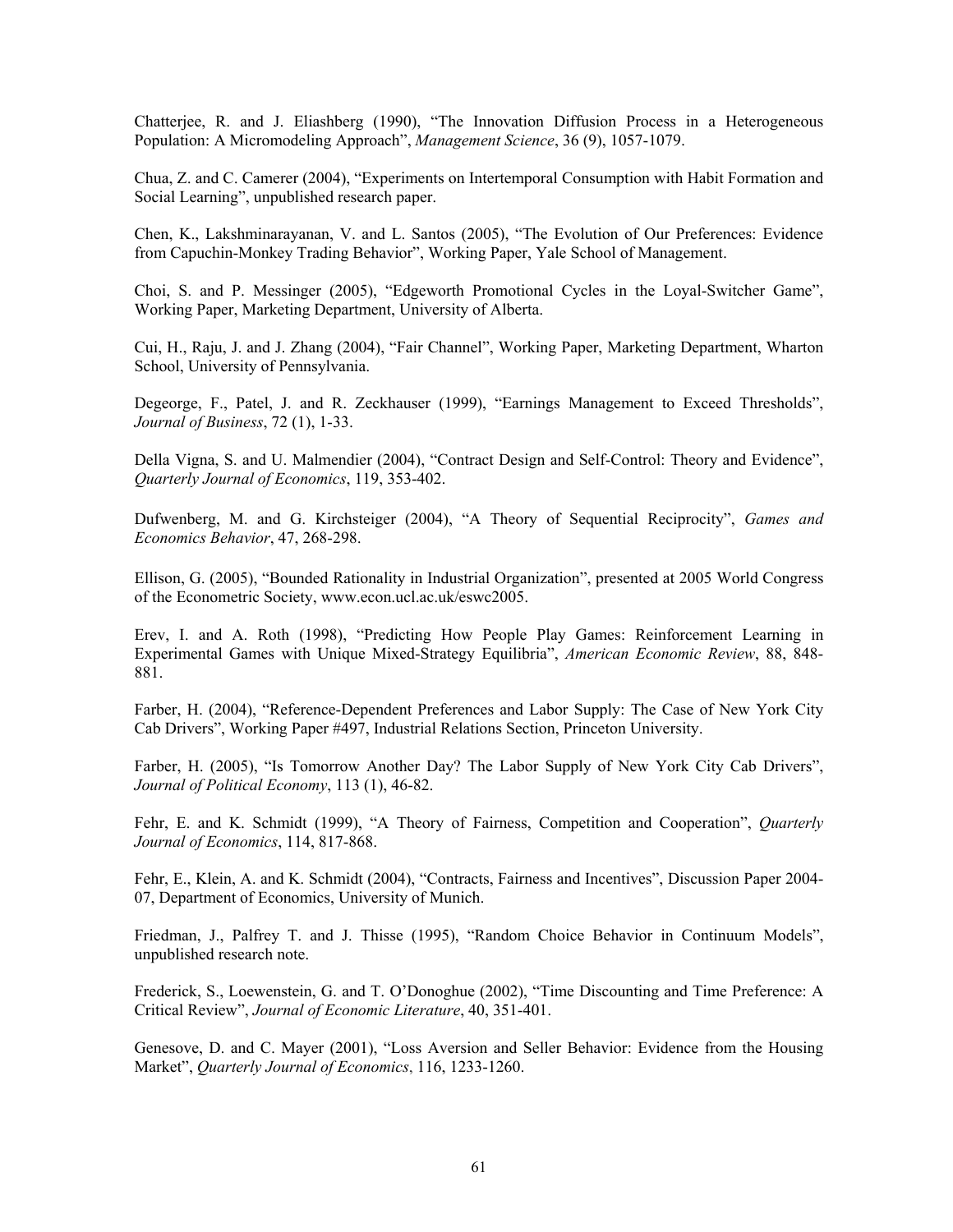Ghosh, M. and G. John (2000), "Experimental Evidence for Agency Models of Salesforce Compensation", *Marketing Science*, 19 (4), 348-365.

Greenleaf, E. (1995), "The Impact of Reference Price Effects on the Profitability of Price Promotions", *Marketing Science*, 14, 82-104.

Gruber, J. and B. Koszegi (2001), "Is Addiction Rational? Theory and Evidence", *Quarterly Journal of Economics*, 116, 1261-1305.

Guadagni, P. and J. Little (1983), "A Logit Model of Brand Choice Calibrated on Scanner Data", *Marketing Science*, 2, 203-238.

Gul, F. and W. Pesendorfer (2001), "Temptation and Self-Control", *Econometrica*, 69, 1403-1435.

Hannan, R., Kagel, J. and D. Moser (forthcoming), "Partial Gift Exchange in an Experimental Labor Market: Impact of Subject Population Differences, Productivity Differences and Effort Request on Behavior", *Journal of Labor Economics*.

Hardie, B., Johnson, E. and P. Fader (1993), "Modeling Loss Aversion and Reference Dependence Effects on Brand Choice", *Marketing Science*, 12 (4), 378-394.

Harper, D. (1982), "Competitive Foraging in Mallards: "Ideal Free" Ducks", *Animal Behavior*, 20, 575- 584.

Healy, P. (2004), "Fairness, or Just Gambling on It? An Experimental Analysis of the Gift Exchange Game", Social Science Working Paper 1183, Caltech.

Heidhues, P. and B. Koszegi (2005), "The Impact of Consumer Loss Aversion on Pricing", Working Paper, Department of Economics, UC Berkeley.

Ho, T., Camerer, C. and K. Weigelt (1998), "Iterated Dominance and Iterated Best-Response in *p*-Beauty Contests", *American Economic Review*, 88, 947-969.

Ho, T. and N. Lim (2004), "A Theory of Lowest-Price Guarantees", Working Paper, Marketing Department, Haas School of Business, UC Berkeley.

Ho, T. and J. Chong (2003), "A Parsimonious Model of SKU Choice," *Journal of Marketing Research*, 40, 351-365.

Ho, T. and J. Zhang (2004), "Does the Format of Pricing Contracts Matter?" Working Paper, Marketing Department, Haas School of Business, University of California at Berkeley.

Ho, T., Camerer, C. and J. Chong (2004). "The Economics of Learning Models: A Self-tuning Theory of Learning in Games", Working Paper, Haas School of Business, UC Berkeley.

Hoch, S. and G. Loewenstein (1991), "Time-Inconsistent Preferences and Consumer Self-Control", *Journal of Consumer Research*, 17 (4), 492-507.

Holcomb, J. and P. Nelson (1992),"Another Experimental Look at Individual Time Preference", *Rationality and Society*, 4 (2), 199-220.

Jain, S. and J. Srivastava (2000), "An Experimental and Theoretical Investigation of Price-Matching Refund Policies", *Journal of Marketing Research*, 37, 351-62.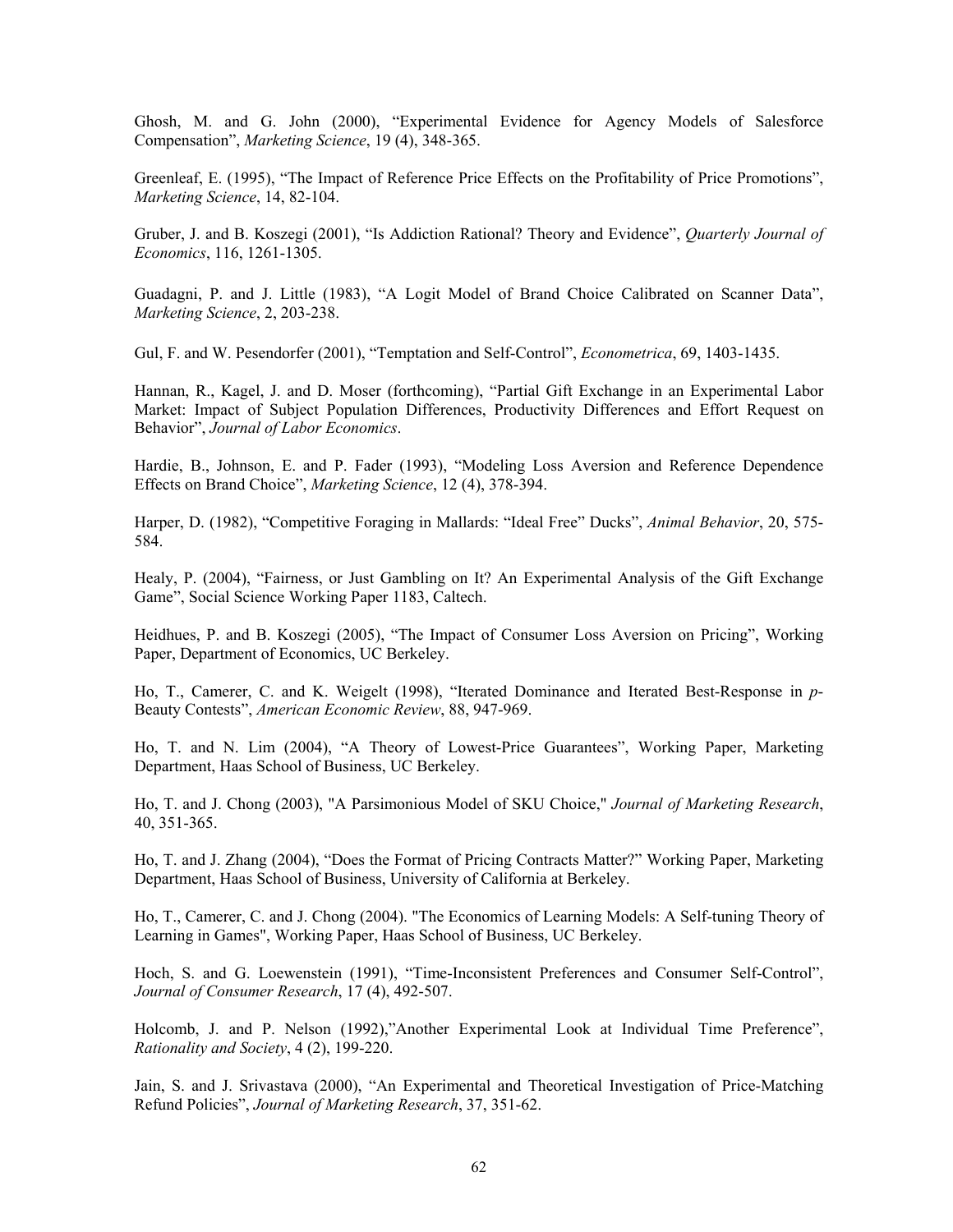Jeuland, A. and S. Shugan (1983), "Managing Channel Profits", *Marketing Science*, 2 (3), 239-272.

Kalyanaram, G. and R. Winer (1995), "Empirical Generalizations from Reference Price and Asymmetric Price Response Research", *Marketing Science*, 14 (3), G161-G169.

Kahneman, D. (1988), "Experimental Economics: A Psychological Perspective", in Tietz, R., Albers, W., and R. Selten, (eds.), *Bounded Rational Behavior in Experimental Games and Markets*, New York: Springer-Verlag.

Kahneman, D. and A. Tversky (1979), "Prospect Theory: An Analysis of Decision Under Risk", *Econometrica*, 47, 263-291.

Kahneman, D. and A. Tversky (1992), "Advances in Prospect Theory: Cumulative Representation of Uncertainty", *Journal of Risk and Uncertainty*, 5, 297-324.

Kahneman, D., Knetsch, J. and R. Thaler (1990), "Experimental Tests of the Endowment Effect and the Coase Theorem", *Journal of Political Economy*, 98, 1325-1348.

Kivetz, R., Netzer, O. and V. Srinivasan (2004), "Alternative Models for Capturing the Compromise Effect", *Journal of Marketing Research*, 41, 237-257.

Knutson, B. & R. Peterson (2005), "Neurally Reconstructing Expected Utility", *Games and Economic Behavior*, 52, 305-315.

Koszegi, B. and M. Rabin (2004), "A Model of Reference-Dependent Preferences", Working Paper, Department of Economics, University of California at Berkeley.

Laibson, D. (1997), "Golden Eggs and Hyperbolic Discounting", *Quarterly Journal of Economics*, 112 (2), 443-477.

Leeflang, P., Wittink, D., Wedel, M. and P. Naert (eds.), (2000), *Building Models for Marketing Decisions*, New York: Kluwer Academic Publishers.

Lim, N. and T. Ho (2004), "Do Quantity Discounts Coordinate the Channel? Evidence from Multi-Block Tariffs", Working Paper, Marketing Department, Haas School of Business, University of California at Berkeley.

List, J. (2003) "Does Market Experience Eliminate Market Anomalies?", *Quarterly Journal of Economics*, 118, 41-71.

Little, J. (1970), "Models and Managers: The Concept of a Decision Calculus", *Management Science,* 16 (8), B466-B485.

Loewenstein, G. (1987), "Anticipation and the Valuation of Delayed Consumption", *Economic Journal*, 97, 666-684.

Loewenstein, G. and D. Prelec (1992), "Anomalies in Intertemporal Choice: Evidence and An Interpretation", *Quarterly Journal of Economics*, 107, 573-597.

Loewenstein, G. and D. Prelec (1993), "Preferences for Sequences of Outcomes", *Psychological Review*, 100 (1), 91-108.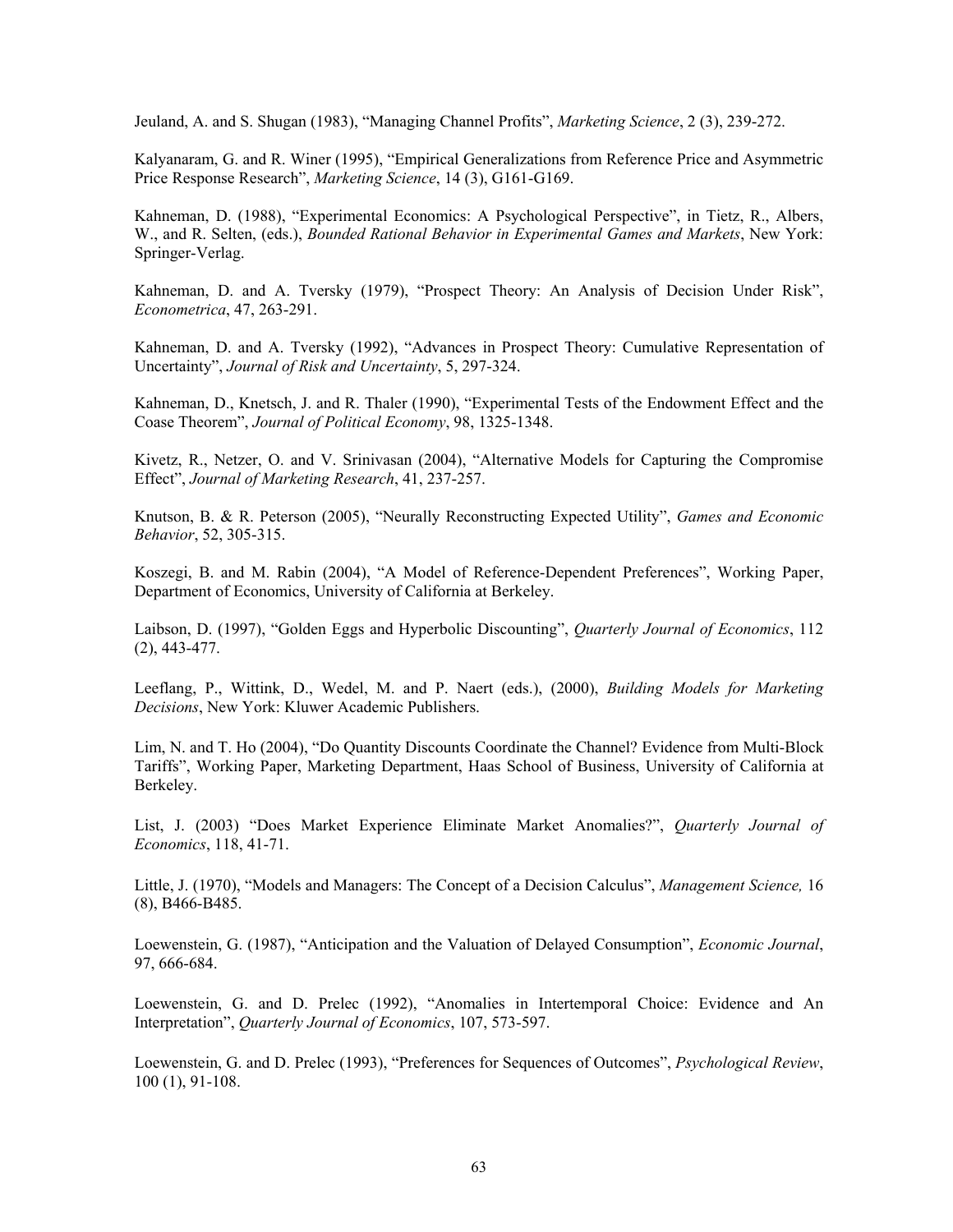Loewenstein, G. and R. Thaler (1989), "Anomalies: Intertemporal Choice", *Journal of Economic Perspectives*, 3, 181-193.

Mayhew, G. and R. Winer (1992), "An Empirical Analysis of Internal and External Reference Price Effects Using Scanner Data", *Journal of Consumer Research*, 19, 62-70.

McClure, S., Laibson, D., Loewenstein, G. and J. Cohen (2004), "Separate Neural Systems Value Immediate and Delayed Monetary Rewards", *Science*, 306, 503-507.

McFadden, D. (1999), "Rationality for Economists", *Journal of Risk and Uncertainty*, 19, 73-105.

McKelvey, R. and T. Palfrey (1995), "Quantal Response Equilibria for Normal Form Games", *Games and Economic Behavior*, 10, 6-38.

Miravete, E. (2003). "Choosing the Wrong Calling Plan? Ignorance and Learning", *American Economic Review*, 93, 297-310.

Moorthy, S. (1985), "Using Game Theory to Model Competition", *Journal of Marketing Research*, 22, 262-82.

Moorthy, S. (1987), "Managing Channel Profits: Comment", *Marketing Science*, 6 (4), 375-379.

Nagel, R. (1995), "Unraveling in Guessing Games: An Experimental Study", *American Economic Review*, 85, 1313-1326.

Narasimhan, C. (1988), "Competitive Promotional Strategies", *Journal of Business*, 61 (4), 427-449.

Novemsky, N. and D. Kahneman (2005), "The Boundaries of Loss Aversion", *Journal of Marketing Research*, 42, 119-128.

Ochs, J. (1995), "Games with Unique Mixed-Strategy Equilibria: An Experimental Study", *Games and Economic Behavior*, 10, 174-189.

Odean, T. (1998), "Are Investors Reluctant to Realize their Losses?", *Journal of Finance*, 53, 1775- 1798.

O'Donoghue, T. and M. Rabin (1999a), "Doing It Now or Later", *American Economic Review*, 89 (1), 103-124.

O'Donoghue, T. and M. Rabin (1999b), "Incentives for Procrastinators", *Quarterly Journal of Economics*, 114, 769-816.

O'Donoghue, T. and M. Rabin (1999c), "Addiction and Self- Control", in Elster, J. (ed.), *Addiction: Entries and Exits*, Russell Sage Foundation.

O'Donoghue, T. and M. Rabin (2000), "The Economics of Immediate Gratification", *Journal of Behavioral Decision Making*, 13 (2), 233-250.

O'Donoghue, T. and M. Rabin (2001), "Choice and Procrastination", *Quarterly Journal of Economics*, 116, 121-160.

O'Donoghue, T. and M. Rabin (2002), "Addiction and Present-Biased Preferences", Working Paper, Department of Economics, Cornell University.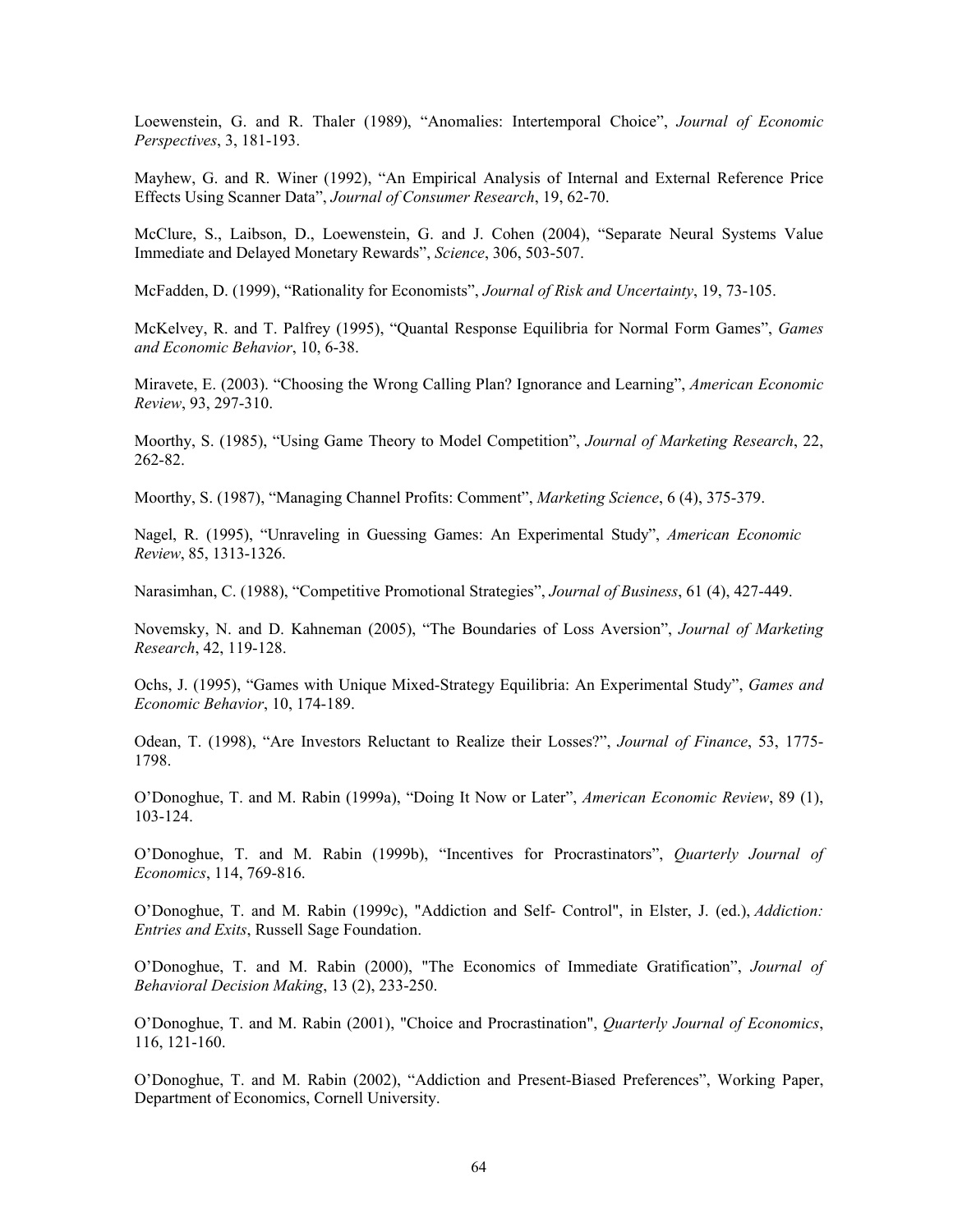O'Donoghue, T. and M. Rabin (2003), "Self Awareness and Self Control", in Baumeister, R., Loewenstein, G. and D. Read, (eds.), *Time and Decision: Economic and Psychological Perspectives on Intertemporal Choice*, Russell Sage Foundation.

Oster, S. and F. Morton (2004), "Behavioral Decision Making: An Application to the Setting of Magazine Subscription Prices", Working Paper, Yale School of Management.

Payne, J., Bettman, J. and E. Johnson (1988), "Adaptive Strategy Selection in Decision Making", *Journal of Experimental Psychology: Learning, Memory and Cognition*, 14, 534-552.

Pender, J. (1996), "Discount Rates and Credit Markets: Theory and Evidence from Rural India", *Journal of Development Economics*, 50 (2), 257-296.

Phelps, E. and R. Pollak (1968), "On Second-Best National Saving and Game-Equilibrium Growth", *Review of Economic Studies*, 35 (2), 185-199.

Plott, C. and K. Zeiler (2005), "The Willingness to Pay/Willingness to Accept Gap, the "Endowment Effect", Subject Misconceptions and Experimental Procedures for Eliciting Valuations", *American Economic Review*, 95 (3), 530-545.

Prelec, D. and G. Loewenstein (1991), "Decision Making over Time and under Uncertainty: A Common Approach", *Management Science*, 37, 770-786.

Putler, D. (1992), "Incorporating Reference Price Effects into a Theory of Consumer Choice", *Marketing Science*, 11, 287-309.

Rabin, M. (1993), "Incorporating Fairness into Game Theory and Economics", *American Economic Review*, 83, 1281-1302.

Rabin, M. (1998), "Psychology and Economics", *Journal of Economic Literature*, 36, 11-46.

Rabin, M. (2002), "A Perspective on Psychology and Economics", *European Economic Review*, 46, 657- 685.

Raju, J., V. Srinivasan and R. Lal (1990), "The Effects of Brand Loyalty on Competitive Price Promotional Strategies", *Management Science*, 36, 276-304.

Rao, R., Arjunji, R. and B. Murthi, (1995) "Game Theory and Empirical Generalizations Concerning Competitive Promotions", *Marketing Science*, 14 (3), G89-G100.

Rapoport, A. and D. Seale (forthcoming), "Coordination Success in Non-Cooperative Large Group Market Entry Games", in Plott, C. and V. Smith, (eds.), *Handbook of Experimental Economic Results*.

Rapoport, A., Seale, D. and E. Winter (2002), "Coordination and Learning Behavior in Large Groups with Asymmetric Players", *Games and Economic Behavior*, 39, 111-136.

Rotemberg, J. (2005), "Fair Pricing", Working Paper, Harvard Business School.

Rubinstein, A. (2003), "'Economics and Psychology'? The Case of Hyperbolic Discounting", *International Economic Review*, 44, 1207-1216.

Samuelson, P. (1937), "A Note on the Measurement of Utility", *Review of Economic Studies*, 4, 155-161.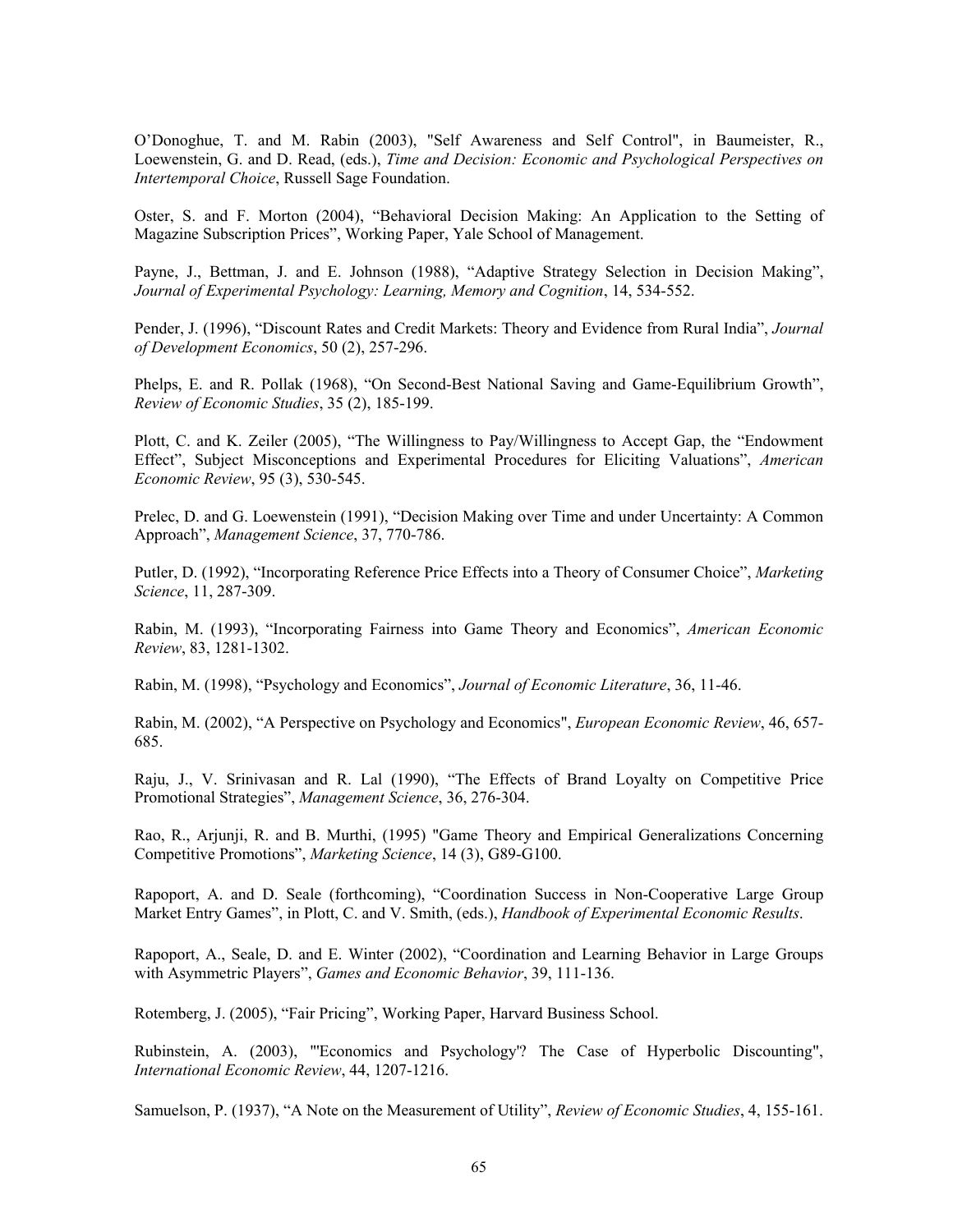Schultz, W. and A. Dickinson, (2000), "Neuronal Coding of Prediction Errors", *Annual Review of Neuroscience*, 23, 473-500.

Selten, R. (1998), "Features of Experimentally Observed Bounded Rationality", *European Economic Review*, 42, 413-436.

Simonson, I. (1989), "Choice Based on Reasons: The Case of Attraction and Compromise Effects", *Journal of Consumer Research*, 16 (2), 158-174.

Simonson, I. and A. Tversky (1992), "Choice in Context: Tradeoff Contrast and Extremeness Aversion", *Journal of Marketing Research*, 29, 281-295.

Srivastava, J., Chakravarti, D. and A. Rapoport (2000), "Price and Margin Negotiations in Marketing Channels: An Experimental Study of Sequential Bargaining under One-Sided Uncertainty and Opportunity Cost of Delay", *Marketing Science*, 19 (2), 163-184.

Thaler, R. (1980), "Toward a Positive Theory of Consumer Choice", *Journal of Economic Behavior and Organization*, 1, 39-60.

Thaler, R. (1981), "Some Empirical Evidence on Dynamic Inconsistency", *Economic Letters*, 8, 201- 207.

Tovar, P. (2004), "The Effects of Loss Aversion on Trade Policy and the Anti-Trade Bias Puzzle", Working Paper, Economics Department, University of Maryland.

Tversky, A. and D. Kahneman (1981), "The Framing of Decisions and the Psychology or Choice", *Science*, 211 (4481), 453-458.

Tversky, A. and D. Kahneman (1991), "Loss Aversion in Riskless Choice: A Reference-Dependent Model", *Quarterly Journal of Economics*, 106, 1039-1061.

Tversky, A. and I. Simonson (1993), "Context-Dependent Preferences: The Relative Advantage Model", *Management Science*, 39 (10), 1179-1189.

Van Damme, E. (1999), "Game Theory: The Next Stage", in Gerard-Varet, L, Kirman, A. and M. Ruggiero (eds.), *Economics beyond the Millennium*, Oxford University Press.

Van Huyck, J., Battalio, R. and R. Beil (1991), "Strategic Uncertainty, Equilibrium Selection and Coordination Failure in Average Opinion Games", *Quarterly Journal of Economics*, 106, 885-911.

Von Neumann, J. and O. Morgenstern (1944), *The Theory of Games and Economic Behavior*, Princeton: Princeton University Press.

Weber, M. and C. Camerer (1998), "The Disposition Effect in Securities Trading: An Experimental Analysis", *Journal of Economic Behavior and Organization*, 33, 167-184.

Wertenbroch, K. (1998), "Consumption Self-Control by Rationing Purchase Quantities of Virtue and Vice", *Marketing Science*, 17 (4), 317-337.

Winer, R. (1986), "A Reference Price Model of Demand for Frequently-Purchased Products", *Journal of Consumer Research*, 13, 250-256.